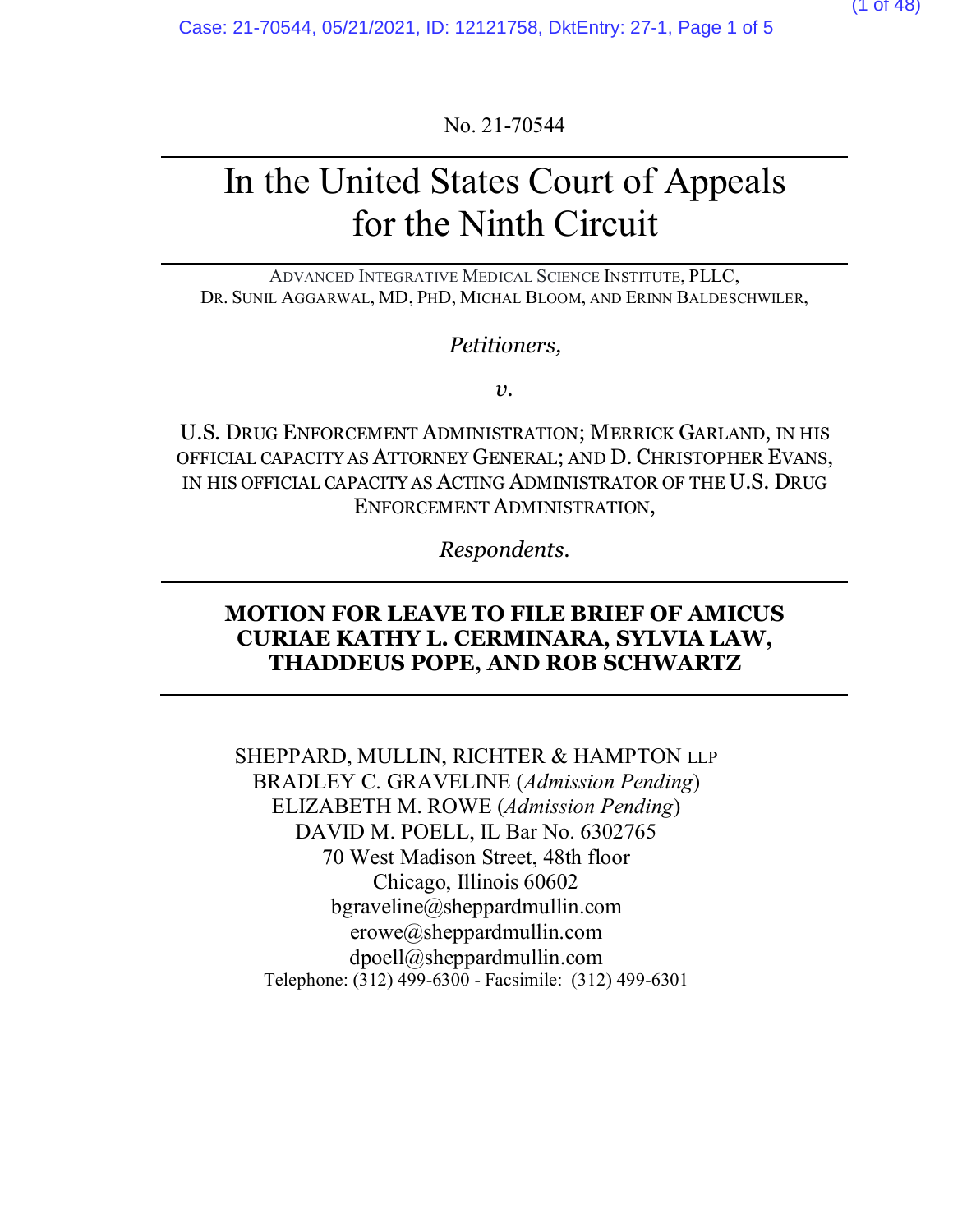NICHOLAS W. van AELSTYN, CA Bar No. 158265 Four Embarcadero Center, 17<sup>th</sup> Floor San Francisco, California 94111 Email: nvanaelstyn@sheppardmullin.com Telephone: (415) 434-9100; Facsimile: (415) 434-3947

Attorneys for *Amicus Curiae* KATHY L. CERMINARA, SYLVIA LAW, THADDEUS POPE, & ROB SCHWARTZ

\_\_\_\_\_\_\_\_\_\_\_\_\_\_\_\_\_\_\_\_\_\_\_\_\_\_\_\_\_\_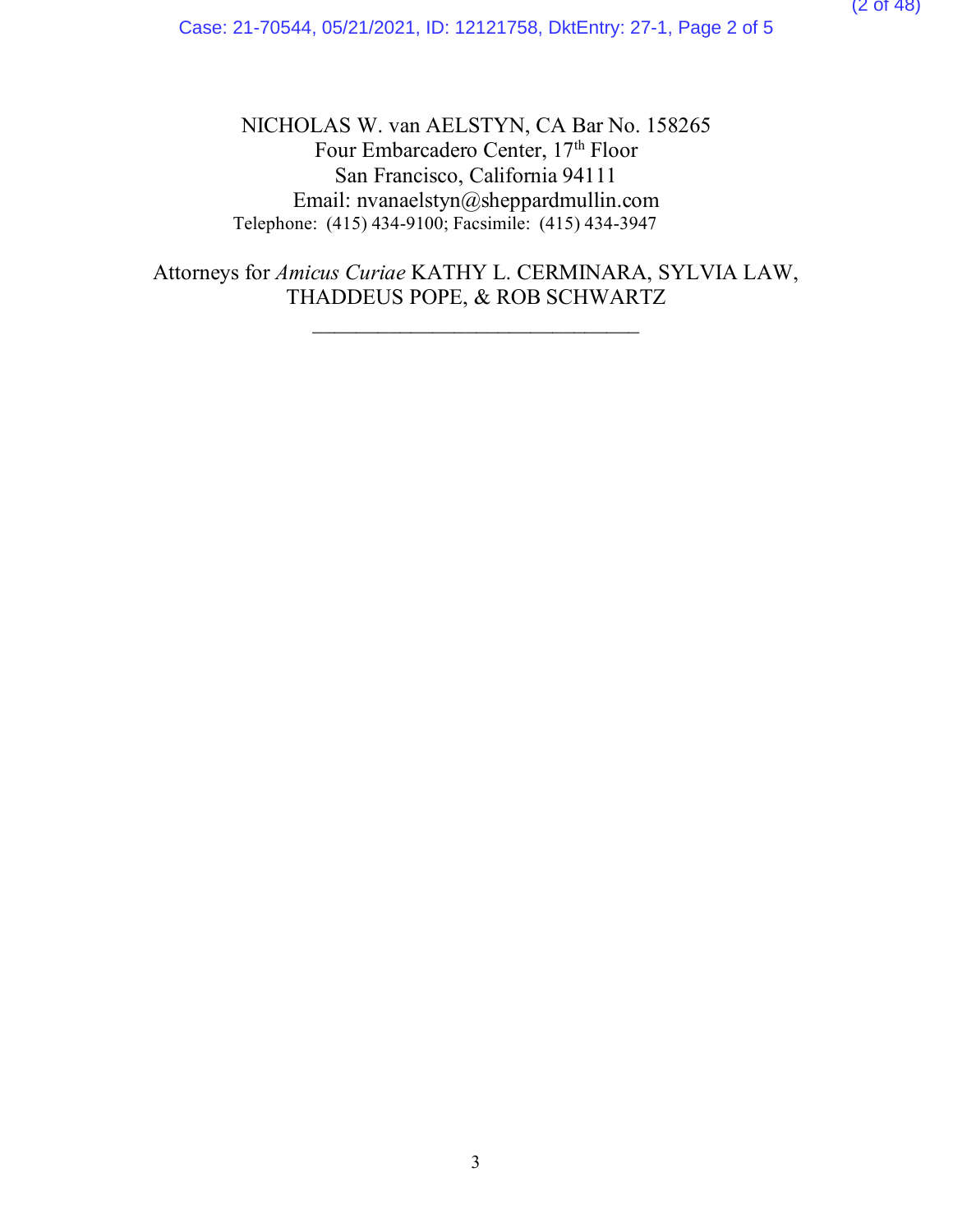Pursuant to Federal Rules of Appellate Procedure 27 and 29, Kathy L. Cermina, Sylvia Law, Thaddeus Pope, and Rob Schwartz (the "Amicus Curiae") respectfully moves for leave to file the attached *amicus curiae* brief in support of Petitioners.

The Amicus Curiae state the following in support of this Motion:

1. The Amicus Curiae is a group of law professors and bioethicists who advocate for the protection and expansion of end of life liberties. The amicus curiae have an interest in this case because it sets a precedent for the analysis of experimental palliative treatment under Right to Try legislation, and as such impacts future analyses of similar end of life liberties.

2. Under Federal Rules of Appellate Procedure  $29(a)(4)(E)$ , the Amicus Curiae certify that no party's counsel authored the attached brief in whole or in part; no party or party's counsel contributed money that was intended to fund preparing or submitting the brief; and no person – other than the amicus curiae, its members, or its counsel – contributed money that was intended to fund preparing or submitting the brief.

3. The Amicus Curiae's brief is timely because it was filed within seven days of the May 14, 2021 filing of the Petitioners' principle brief. Fed. R. App. P.  $29(a)(6)$ . The brief complies with Fed. R. App. P.  $29(a)(5)$  because it is no more

4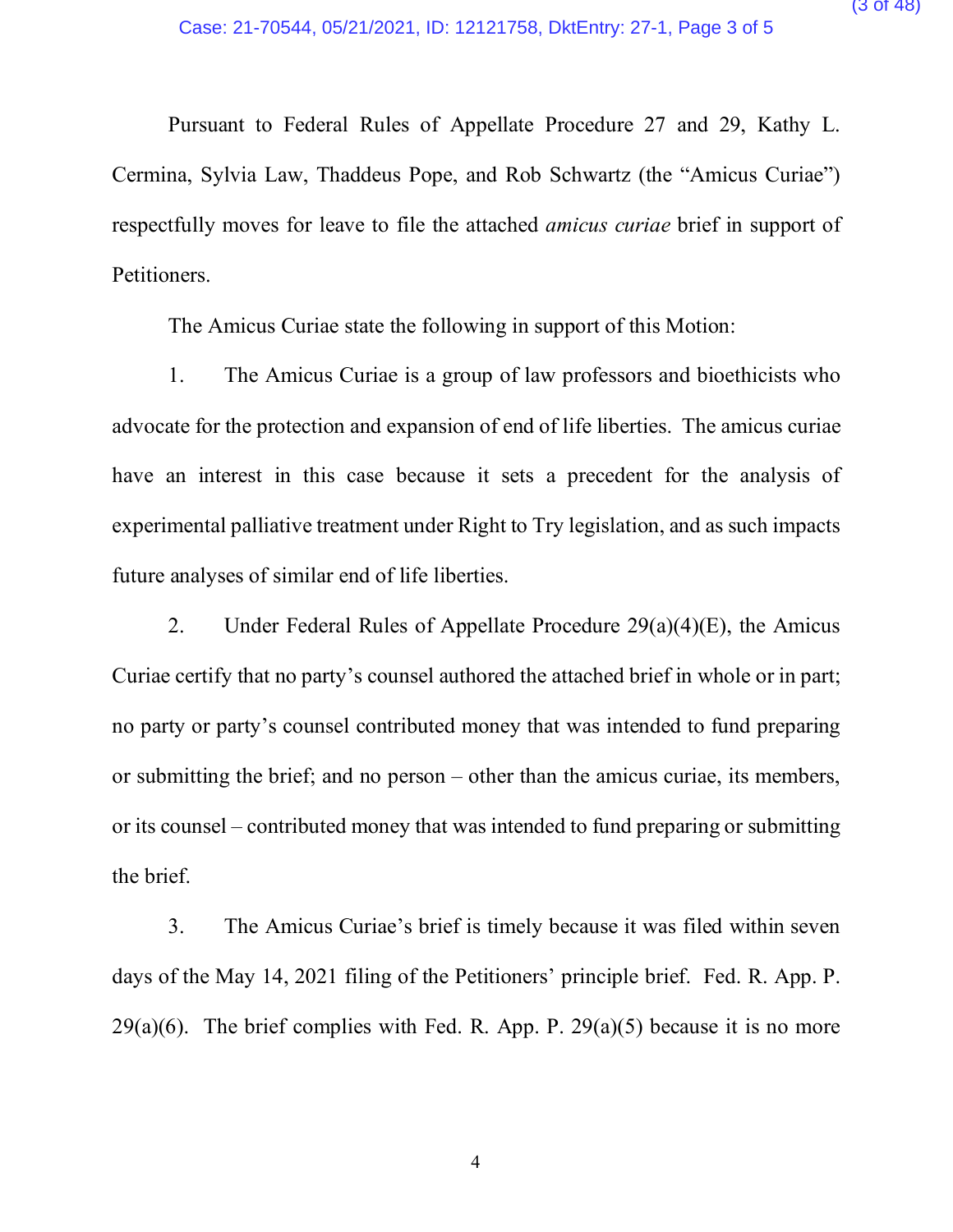than half the maximum length of 13,000 words authorized for the defendantsappellants' principle brief.

4. Counsel for Petitioners have consented to the filing of this *amicus* brief; counsel for Respondents has not.

5. The Amicus Curiae respectfully move that this Court grant leave to file

the brief of amicus curiae submitted with this motion.

DATED: May 21, 2021 Respectfully submitted,

SHEPPARD, MULLIN, RICHTER & HAMPTON LLP BRADLEY C. GRAVELINE (*Admission Pending)* ELIZABETH M. ROWE (*Admission Pending)* DAVID M. POELL NICHOLAS W. VAN AELSTYN

By: */s/ David M. Poell* David M. Poell

> Attorneys for *Amicus Curiae* KATHY L. CERMINARA, SYLVIA LAW, THADDEUS POPE & ROB SCHWARTZ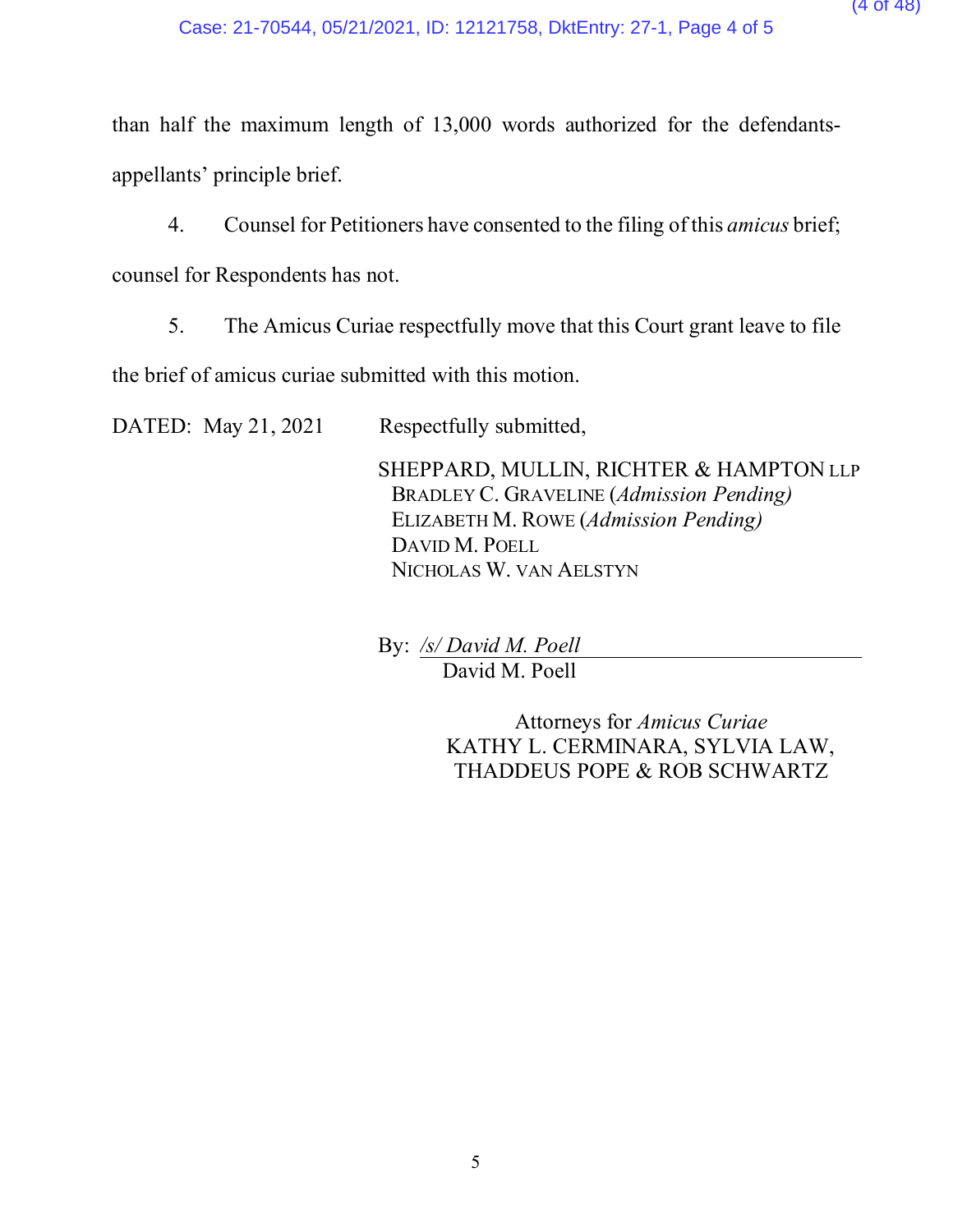#### **CERTIFICATE OF SERVICE**

I hereby certify that on May 21, 2021, I electronically filed the foregoing with

the Clerk of the Court for the United States Court of Appeals for the Ninth Circuit

by using the appellate CM/ECF system.

Participants in the case who are registered CM/ECF users will be served by

the appellate CM/ECF system.

DATED: May 21, 2021

SHEPPARD, MULLIN, RICHTER & HAMPTON LLP BRADLEY C. GRAVELINE (*Admission Pending)* ELIZABETH M. ROWE (*Admission Pending)* DAVID M. POELL NICHOLAS W. VAN AELSTYN

By: */s/ David M. Poell* David M. Poell

> Attorneys for *Amicus Curiae* KATHY L. CERMINARA, SYLVIA LAW, THADDEUS POPE & ROB SCHWARTZ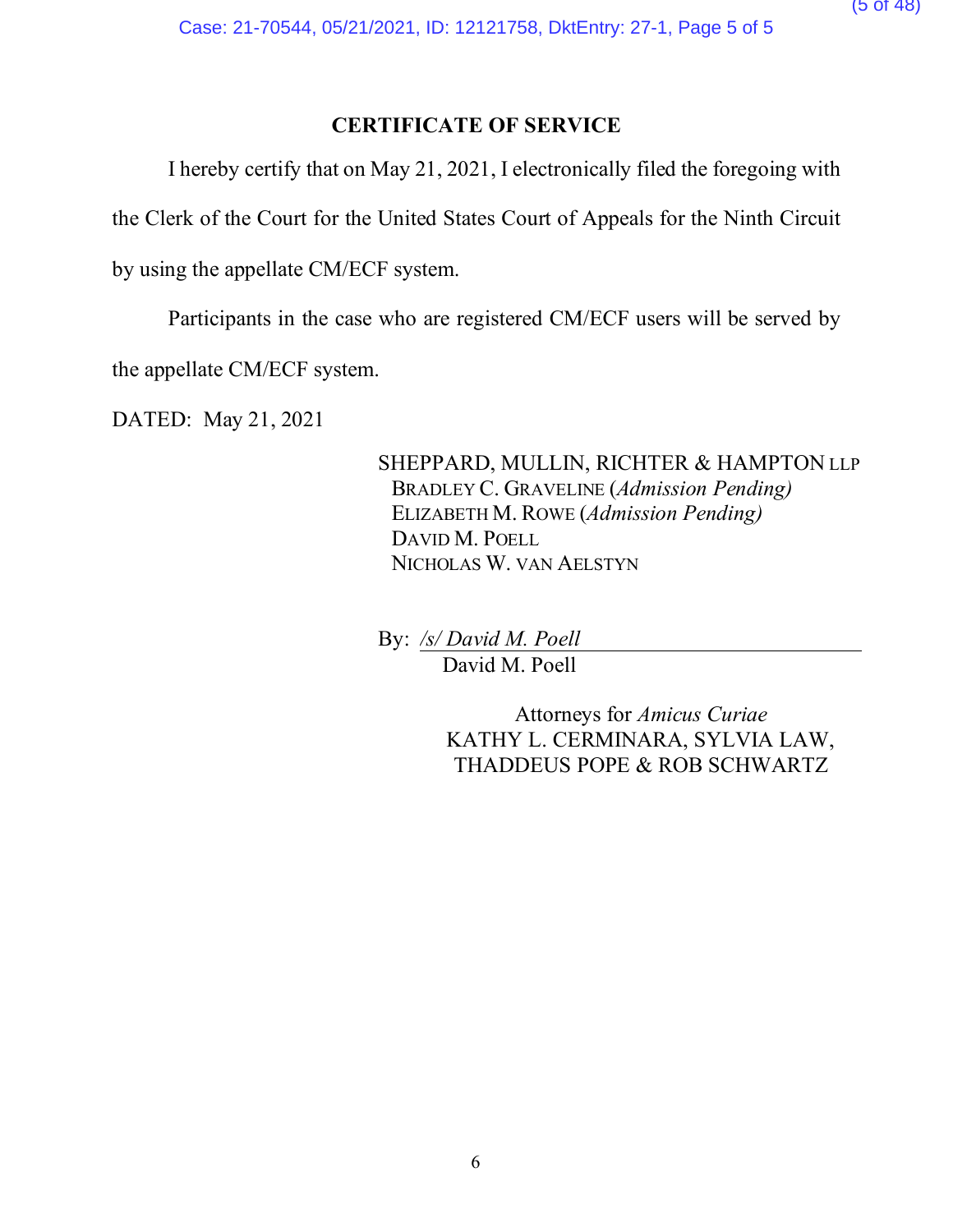No. 21-70544

# In the United States Court of Appeals for the Ninth Circuit

ADVANCED INTEGRATIVE MEDICAL SCIENCE INSTITUTE, PLLC, DR. SUNIL AGGARWAL, MD, PHD, MICHAL BLOOM, AND ERINN BALDESCHWILER,

#### *Petitioners,*

*v.* 

U.S. DRUG ENFORCEMENT ADMINISTRATION; MERRICK GARLAND, IN HIS OFFICIAL CAPACITY AS ATTORNEY GENERAL; AND D. CHRISTOPHER EVANS, IN HIS OFFICIAL CAPACITY AS ACTING ADMINISTRATOR OF THE U.S. DRUG ENFORCEMENT ADMINISTRATION,

*Respondents.*

#### **BRIEF OF AMICUS CURIAE KATHY L. CERMINARA, SYLVIA LAW, THADDEUS POPE, AND ROB SCHWARTZ**

Bradley C. Graveline (*Admission Pending*) Elizabeth M. Rowe (*Admission Pending*) David M. Poell, IL Bar No. 6302765 SHEPPARD MULLIN RICHTER & HAMPTON LLP 70 West Madison Street, 48th floor Chicago, Illinois 60602 Email: bgraveline@sheppardmullin.com Email: erowe@sheppardmullin.com Email: dpoell@sheppardmullin.com Telephone: (312) 499-6300 Facsimile: (312) 499-6301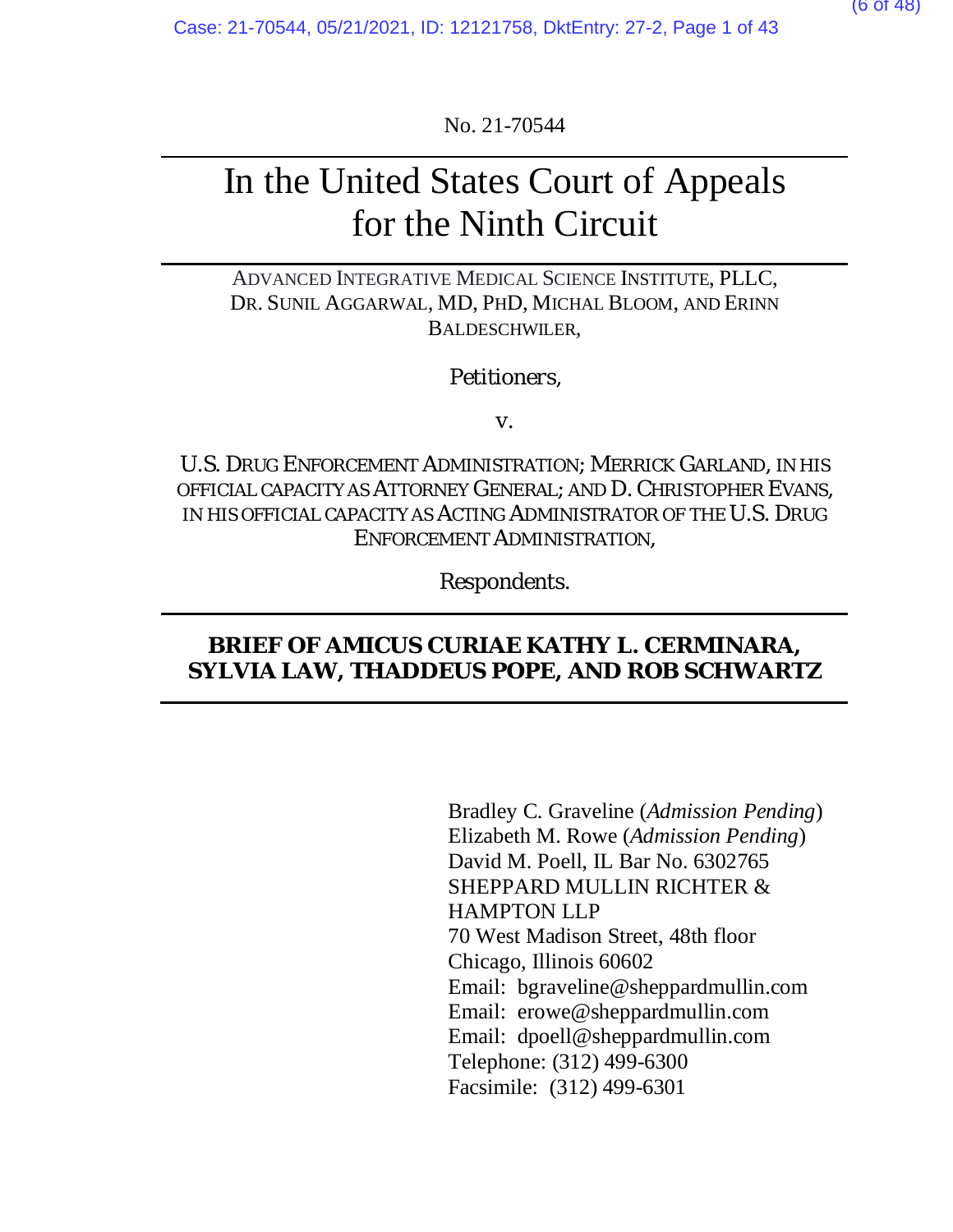Nicholas W. van Aelstyn, CA Bar No. 158265 SHEPPARD, MULLIN, RICHTER & HAMPTON LLP Four Embarcadero Center, 17th Floor San Francisco, California 94111 Email: nvanaelstyn@sheppardmullin.com Telephone: (415) 434-9100 Facsimile: (415) 434-3947

Attorneys for *Amicus Curiae* KATHY L. CERMINARA, SYLVIA LAW, THADDEUS POPE, & ROB SCHWARTZ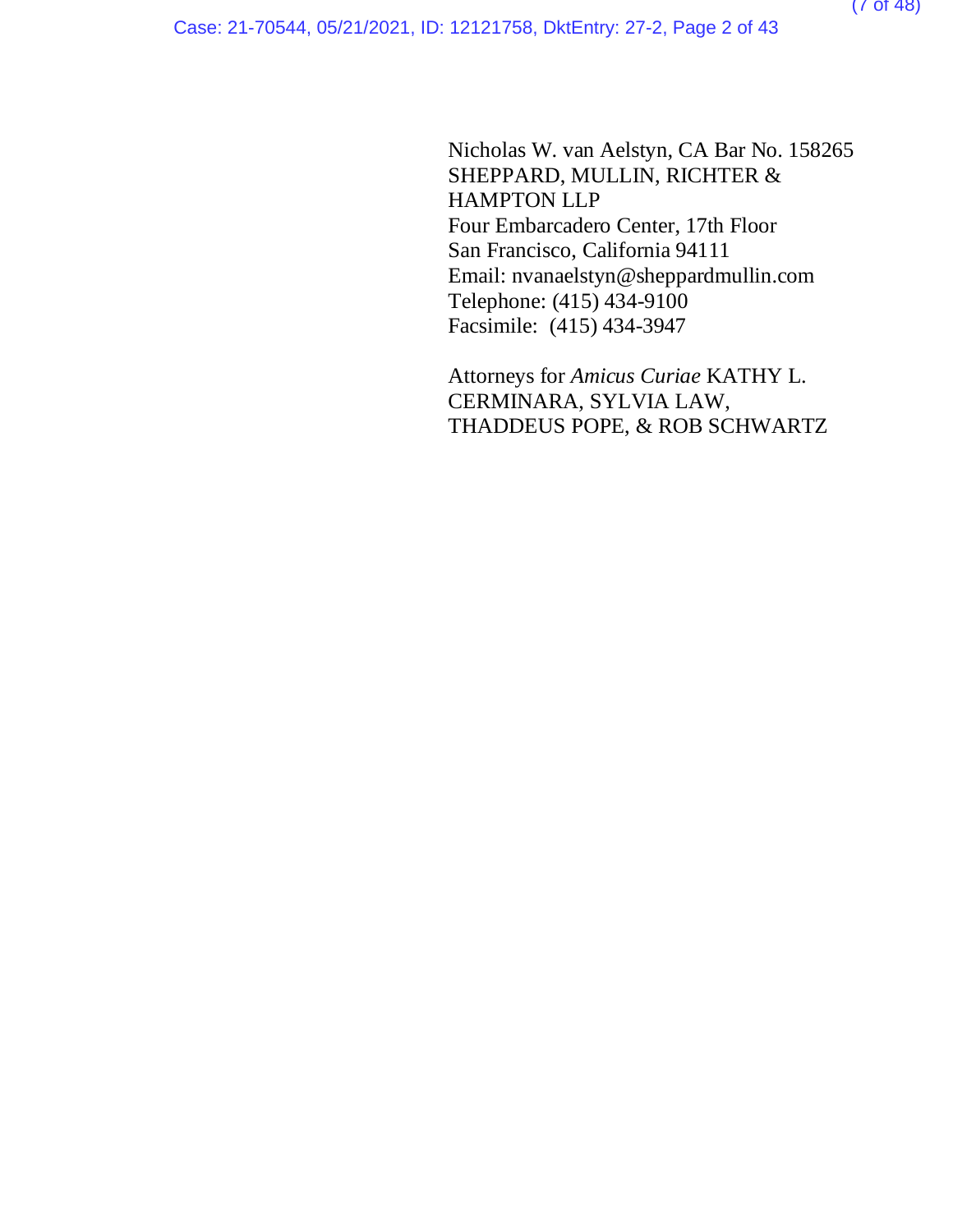## **TABLE OF CONTENTS**

| I.   |                 |                                                                 |                                                                                                                             |  |
|------|-----------------|-----------------------------------------------------------------|-----------------------------------------------------------------------------------------------------------------------------|--|
| Π.   |                 |                                                                 | PSILOCYBIN IS A SAFE AND EFFECTIVE PALLIATIVE CARE                                                                          |  |
|      |                 |                                                                 |                                                                                                                             |  |
| III. |                 |                                                                 |                                                                                                                             |  |
| IV.  |                 |                                                                 | CRITICISMS OF RTT LAWS DO NOT APPLY IN THE PRESENT                                                                          |  |
|      | A.              | The Palliative Use of Psilocybin Does Not Prioritize Efficiency |                                                                                                                             |  |
|      |                 | 1.                                                              |                                                                                                                             |  |
|      |                 | 2.                                                              | Safety Concerns Do Not Warrant The DEA's Denial Of                                                                          |  |
|      | <b>B.</b>       |                                                                 | The Administration of Psilocybin as Palliative Care To End Of                                                               |  |
|      |                 | 1.                                                              |                                                                                                                             |  |
|      |                 | 2.                                                              | Palliative Use of Psilocybin Does Not Create False Hope16                                                                   |  |
|      | $\mathcal{C}$ . | Terminal Patients Can Give Informed Consent to Palliative Use   |                                                                                                                             |  |
|      |                 | 1.                                                              |                                                                                                                             |  |
|      |                 | 2.                                                              | Patients Can Provide Informed Consent to the Palliative                                                                     |  |
|      | D.              | Manufacturer And Physician Liability Is Not A Concern With      |                                                                                                                             |  |
|      |                 | 1.                                                              | 24                                                                                                                          |  |
|      |                 | 2.                                                              | Palliative Use Of Psilocybin In End Of Life Situations<br>Does Not Raise Issues Of Manufacturer And Physician<br>.25        |  |
|      | Ε.              |                                                                 | Psilocybin Patients are Not Likely to Be Vulnerable to Financial<br>Exploitation by Practitioners and Insurance Companies27 |  |
|      |                 | 1.                                                              |                                                                                                                             |  |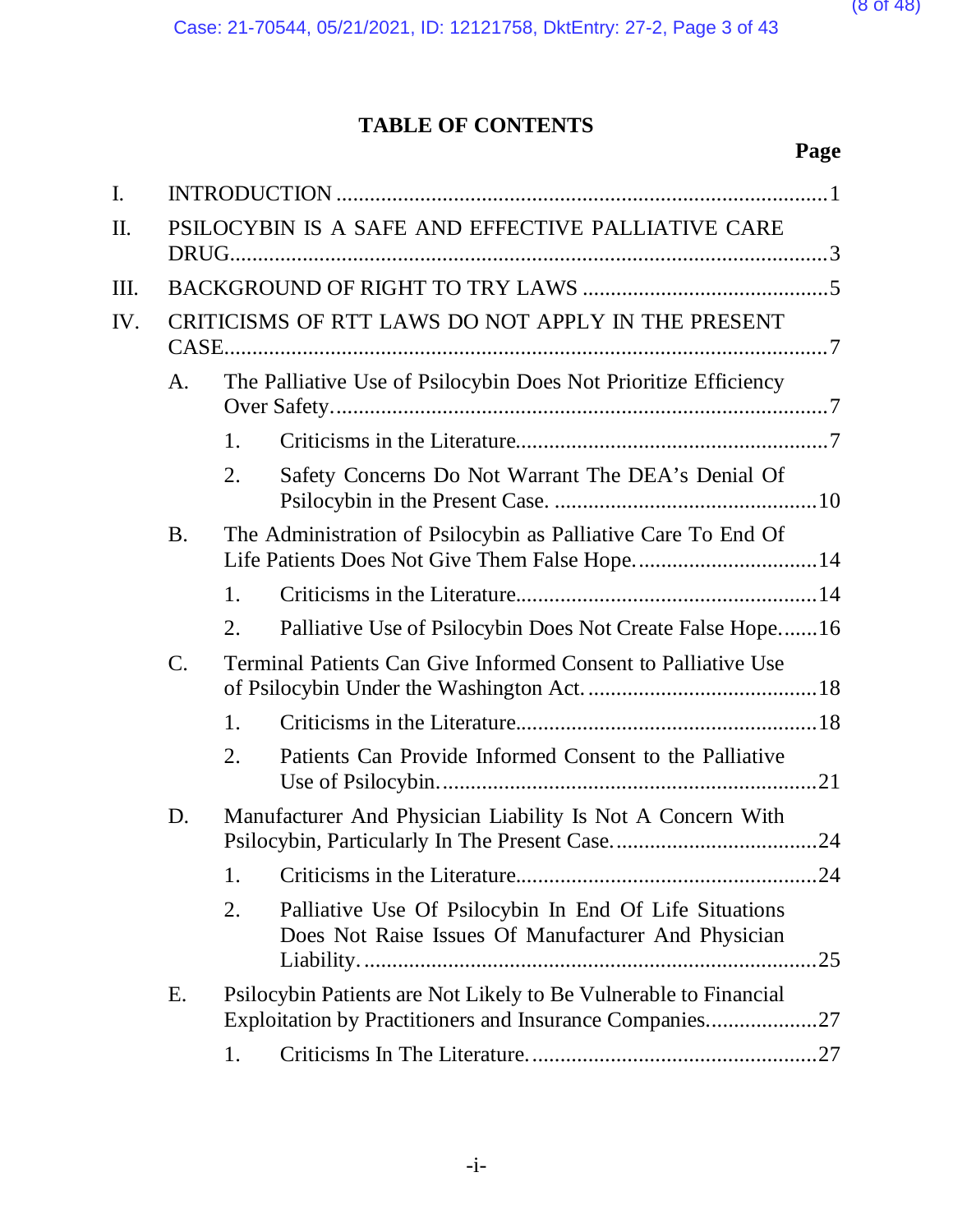|             |           | There Is Little, If Any, Concern That Psilocybin Patients<br>2. |  |
|-------------|-----------|-----------------------------------------------------------------|--|
| $V_{\cdot}$ |           | PSILOCYBIN IS AN APPROPRIATE APPLICATION OF                     |  |
|             | A.        | Washington's RTT Act Does Not Exclude Schedule I                |  |
|             | <b>B.</b> | Psilocybin Fills an Important Palliative Care Gap30             |  |
| VI.         |           |                                                                 |  |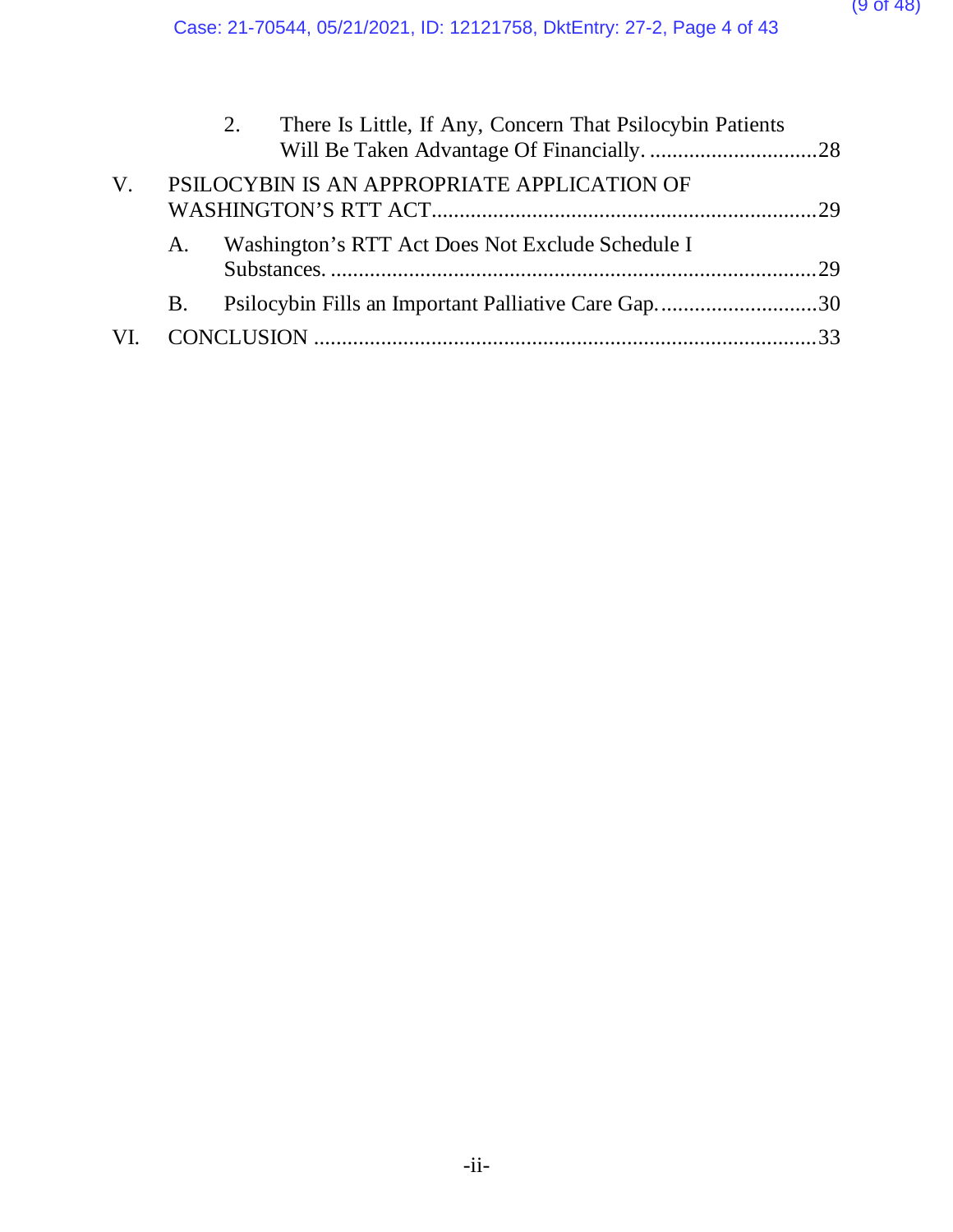

**Page(s)**

Case: 21-70544, 05/21/2021, ID: 12121758, DktEntry: 27-2, Page 5 of 43

## **TABLE OF AUTHORITIES**

| <b>Cases</b>             |
|--------------------------|
| Stewart-Graves v. Vaughn |
| <b>Statutes</b>          |
|                          |
|                          |
|                          |
|                          |
|                          |
|                          |
|                          |
|                          |
|                          |
|                          |
|                          |
|                          |
|                          |
|                          |
|                          |
|                          |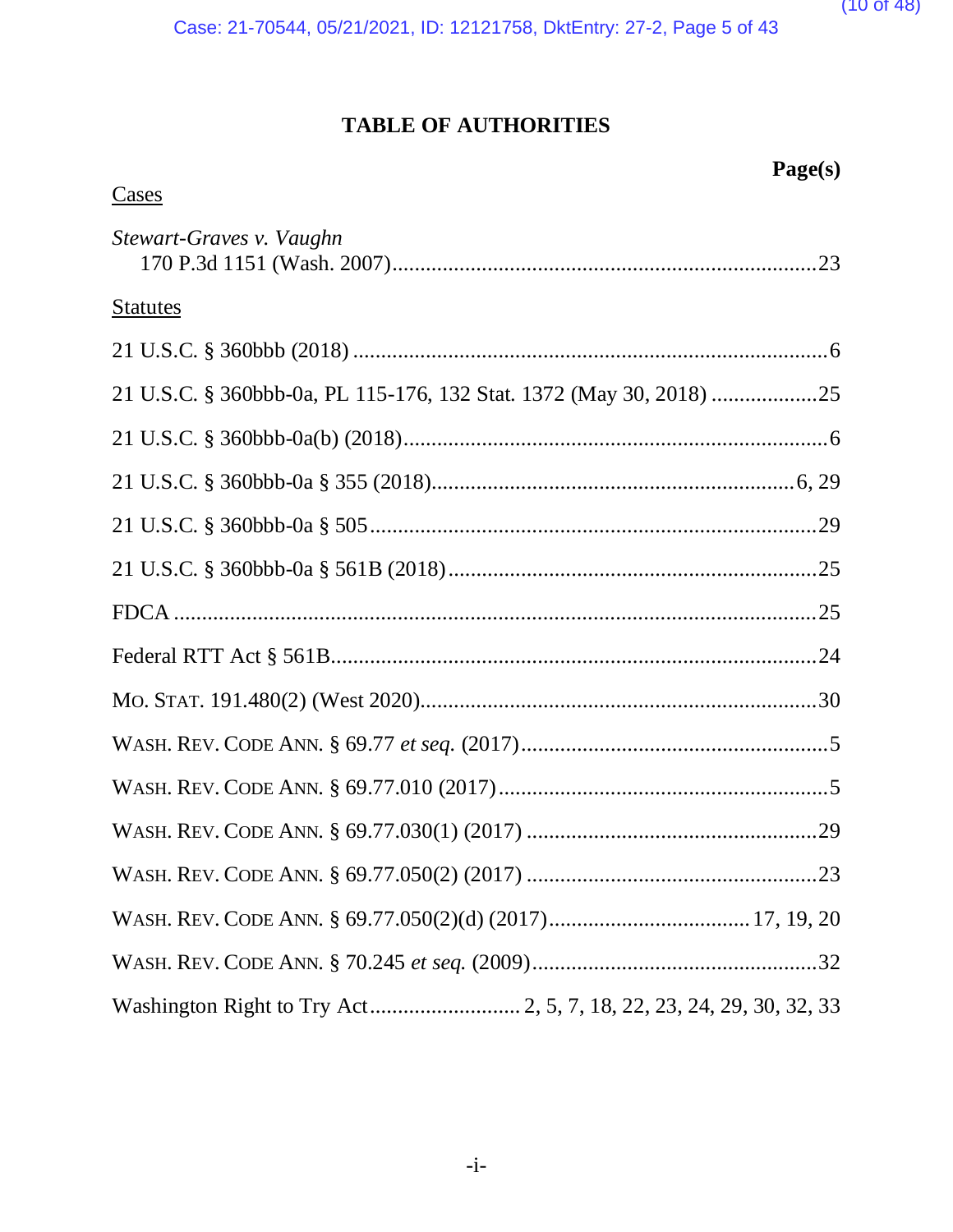## **Other Authorities**

| Alan K. Davis et al., <i>Effects of Psilocybin-Assisted Therapy on Major</i><br>Depressive Disorder: A Randomized Clinical Trial, 78 J. AM.                                                                                                       |     |
|---------------------------------------------------------------------------------------------------------------------------------------------------------------------------------------------------------------------------------------------------|-----|
| Brandon Brown et al., Assessment of the Right-to-Try Law: The Pros                                                                                                                                                                                |     |
| Brenda Lin, Federal Right to Try Act: Heightened Informed Consent<br>and Price Regulation Measures Will Improve Quality, Autonomy,<br>and Exploitation Issues, 16 HASTINGS BUS. L. J. 207, 214 (2020)20, 21, 22                                   |     |
| Charles S. Grob et al., Pilot Study of Psilocybin Treatment for Anxiety<br>in Patients with Advanced-Stage Cancer, 68 ARCHIVES GEN.                                                                                                               |     |
| Christopher Bergland, "Psilocybin: Four Important Takeaways from a<br>Clinical Trial," PSYCHOLOGY TODAY, available at:<br>https://www.psychologytoday.com/us/blog/the-athletes-<br>way/201912/psilocybin-four-important-takeaways-clinical-trial5 |     |
| DESERT HOPE TREATMENT CTR. (May 22, 2020),<br>https://deserthopetreatment.com/hallucinogens/psychedelic-                                                                                                                                          | 26  |
| Food and Drug Administration, Annual Summary Reporting<br>Requirements Under the Right to Try Act, 85 Fed. Reg. 44803                                                                                                                             | .30 |
| Goldwater Institute, Facts About Right to Try, RIGHT TO TRY,<br>https://righttotry.org/facts-about-right-to-try/ (last visited May 20,                                                                                                            |     |
| Goldwater Institute, Right to Try in Your State,                                                                                                                                                                                                  |     |
| Goldwater Institute, Right to Try Is Working, RIGHT TO TRY,<br>http://righttotry.org/right-to-try-is-working/ (last visited May 19,                                                                                                               |     |
| https://link.springer.com/article/10.1007/s11154-020-09608-y 28                                                                                                                                                                                   |     |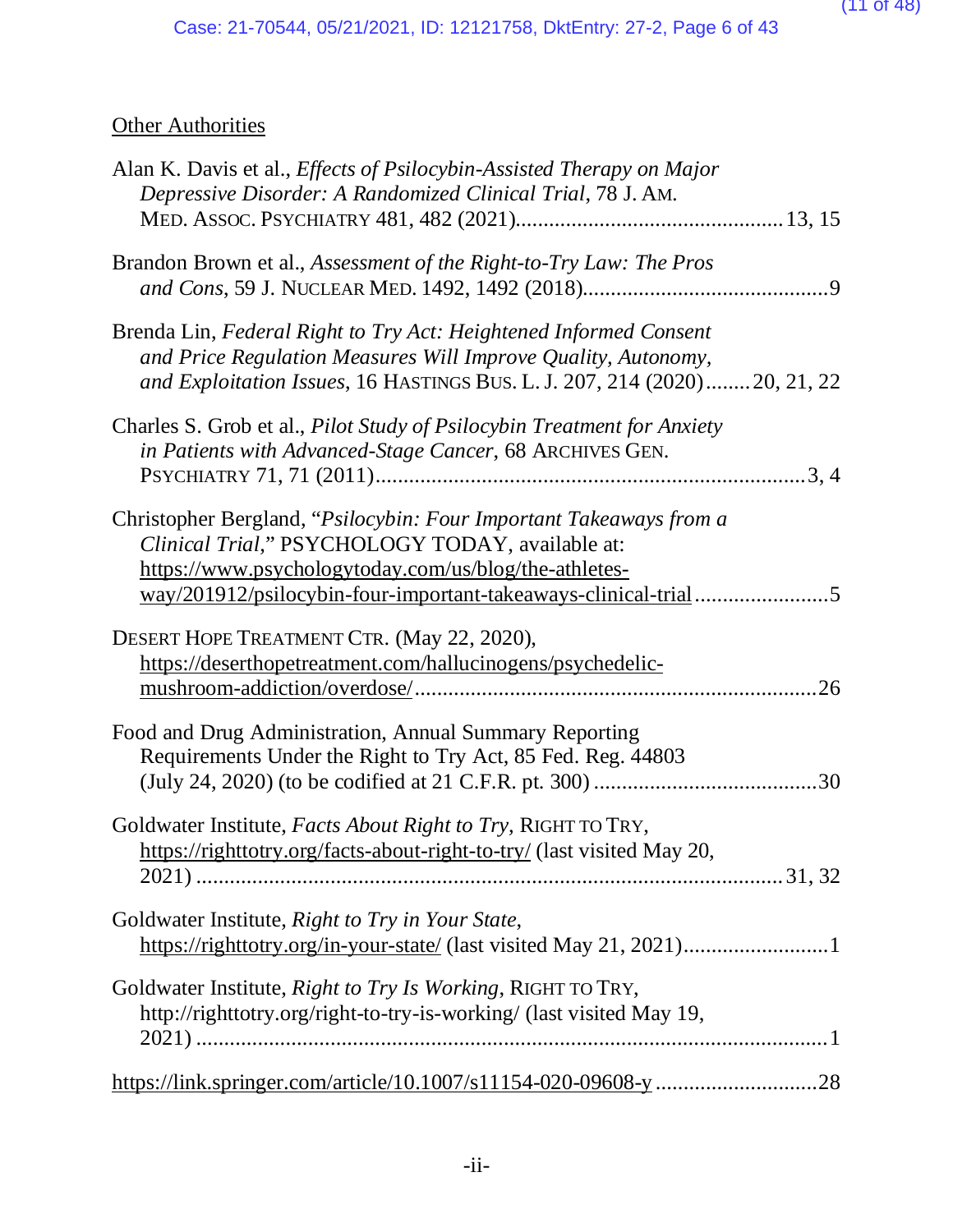#### (12 of 48)

| Jennifer Byrne, Right to Try: A 'Well-Intentioned' but 'Misguided'<br>Law, HEMONC TODAY (Mar. 10, 2020), |
|----------------------------------------------------------------------------------------------------------|
| https://www.healio.com/news/hematology-                                                                  |
| oncology/20200303/right-to-try-a-wellintentioned-but-misguided-                                          |
| law#:~:text=Right%20to%20Try%20also%20includes,investigatio                                              |
|                                                                                                          |
|                                                                                                          |
| Matthew W. Johnson & Roland R. Griffiths, <i>Potential Therapeutic</i>                                   |
| Effects of Psilocybin, 14 J. AM. SOC'Y EXPERIMENTAL                                                      |
|                                                                                                          |
|                                                                                                          |
| Matthew W. Johnson et al., Human Hallucinogen Research:                                                  |
| Guidelines for Safety, 22 J. PSYCHOPHARMACOLOGY 1, 3 (2008) 10, 11                                       |
|                                                                                                          |
| Michael W. Jann, <i>Psilocybin Revisited: The Science Behind the Drug</i>                                |
| and Its Surprising Therapeutic Potential, 38 Psychiatric Times                                           |
| 29                                                                                                       |
| Michelle J. Rubin & Kristin R.W. Matthews, The Impact of Right to                                        |
| Try Laws on Medical Access in the United States, 66 BAKER INST.                                          |
|                                                                                                          |
|                                                                                                          |
| Psilocybin Administration To Healthy Participants: Safety And                                            |
| <b>Feasibility In A Placebo-Controlled Study, COMPASS PATHWAYS</b>                                       |
| (2019)                                                                                                   |
| https://compasspathways.com/wpcontent/uploads/2020/04/COM10                                              |
| 26                                                                                                       |
|                                                                                                          |
| Psilocybin, ORGANIX INC.,                                                                                |
| https://organixinc.com/tryptamines/psilocybin (last visited May 19,                                      |
| 28                                                                                                       |
|                                                                                                          |
| Psilocybin Relieves Major Depression, Study Shows, JOHN HOPKINS                                          |
| MED. (Nov. 4, 2020),                                                                                     |
| https://www.hopkinsmedicine.org/news/newsroom/news-                                                      |
| releases/psychedelic-treatment-with-psilocybin-relieves-major-                                           |
| 28                                                                                                       |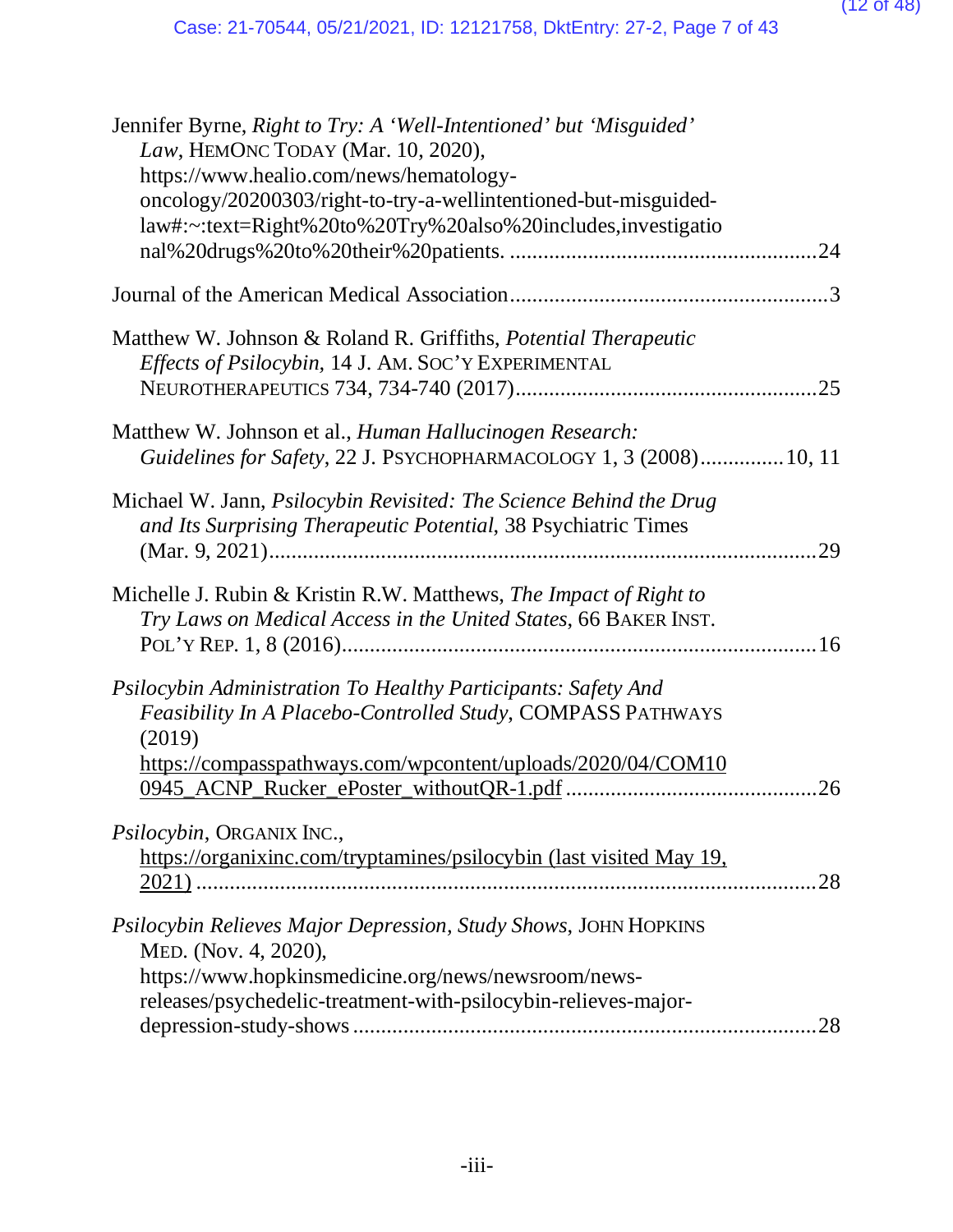#### (13 of 48)

| Reclassification Recommendations for Drug in 'Magic Mushrooms',<br>JOHN HOPKINS MED. (Sept. 26, 2018), |
|--------------------------------------------------------------------------------------------------------|
| https://www.hopkinsmedicine.org/news/newsroom/news-                                                    |
| releases/reclassification-recommendations-for-drug-in-magic-                                           |
| 26                                                                                                     |
|                                                                                                        |
| Robin L. Carhart-Harris et al., Psilocybin with Psychological Support                                  |
| for Treatment-Resistant Depression: An Open-Label Feasibility                                          |
|                                                                                                        |
| Roland R. Griffiths et al., Psilocybin produces substantial and                                        |
| sustained decreases in depression and anxiety in patients with life-                                   |
| threatening cancer: A randomized double-blind trial, 30 J.                                             |
|                                                                                                        |
|                                                                                                        |
| Safest Recreational Drug, GUARDIAN (May 24, 2017, 6:18 PM),                                            |
| https://www.theguardian.com/society/2017/may/23/study-                                                 |
|                                                                                                        |
|                                                                                                        |
| Stephen Ross et al., Rapid and Sustained Symptom Reduction                                             |
| Following Psilocybin Treatment for Anxiety and Depression in                                           |
| Patients with Life-Threatening Cancer: A Randomized Controlled                                         |
| Trial, 30 J. PSYCHOPHARMACOLOGY 1165, 1176-77 (2016)12                                                 |
|                                                                                                        |
| Sylvia Zaich, An Examination of the Right to Try Act of 2017 and                                       |
| Industry's Potential Path Moving Forward, 92 S. CAL. L. REV.                                           |
|                                                                                                        |
| Tanya Lewis, "John Hopkins Scientists Give Psychedelics the Serious                                    |
| Treatment," SCIENTIFIC AMERICAN,                                                                       |
| https://www.scientificamerican.com/article/johns-hopkins-                                              |
| scientists-give-psychedelics-the-serious-treatment/ (last visited                                      |
|                                                                                                        |
|                                                                                                        |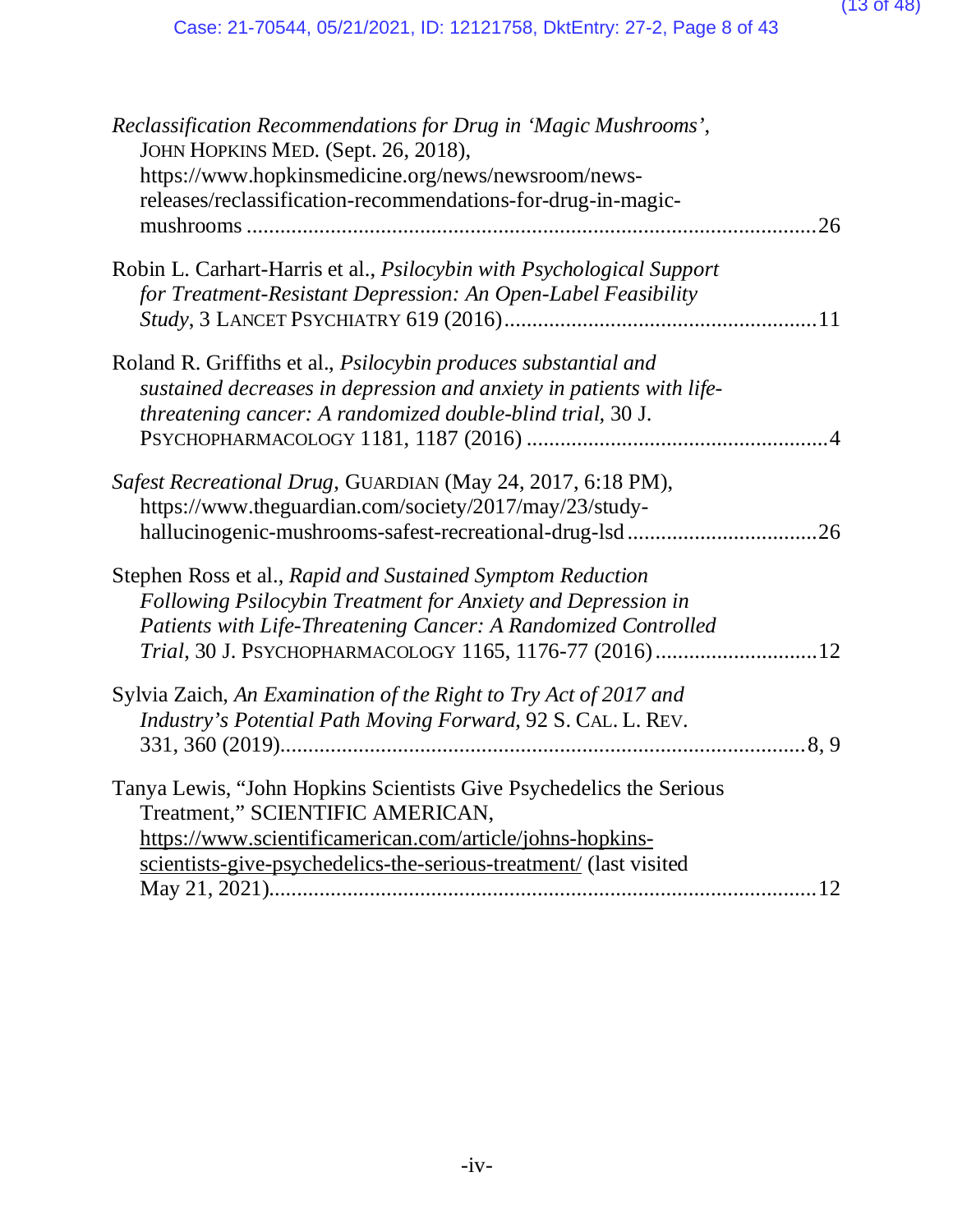#### **I. INTRODUCTION**

In recent years, the Federal government and a supermajority of states have enacted Right To Try ("RTT") laws for end of life care.<sup>1</sup> Pursuant to these laws, many terminally ill patients have benefited from receiving medications and treatment that have not yet been approved by FDA.<sup>2</sup> In some cases, terminally ill patients have lengthened their remaining lives and improved the quality of their remaining lives.<sup>3</sup> Despite these benefits, some legal scholars and bioethicists have raised concerns regarding RTT laws. These concerns include giving false hope to dying patients, harming patients by administering experimental drugs that have not been tested thoroughly, and providing potentially harmful drugs to patients who may lack capacity to make an authentic informed consent.<sup>4</sup> These concerns, however, are not pertinent to the present case, which involves a request to provide psilocybin therapy as palliative care for terminally ill patients. Since psilocybin will only be administered as palliative, rather than curative, care, there is no concern that patients may be misled into thinking they will be cured by psilocybin. Further, psilocybin, unlike newly synthesized experimental drugs, has been used by humans for centuries

<sup>&</sup>lt;sup>1</sup> Goldwater Institute, *Right to Try in Your State*, https://righttotry.org/in-your-state/ (last visited May 21, 2021).

<sup>2</sup> *See* Goldwater Institute, *Right to Try Is Working*, RIGHT TO TRY,

http://righttotry.org/right-to-try-is-working/ (last visited May 19, 2021).  $3$  *Id.* 

<sup>4</sup> *See infra*, section IV.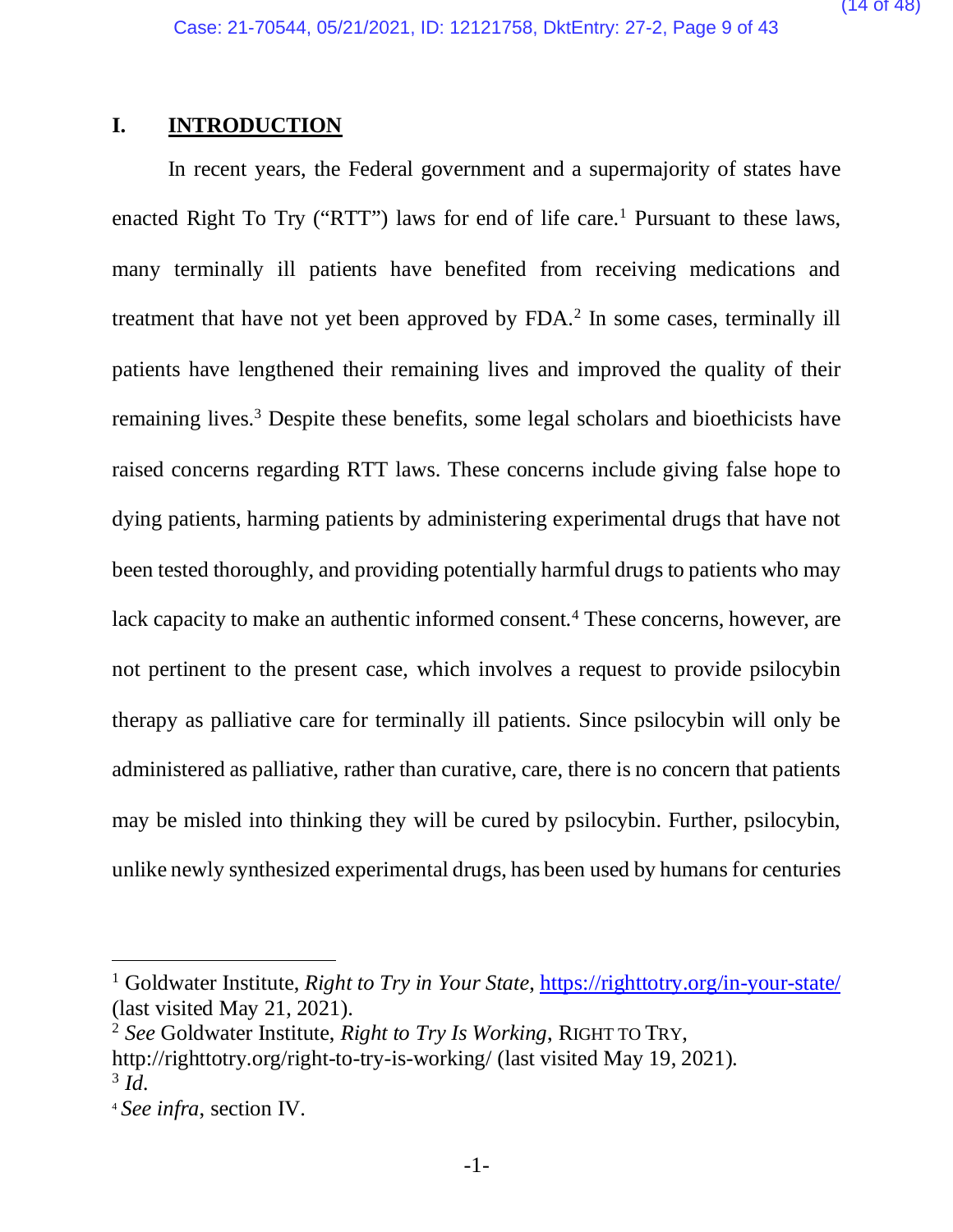without harm. The risks of taking psilocybin are minor, well understood, and easily controlled for by physicians. Psilocybin has one of the lowest risk profiles of any Schedule I drug, and its efficacy as an antidepressant and antianxiety agent have been well established.<sup>5</sup>

 The Drug Enforcement Administration ("DEA") erred in refusing Petitioners' request to access psilocybin for relief of debilitating depression and/or anxiety, and this Court should vacate DEA's decision. The criticisms some have lodged against RTT laws simply do not apply in the present situation, where a well-known, safe and effective drug will be given solely as palliative care to patients facing the end of their lives.

This brief addresses the various criticisms legal scholars and bioethicists have made regarding the RTT movement and RTT legislation, including the Washington Right to Try Act (the "Washington Act"), and it explains why those criticisms are unfounded in the context of palliative use of psilocybin. This brief also sets forth the reasons why palliative use of psilocybin is an appropriate application of the Washington Act.

<sup>5</sup> *See infra*, Section II.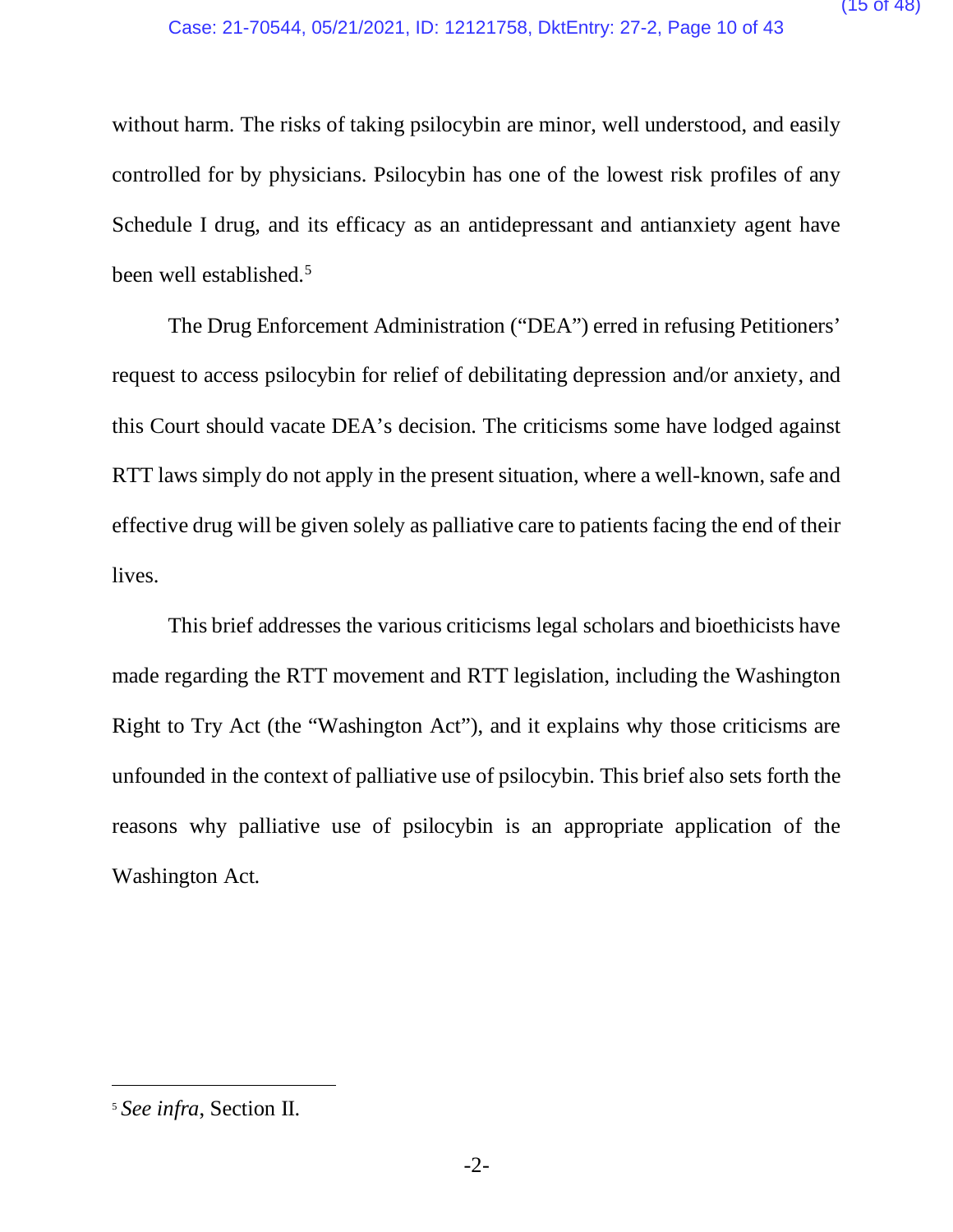#### **II. PSILOCYBIN IS A SAFE AND EFFECTIVE PALLIATIVE CARE DRUG.**

Psilocybin, 4-phosphoryloxy -*N,N*- dimethyltryptamine, is a substance that occurs in nature in various species of mushrooms.6 In the human body, psilocybin "rapidly metabolize[s] to psilocin, which is a potent agonist at serotonin 5-  $HT_{1A/2A/2C}$  receptors, with 5-HT<sub>2A</sub> receptor activation directly correlated with human hallucinogenic activity."<sup>7</sup> Since the 1960's, clinical studies have shown that critically ill patients treated with psilocybin described "psychospiritual epiphanies, often with powerful and sustained improvement in mood and anxiety as well as diminished need for narcotic pain medication."8

A 2011 pilot study conducted by researchers at the University of California Los Angeles and published in the Journal of the American Medical Association "demonstrate[d] that the careful and controlled use of psilocybin may provide an alternative model for the treatment of conditions that are often minimally responsive to conventional therapies, including the profound existential anxiety and despair that often accompany advanced-stage cancers."9 Consistent with prior research, the study

<sup>6</sup> Charles S. Grob et al., *Pilot Study of Psilocybin Treatment for Anxiety in Patients with Advanced-Stage Cancer*, 68 ARCHIVES GEN. PSYCHIATRY 71, 71 (2011).  $^7$  *Id.* 

<sup>8</sup> *Id.*

<sup>9</sup> *Id.* at 79.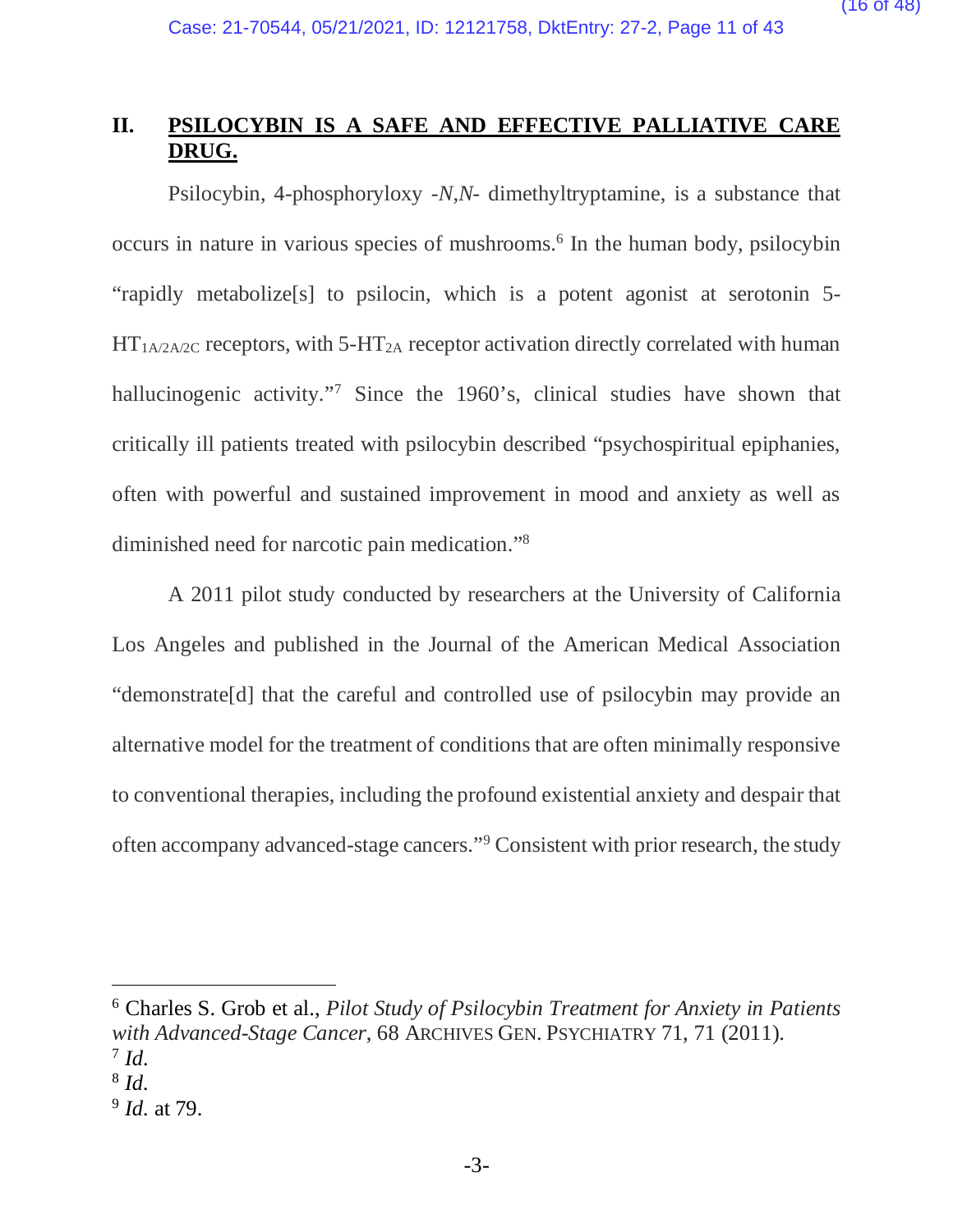#### Case: 21-70544, 05/21/2021, ID: 12121758, DktEntry: 27-2, Page 12 of 43

found that psilocybin was well tolerated, with "no untoward cardiovascular sequelae" and only minor elevations of heart rate and blood pressure.<sup>10</sup>

In a 2016 randomized double-blind study conducted by researchers at Johns Hopkins University and published in the Journal of Psychopharmacology, "[n]o serious adverse events attributed to psilocybin administration occurred."11 The study also found that "psilocybin ([at a dose of] 22 or 30 mg/70 kg) produced large decreases in clinician- and self-rated measures of depressed mood and anxiety, along with increases in quality of life, life meaning, and optimism, and decreases in death anxiety."12 These positive outcomes resulted from a single dose, and they were sustained at a 6-month follow-up, with "about 80% of participants continuing to show clinically significant decreases in depressed mood and anxiety."13

In a 2019 study conducted by researchers at the Institute of Psychiatry, Psychology and Neuroscience at King's College London and published in *Psychology Today* "show[ed] no serious adverse effects related to administering regulated doses of psilocybin in a controlled setting with one-on-one support from a

<sup>11</sup> Roland R. Griffiths et al., *Psilocybin produces substantial and sustained decreases in depression and anxiety in patients with life-threatening cancer: A randomized double-blind trial,* 30 J. PSYCHOPHARMACOLOGY 1181, 1187 (2016). <sup>12</sup> *Id.* at 1181.

<sup>10</sup> *Id.* at 76.

 $13 \, Id.$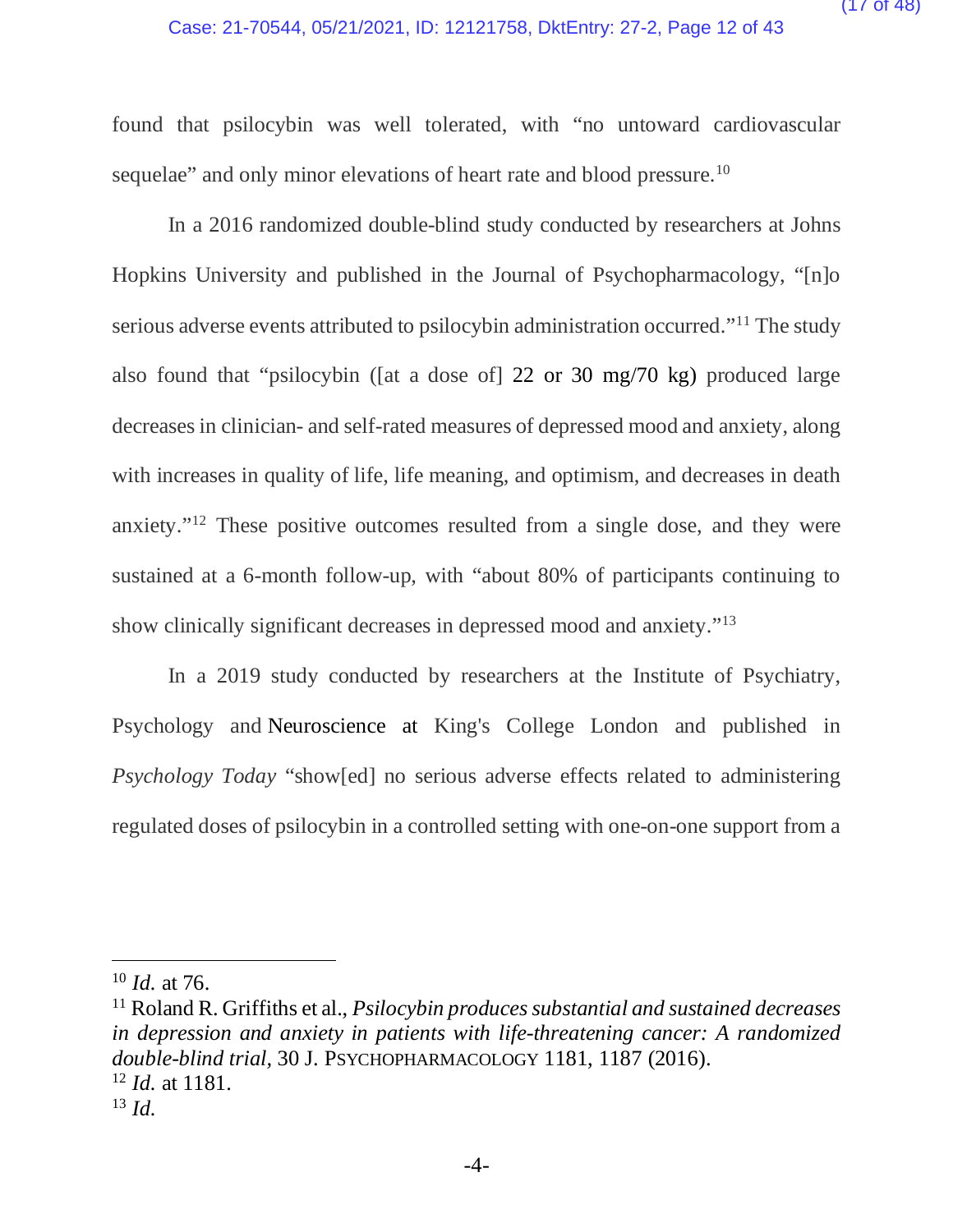specially trained therapist."<sup>14</sup> The study also determined that psilocybin at 10 or 25 mg doses induced "transient psychedelic experiences".15

These and other studies show that, in research spanning nearly 60 years, psilocybin has been shown to be safe, well tolerated, and effective in reducing depression and anxiety, particularly in patients facing end of life.

#### **III. BACKGROUND OF RIGHT TO TRY LAWS**

In 2017, the state of Washington enacted its RTT law.<sup>16</sup> The law recognizes that "the process for approval of investigational drugs … often takes many years," and patients with terminal illnesses frequently do not have the luxury of waiting until an investigational drug obtains final approval from FDA.17 In light of this recognition, Washington legislators unanimously voted to approve access to investigational drugs for "patient[s] with a terminal illness in consultation with the patient's health care provider."18

In 2018, following the enactment of the Washington RTT law as well as the enactment of RTT laws by many other states,<sup>19</sup> the United States Congress enacted

https://www.psychologytoday.com/us/blog/the-athletes-way/201912/psilocybinfour-important-takeaways-clinical-trial. 15 *Id.* 

<sup>14</sup> Christopher Bergland, "*Psilocybin: Four Important Takeaways from a Clinical Trial*," PSYCHOLOGY TODAY, available at:

<sup>16</sup> WASH. REV. CODE ANN. § 69.77 *et seq.* (2017).

<sup>17</sup> WASH. REV. CODE ANN. § 69.77.010 (2017).

<sup>18</sup> *Id.*

<sup>19</sup> Goldwater Institute, *supra* note 1.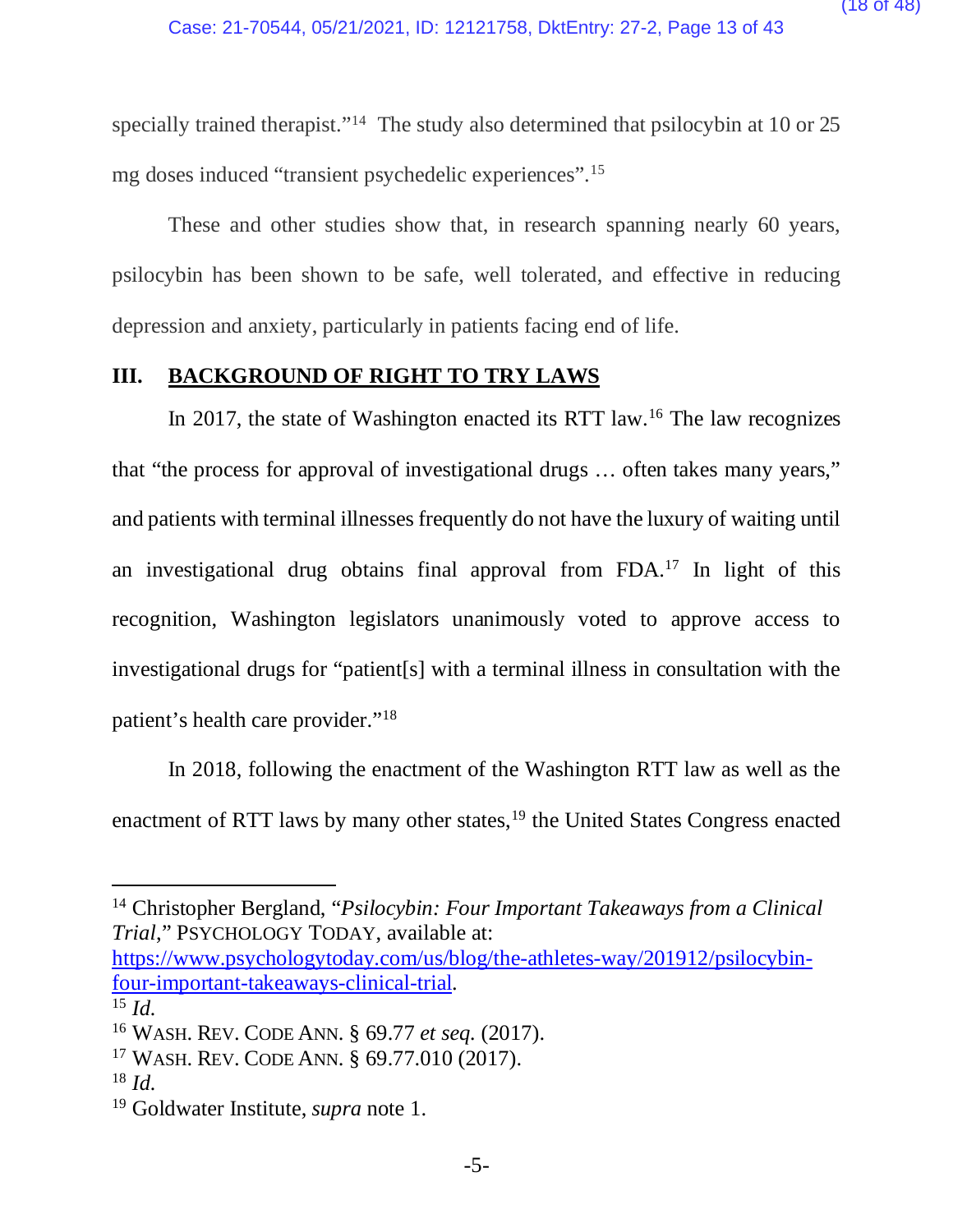a Federal RTT law.20 The Federal RTT law carved out a statutory exception to FDA's safety/efficacy requirements for premarket approval under § 355.<sup>21</sup> The Federal RTT law provides an exemption to § 355's premarket approval requirements for unapproved investigational drugs that have successfully completed Phase 1 safety trials, but that have not yet completed Phase 2 or 3 trials. Under certain conditions, this exemption permits distribution of unapproved drugs for therapeutic use in patients facing end of life who have exhausted approved treatment options.<sup>22</sup>

RTT laws give terminal patients the right to try investigational, unapproved drugs for which only safety, and not efficacy, has been established. Terminally ill patients who have exhausted approved treatment options face drastically different risk/benefit tradeoffs than other patients. Federal and a supermajority of state lawmakers have determined that the potential benefits of allowing such patients access to experimental treatment outweighs the risks in many situations.

 Despite the sweeping enactment of RTT legislation around the country, some resistance to RTT laws continues to exist. Critics of RTT laws have argued that providing patients with access to investigational drugs can harm patients – physically, emotionally, and even financially. The amicus curiae do not comment in this brief on the merits of such criticisms generally. Rather, they argue that such

<sup>20</sup> *See generally* 21 U.S.C. § 360bbb (2018).

<sup>21</sup> 21 U.S.C. § 360bbb-0a (2018).

<sup>22</sup> 21 U.S.C. § 360bbb-0a(b) (2018).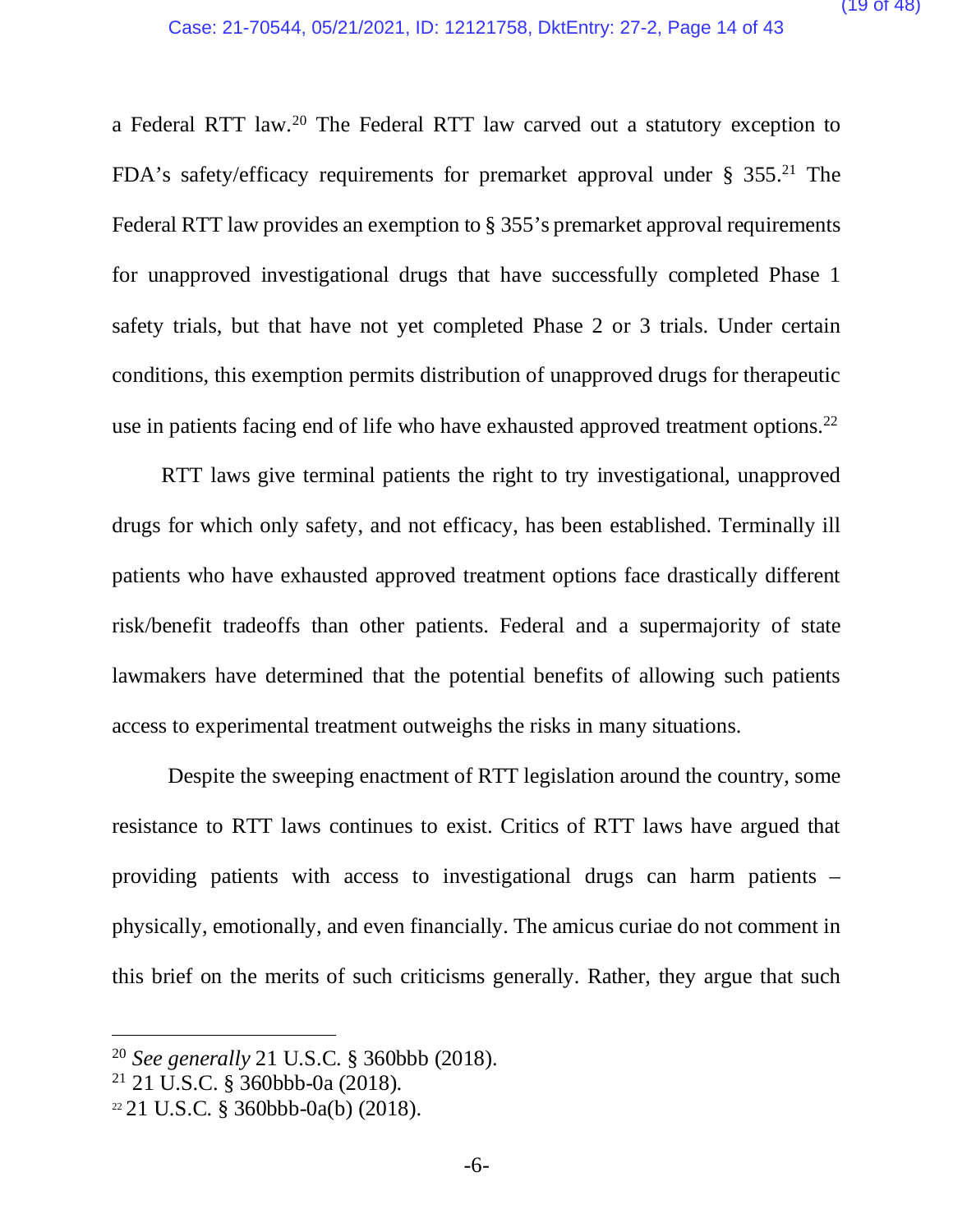criticisms do not apply in the present situation, where doctors and patients have sought access to psilocybin – a safe, effective and well known drug – solely for palliative care.

### **IV. CRITICISMS OF RTT LAWS DO NOT APPLY IN THE PRESENT CASE**

As set forth below, the criticisms some legal scholars and bioethicists have made to RTT laws do not apply in the present case, where a centuries-old, wellknown, safe and efficacious drug will be administered solely as palliative care to assist terminally ill patients in coping with the anxiety and depression accompanying their end of life situations.

### **A. The Palliative Use of Psilocybin Does Not Prioritize Efficiency Over Safety.**

Some critics of RTT laws have argued that they prioritize drug distribution over safety. In the case of psilocybin, however, these concerns are not applicable, given its centuries-long safety record .

#### **1. Criticisms in the Literature**

One of the major criticisms of RTT legislation like the Washington Act focuses on the supposed trade-offs such legislation makes between access and safety. While proponents of RTT legislation argue for efficient access to potentially lifesaving treatments, detractors have come forward with concerns about granting vulnerable patients access to drugs without more information about certain drugs' safety. Although some supporters of RTT legislation may feel the Food and Drug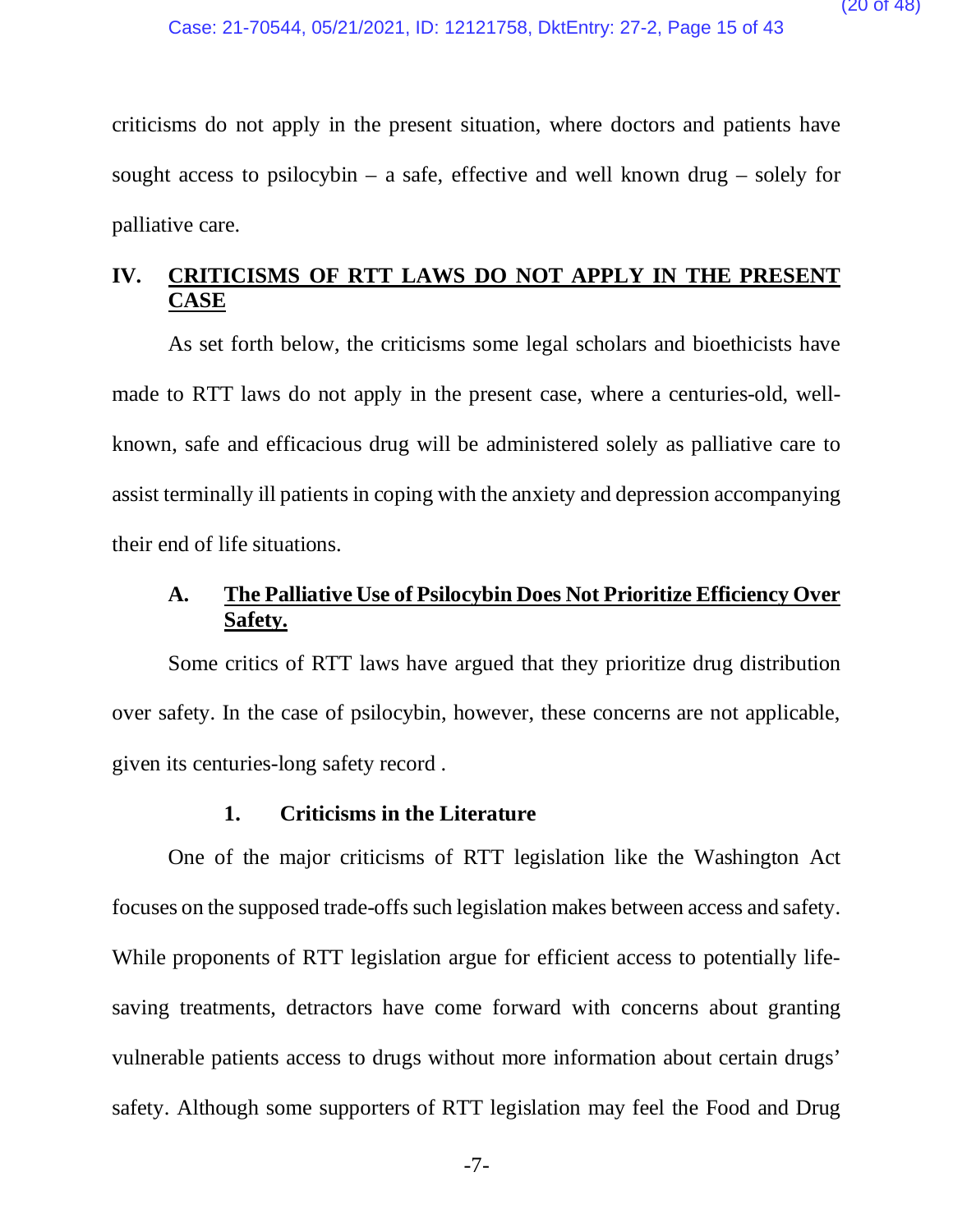Administration's ("FDA") regulatory process for approving drugs arbitrarily denies patients access to experimental treatments that could save lives, critics feel this legislation strikes the wrong balance between these battling concerns of speed and safety.

For example, some critics have pointed out that the RTT path to experimental treatment fails to address the concerns illuminating the RTT movement in a holistic manner. According to Sylvia Zaich, the RTT Movement has accused the FDA process of being "broken".23 But, instead of proposing a different framework or attempting to remedy the process's pitfalls in the existing framework of the law, RTT supporters "decided the easier path was pre-approval access legislation that cut-out the FDA."24 According to Zaich, safety and efficacy of drugs are important concerns that cannot simply be eliminated from consideration because patients are "frustrated" with the approval process.<sup>25</sup> Zaich points out that Phase 1 Clinical Testing does not guarantee a drug's safety, and that many drugs that pass Phase 1 are later determined to be unsafe.26 Moreover, according to Zaich, allowing patients to bypass testing and approval via RTT does not just expose patients to potentially harmful, unsafe drugs – it also reduces the number of individuals available for

<sup>23</sup> Sylvia Zaich, *An Examination of the Right to Try Act of 2017 and Industry's Potential Path Moving Forward*, 92 S. CAL. L. REV. 331, 360 (2019).  $^{24}$  *Id.* 

<sup>25</sup> *Id.* at 361.

 $^{26}$  *Id.*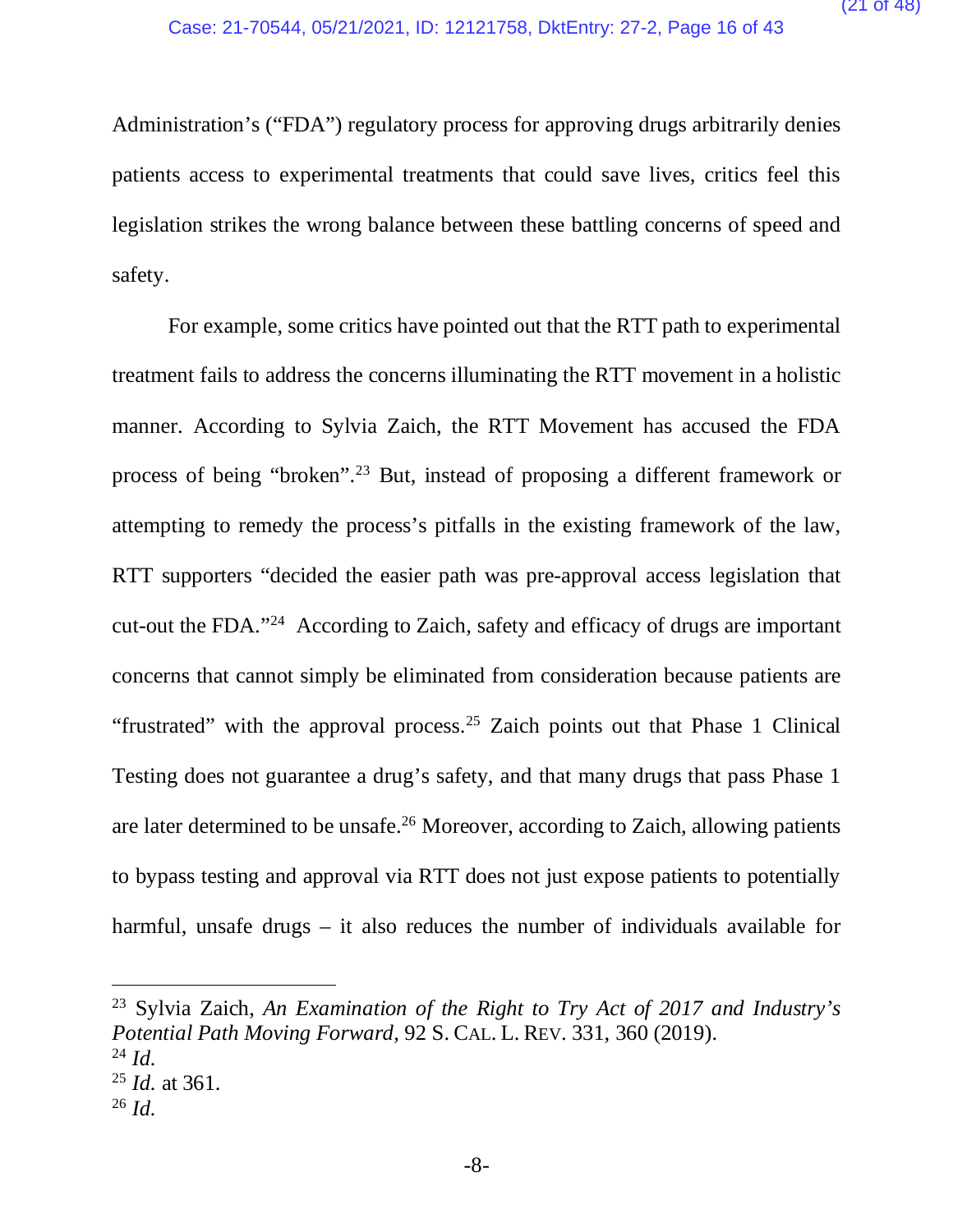clinical trials and directly exacerbates the complained-of lag between development and approval.27

Brandon Brown, Camerin Ortiz, and Karine Dube likewise criticize RTT legislation's use of Phase 1 testing as a bellwether for a particular treatment's safety. In evaluating the pros and cons of RTT laws, these authors point out that the clinical trial and review process currently in place at the FDA "took more than 50 years to establish in order to ensure that pharmaceuticals are safe for their intended use[.]"28 According to Brown, et al., the FDA process "is an effective method that weeds out most ineffective or dangerous drugs." As such, these authors argue that RTT laws are "hypocritical" in that they rely on the FDA's Phase 1 testing results to determine toxicity and possible side effects, but decline to utilize the FDA's subsequent phases which ensure drugs have been "rigorously tested" and "deemed safe for widespread use."<sup>29</sup> Like Zaich, these authors point out that, while a large number drugs pass Phase 1 testing, many will be later eliminated for safety and/or efficacy concerns.30 As a result, Brown, Ortiz, and Dube contend that RTT legislation may not adequately "protect the integrity and safety of the drug development process[.]"31

 $31$  *Id.* 

 $^{27}$  *Id.* 

<sup>28</sup> Brandon Brown et al., *Assessment of the Right-to-Try Law: The Pros and Cons*, 59 J. NUCLEAR MED. 1492, 1492 (2018).

 $^{29}$  *Id.* 

<sup>30</sup> *Id.*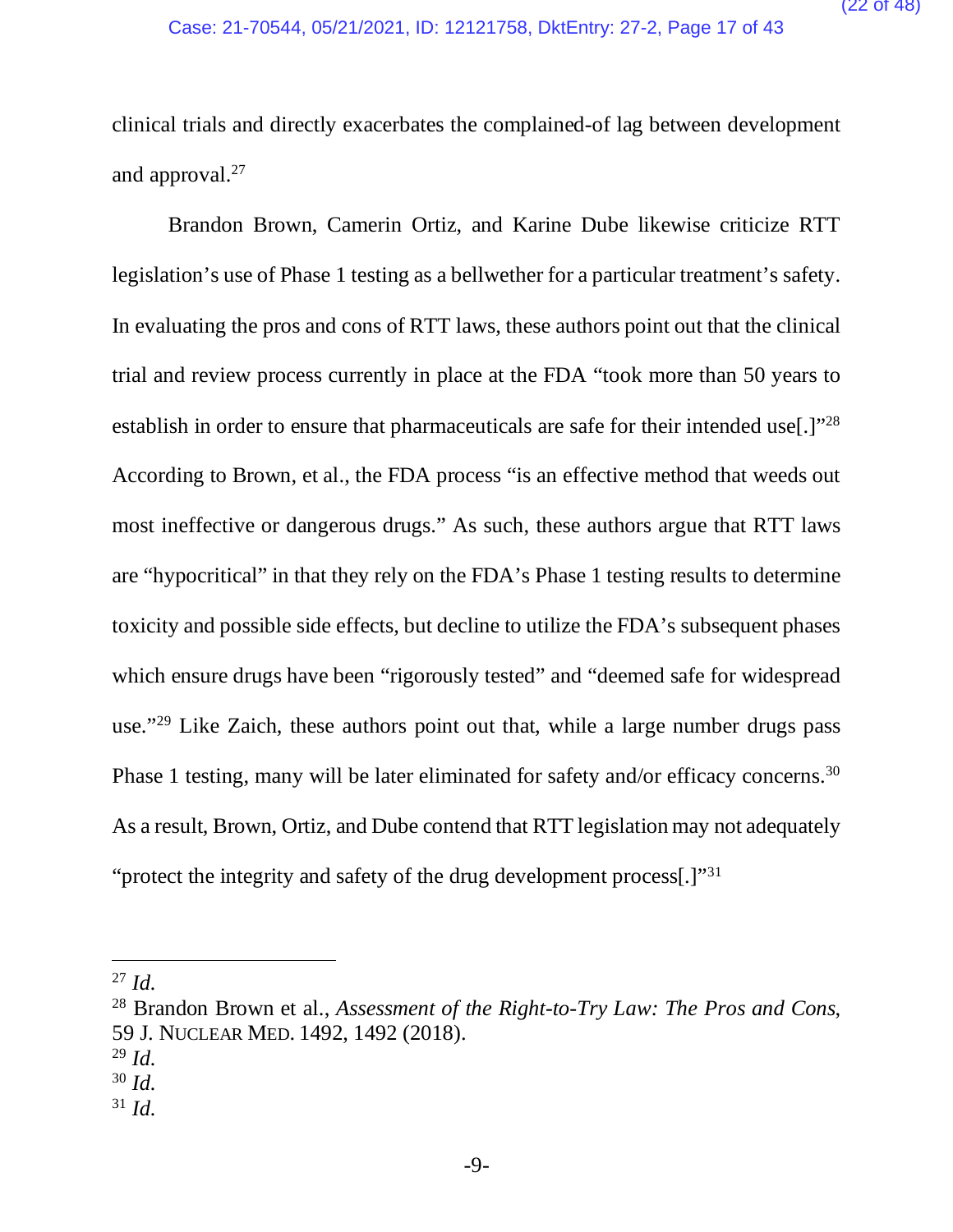#### **2. Safety Concerns Do Not Warrant The DEA's Denial Of Psilocybin in the Present Case.**

Those who criticize RTT legislation based on safety concerns primarily have focused on Phase 1 testing's inability to conclusively establish safety and efficacy and the prioritization of efficient access to drugs over those concerns, as well as the impact of thinning the available pool of candidates for potentially life-saving treatments. In the case of palliative use of psilocybin in terminal cancer patients, however, none of these concerns is applicable.

First, the concerns about safety and efficacy in the context of Phase 1 experimental treatments are inapplicable in the context of psilocybin, because psilocybin is not a new drug; it has been safely used for many decades. Indeed, hallucinogens have been used by indigenous cultures in sacramental and healing contexts for millennia.32 In the 1950s and 1960s, hallucinogens were studied in the context of basic clinical research, therapeutic clinical research, and for use as incapacitating agents in soldiers.<sup>33</sup> Although initial research focused on hallucinogens as agents of warfare, subsequent research began to include "more preparation and interpersonal support during the period of drug action," resulting in fewer adverse psychological reactions and increased reports of positively-valued

<sup>32</sup> Matthew W. Johnson et al., *Human Hallucinogen Research: Guidelines for Safety*, 22 J. PSYCHOPHARMACOLOGY 1, 3 (2008).

<sup>33</sup> *Id.* at 4.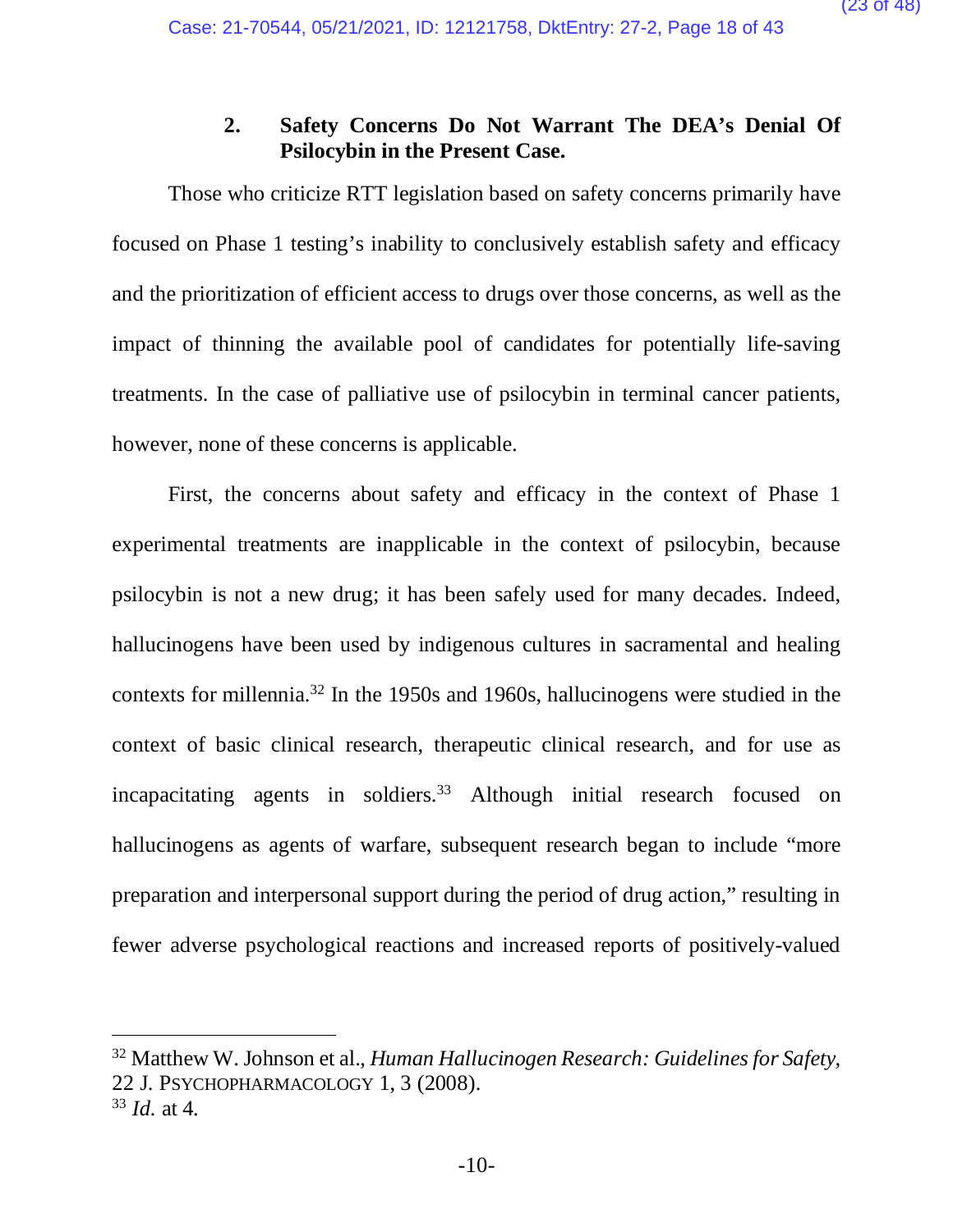experiences.<sup>34</sup> Through years of study, researchers have found that hallucinogens "possess relatively low physiological toxicity, and have not been shown to result in organ damage or neuropsychological deficits."35 Hallucinogens also "are not typically considered drugs of dependence in that they do not engender compulsive drug seeking" and are not associated with withdrawal syndrome.36 While a potential risk of hallucinogen administration is prolonged psychosis, "it is unknown whether the precipitation of psychosis in such susceptible individuals represents a psychotic reaction that would have never occurred in the absence of hallucinogen use, or whether it represents an earlier onset of a psychotic break that would have inevitably occurred."37 These cases are also extremely rare and almost non-existent in the case of psilocybin. 38

Overall, psilocybin has been administered in numerous clinical situations without any significant safety issues. For example, a recent study investigating the feasibility, safety, and efficacy of psilocybin in patients with treatment-resistant depression found "no serious or unexpected adverse" reactions.39 Another study of

 $34$  *Id.* 

<sup>35</sup> *Id.* at 6.

<sup>36</sup> *Id.* at 7.

<sup>37</sup> *Id.* at 8.

<sup>38</sup> *Id.* 

<sup>39</sup> Robin L. Carhart-Harris et al., *Psilocybin with Psychological Support for Treatment-Resistant Depression: An Open-Label Feasibility Study*, 3 LANCET PSYCHIATRY 619 (2016).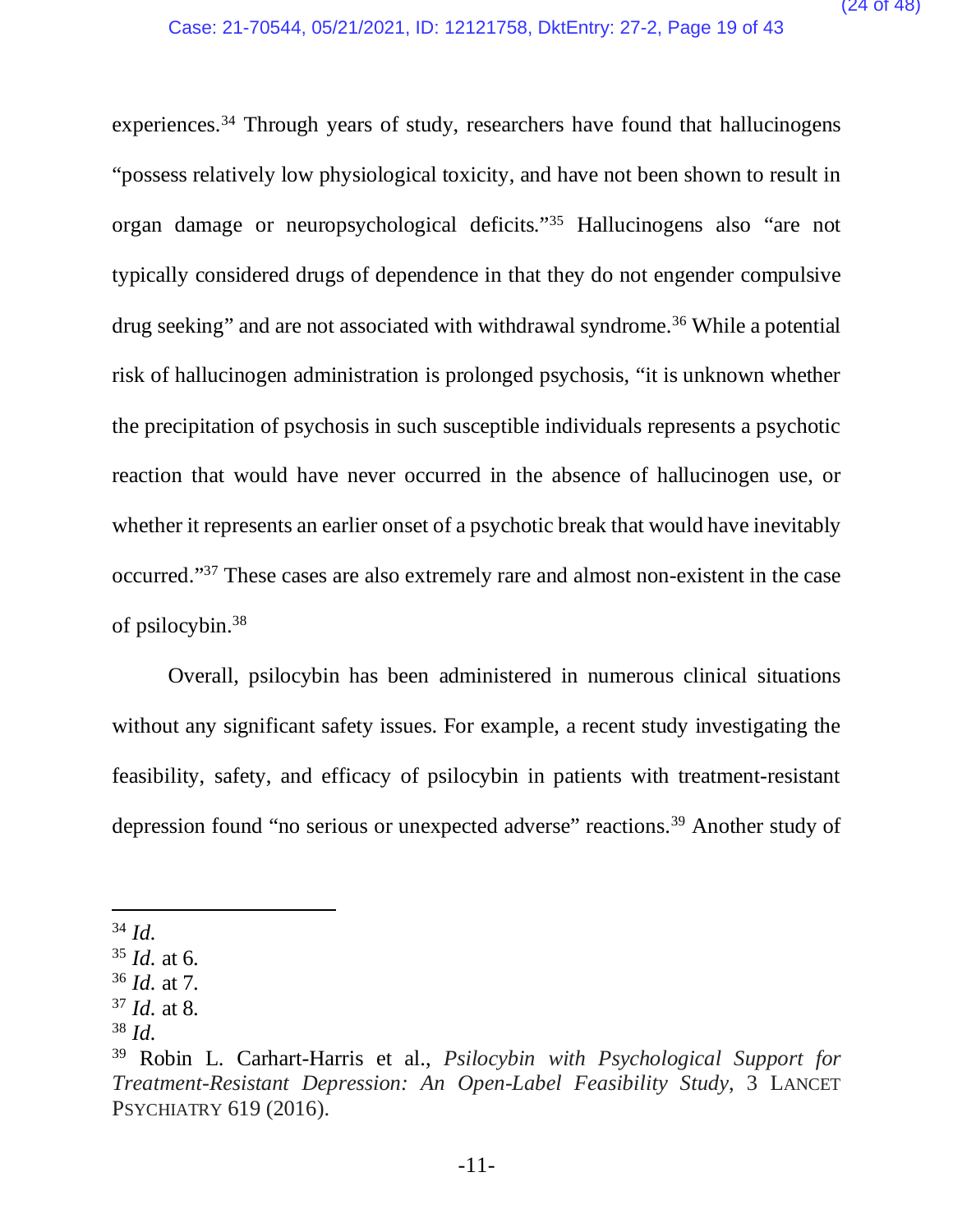psilocybin as a treatment for anxiety and depression in patients with life-threatening cancer also confirmed no serious adverse events.40 The same results on safety of psilocybin were reported in a 2011 study exploring the safety and efficacy of psilocybin in patients with advanced-stage cancer and reactive anxiety.41 In summary, studies of psilocybin – particularly when it is used in patients with anxiety and depression under controlled settings – have resulted in resounding consensus of the drug's safety. Further, psilocybin is generally considered not to be addictive.<sup>42</sup>

There are also a myriad of studies demonstrating psilocybin is effective in treating depression and anxiety. The 2011 study that administered moderate doses of psilocybin to patients with advanced-stage cancer and anxiety "revealed a positive trend toward improved mood and anxiety."43 A study of psilocybin use in patients with treatment-resistant depression – which is common in cancer patients – resulted in "markedly reduced" depression symptoms, as well as "[m]arked and sustained

<sup>40</sup> Stephen Ross et al., *Rapid and Sustained Symptom Reduction Following Psilocybin Treatment for Anxiety and Depression in Patients with Life-Threatening Cancer: A Randomized Controlled Trial*, 30 J. PSYCHOPHARMACOLOGY 1165, 1176- 77 (2016).

<sup>41</sup> Charles S. Grob et al., *supra* note 7.

<sup>42</sup> Tanya Lewis, "John Hopkins Scientists Give Psychedelics the Serious Treatment," SCIENTIFIC AMERICAN,

https://www.scientificamerican.com/article/johns-hopkins-scientists-givepsychedelics-the-serious-treatment/ (last visited May 21, 2021); Griffiths et al., *supra* note 12.

<sup>43</sup> Lewis, *supra* note 42.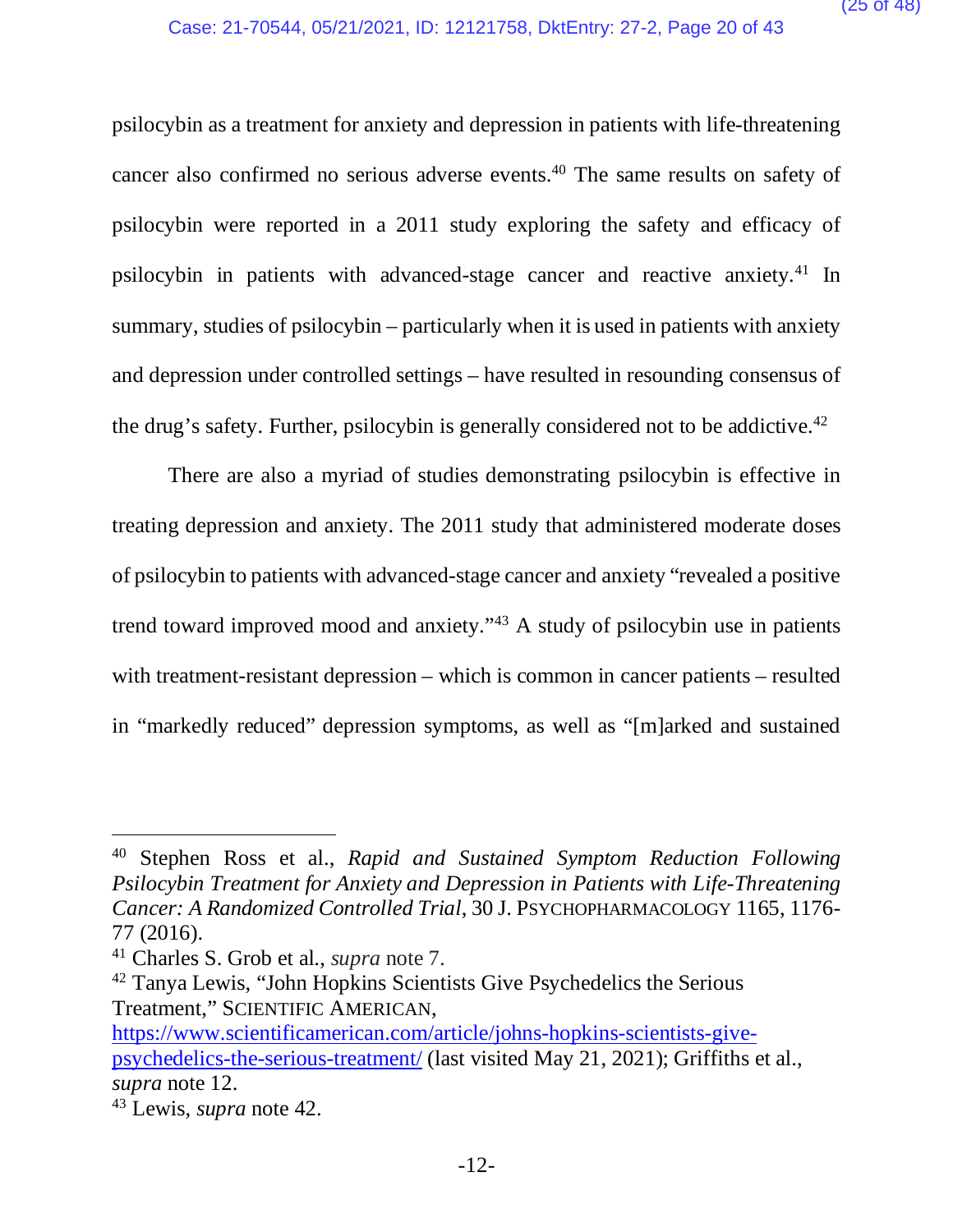improvements in anxiety and anhedonia<sup>[1]</sup><sup>144</sup> A recent study that administered psilocybin to cancer patients with clinically significant anxiety and depression resulted in "rapid, robust and enduring anxiolytic and anti-depressant effects in patients with cancer-related psychological distress."45 A clinical trial of psilocybinassisted therapy in patients with major depressive disorder demonstrated psilocybin "was efficacious in producing large, rapid, and sustained antidepressant effects in patients with major depressive disorder."46

The overwhelming weight of evidence demonstrates that psilocybin is safe, fast-acting, and extremely effective in treating symptoms of depression and anxiety in cancer patients. As such, concerns about skipping Phase 2 and 3 testing should not be a significant barrier to granting access to this treatment under RTT legislation.

Similarly, concerns about decreasing the available pool of candidates for clinical trials, and therefore preventing other patients access to life-saving treatments, are not applicable here. First, significant clinical trials on the safety and efficacy of psilocybin already have been conducted. To the extent additional testing must be performed for psilocybin to progress through the FDA approval process, a terminal cancer patient's palliative use of psilocybin will not prevent others' access

<sup>44</sup> Carhart-Harris et al*.*, *supra* note 39.

<sup>45</sup> Ross et al*.*, *supra* note 40.

<sup>46</sup> Alan K. Davis et al., *Effects of Psilocybin-Assisted Therapy on Major Depressive Disorder: A Randomized Clinical Trial*, 78 J. AM. MED. ASSOC. PSYCHIATRY 481, 482 (2021).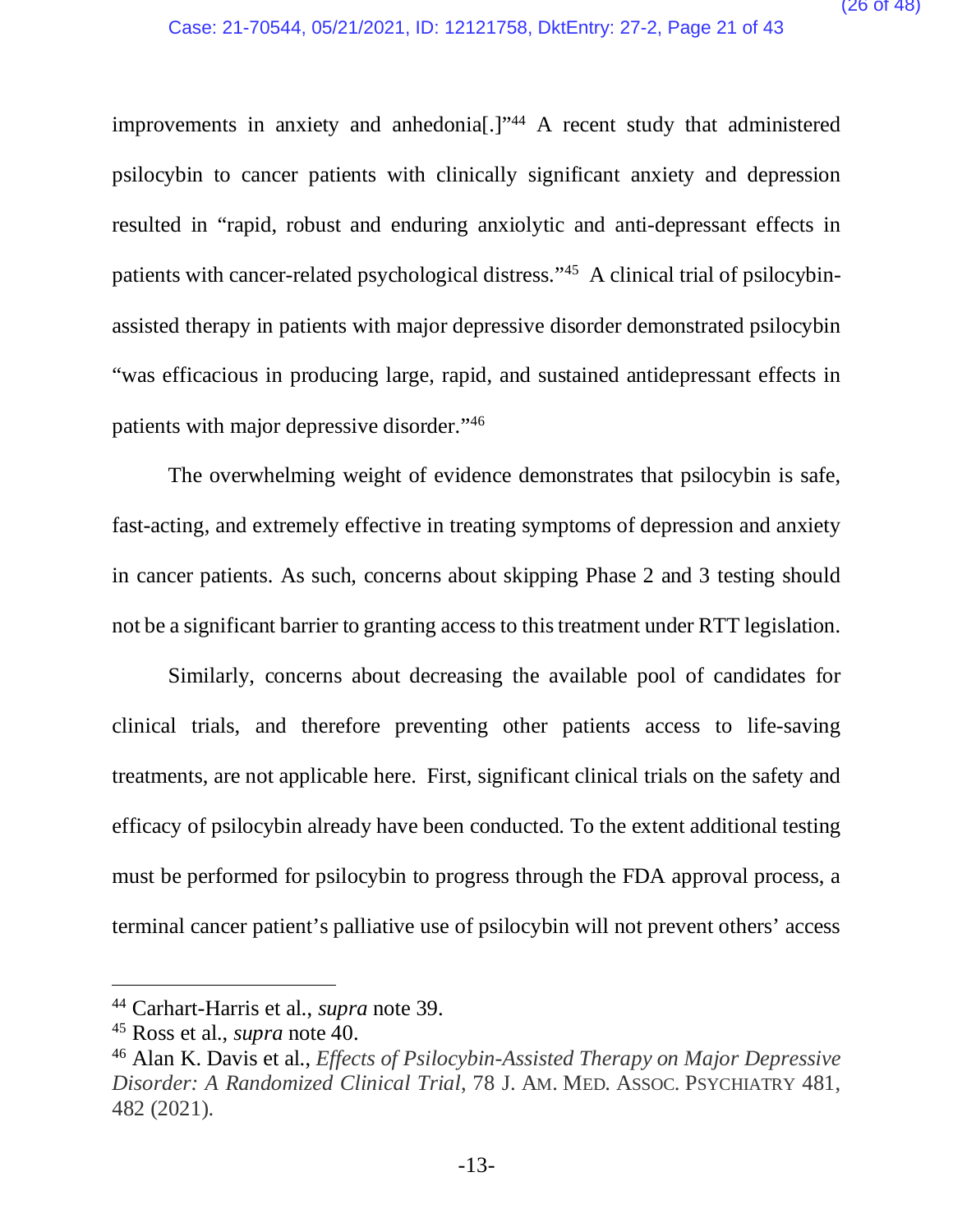to "life-saving" experimental treatments. This is because psilocybin is intended for palliative, end-of-life care for terminal cancer patients. As such, stalling the approval process will not impact other patients' access to any life-saving treatment. In addition, the safety and efficacy of psilocybin in treating depression and anxiety can be tested in other pools of patients – such as individuals with anxiety or depression unrelated to cancer, or non-terminal cancer patients experiencing anxiety and depression. Utilizing these other groups of potential patients promotes terminal patients' "right to try" a clinically effective treatment that could drastically improve their quality of life without adversely affecting any other patient pools.

### **B. The Administration of Psilocybin as Palliative Care To End Of Life Patients Does Not Give Them False Hope.**

Critics of RTT laws have cited concerns that granting patients special access to experimental treatments may provide false hope of recovery. These concerns are not applicable to the use of psilocybin in this case, however, because the treatment would be used palliatively and would not be administered as a life-saving treatment.

#### **1. Criticisms in the Literature.**

Another common criticism of RTT legislation faults it for giving terminal patients false hope of recovery. According to these critics, allowing patients to bypass the normal FDA process and gain access to experimental treatments, which have not undergone more rigorous testing, gives terminal patients a false expectation that the treatment will be life-saving.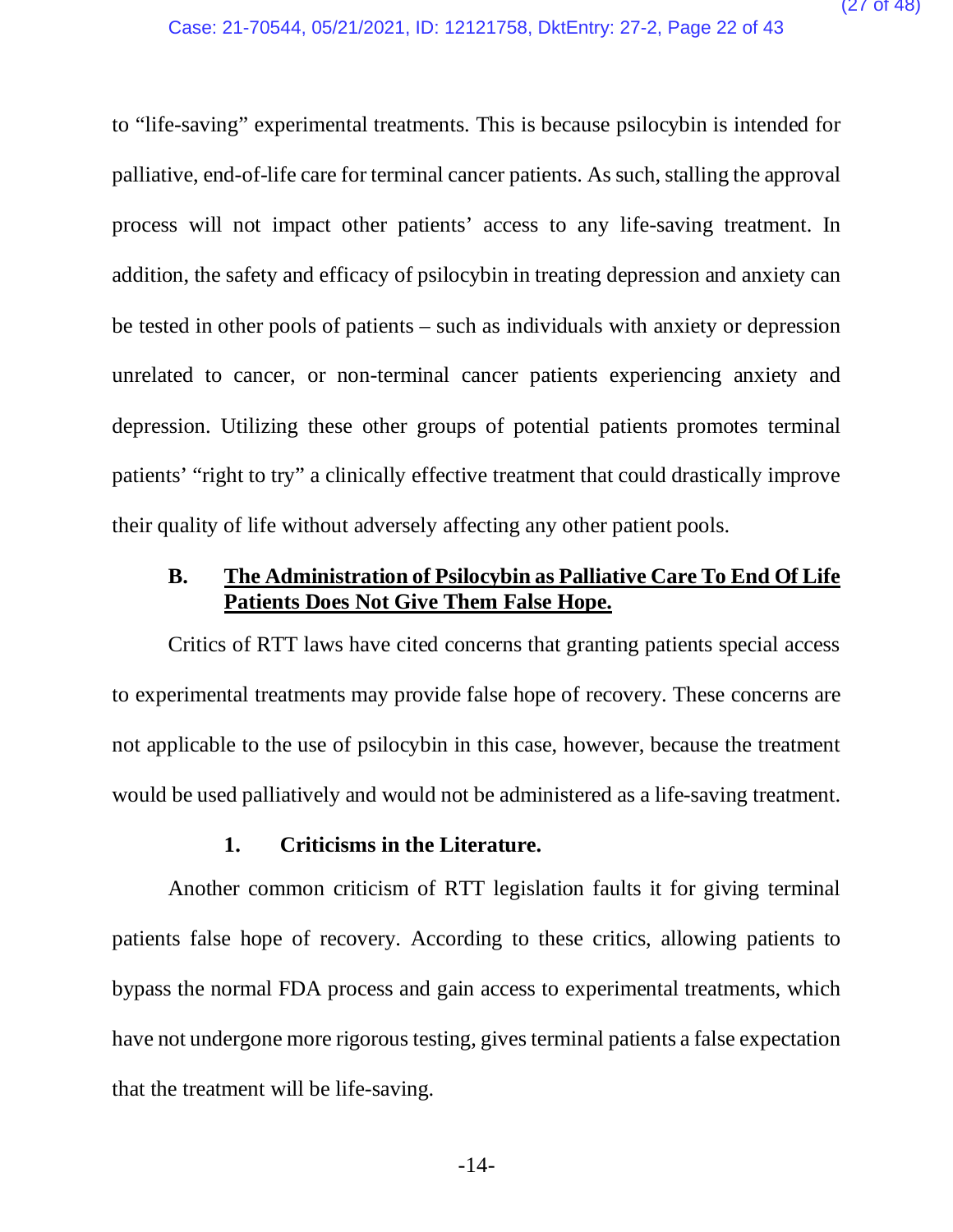Zaich is one such critic. Citing a report which demonstrates that advertisements for FDA-approved medications can "have misleading effects on people's perceptions of their individual outcomes," Zaich argues it is "reasonable to think that patients' perceptions could be equally skewed about investigational drugs[.]"47 Because "investigational drugs are often touted as 'revolutionary' at medical meetings by the manufacturers, tweeted as 'groundbreaking' by physicians and reported as 'life-saving' by media, as compared to the current treatment option[,]" Zaich argues allowing patients access to experimental treatments in this manner gives patients unrealistic expectations of their likelihood of being cured.<sup>48</sup>

 Brown, *et. al.* have likewise criticized RTT legislation for inflating terminal patients' expectations. According to these authors, "there may be misunderstanding of experimental drugs and their likely success rates[.]"49 Brown, Ortiz, and Dube argue this misunderstanding could lead "[t]erminally ill patients who feel as if they are running out of time" to be "swayed by the false hope provided by an experimental procedure[.]"50 These authors point out that the false hope created by RTT legislation could exacerbate the legislation's existing problems created by limited patient understanding of the safety and efficacy of experimental therapies.<sup>51</sup>

 $51$  *Id.* 

<sup>47</sup> Zaich, *supra* note 23, at 363.

<sup>48</sup> *Id.* at 363-64.

<sup>49</sup> Brown et al., *supra* note 28, at 1492.

<sup>50</sup> *Id.*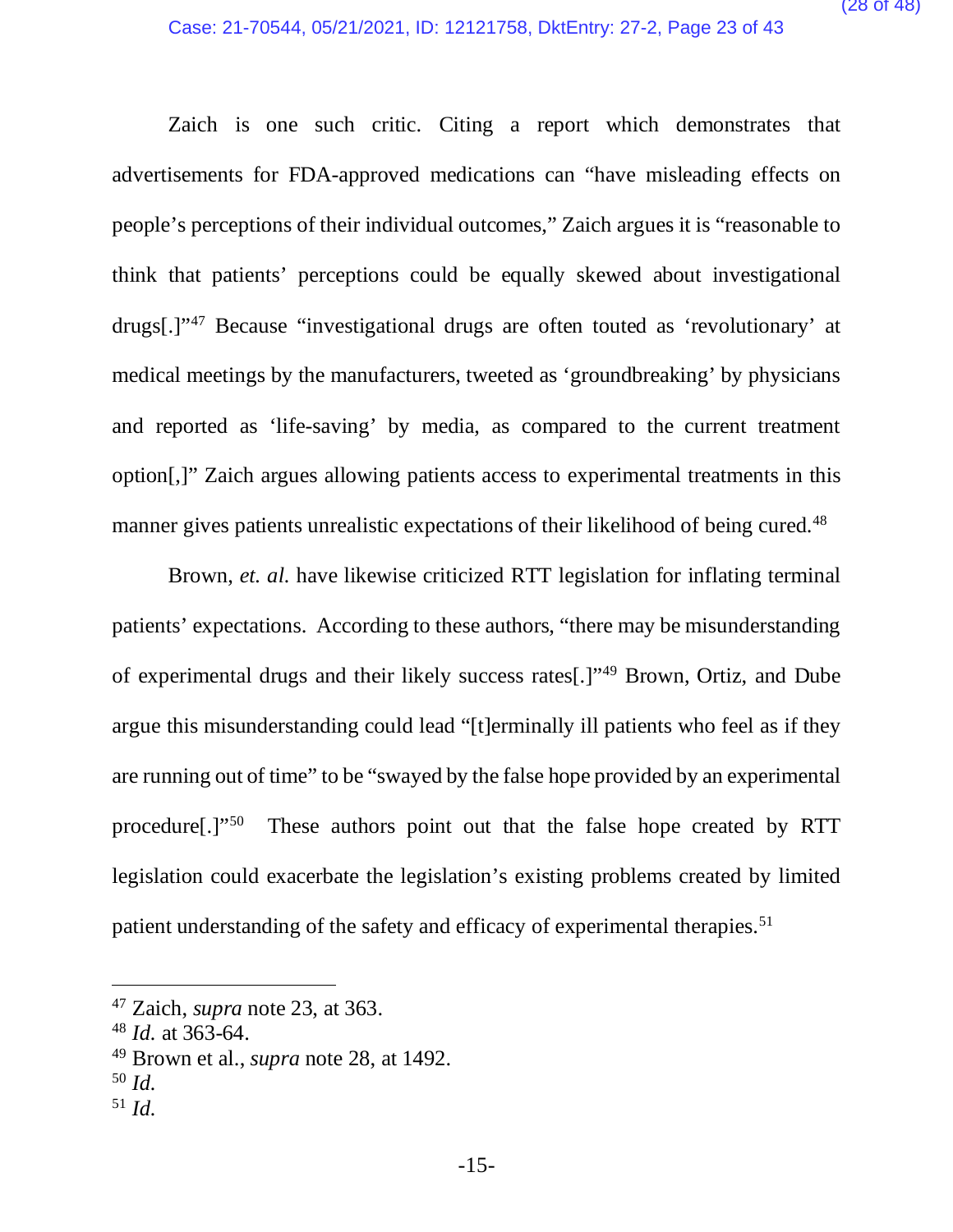Michelle J. Rubin and Kristin R.W. Matthews likewise focus on RTT legislation's unintended consequence of inflated hopes, and the effect this can have on terminal patients' decision-making processes. According to Rubin and Matthews, "[t]he chance to access investigational drugs can naturally raise the hopes of patients and families[.]"52 However, when this hope turns out to be a "false hope", Rubin and Matthews point out that this increased access ends up "causing more stress in a terminally ill patient's life."53 The interplay between false hope and incomplete information is also relevant to Rubin and Matthews, who argue that "Right to Try laws can perpetuate the idea that an experimental drug is worth the risk and potential danger, despite the fact that 85% of experimental drugs fail during clinical trials."<sup>54</sup>

#### **2. Palliative Use of Psilocybin Does Not Create False Hope.**

Critics of RTT argue that, because many experimental drugs are touted as "revolutionary" or "groundbreaking", granting terminal patients special access to these drugs outside of the FDA process may further inflate their expectations that the experimental treatment will cure them or save their lives. However, psilocybin has not been touted as a "cure" or "life-saving" treatment for cancer; the patients requesting access to psilocybin in these circumstances seek to use it palliatively for

52 Michelle J. Rubin & Kristin R.W. Matthews, *The Impact of Right to Try Laws on Medical Access in the United States*, 66 BAKER INST. POL'Y REP. 1, 8 (2016). <sup>53</sup> *Id.*  <sup>54</sup> *Id.*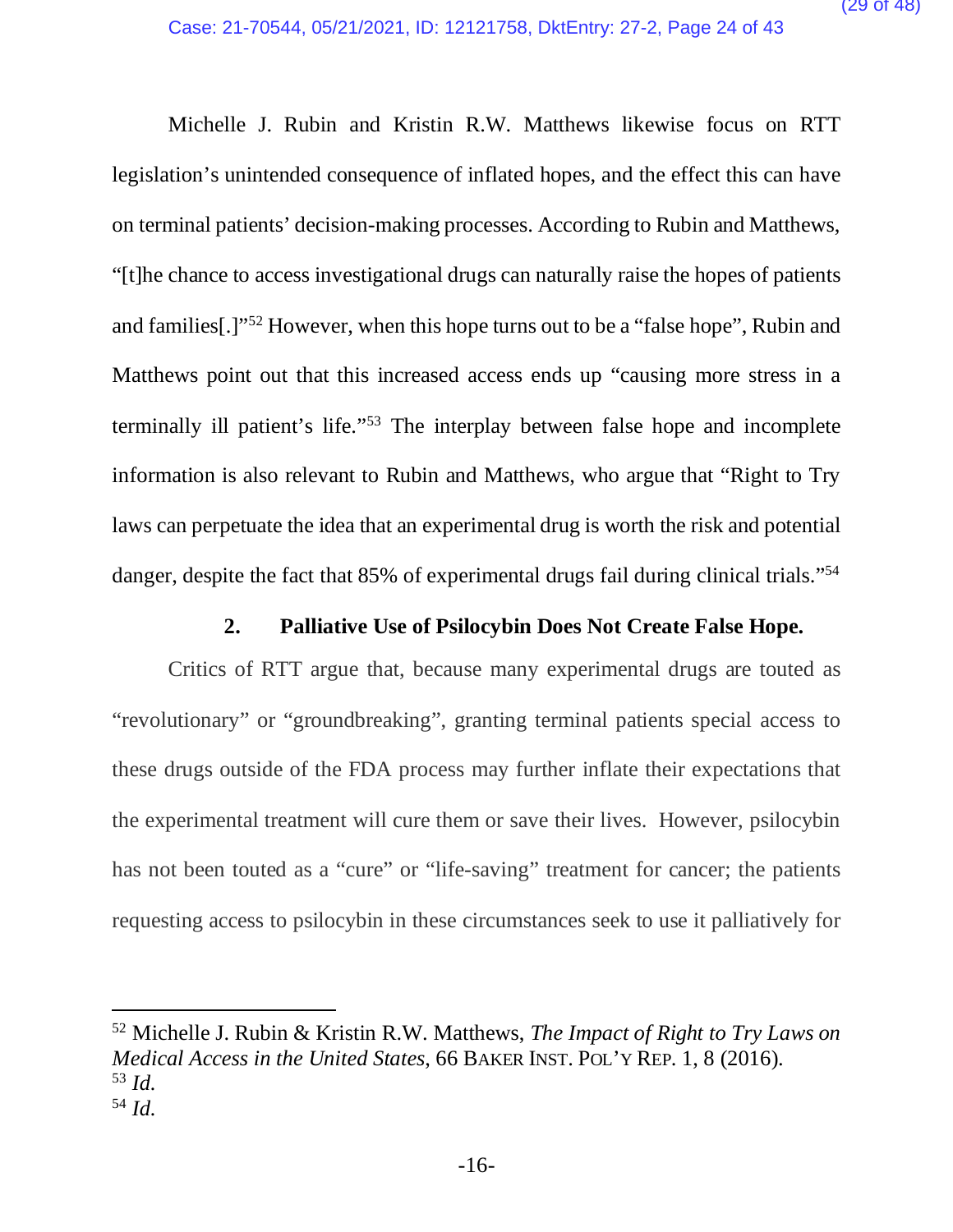increased quality of living as they approach end of life. As such, it is unlikely that concerns over patients' false expectations that their lives will be saved by experimental drugs could apply in this context. And, in fact, petitioners' declarations demonstrate their lack of false expectations, as both patients have declared under penalty of perjury that they are aware they have a "very limited quantum of time to live." $55$ 

The concern over false expectations is likewise ameliorated by the Washington Act's requirements for informed consent, which require a physician to provide "[t]he potentially best and worst outcomes of using the investigational product and a realistic description of the most likely outcome."56 This requirement ensures that physicians temper expectations by clearly indicating that psilocybin will not cure the patient's cancer or save his or her life, and that the patient will most likely still perish from the terminal cancer. Moreover, because physicians have access to years of studies demonstrating the specific safety and efficacy of psilocybin, and its use in terminal cancer patients, the concern that lack of information about experimental drugs could be exacerbated by this false hope is

<sup>55</sup> *Declaration of Michael Bloom, in Support of Motion for Expedited Review*, D.E. 19, ¶ 3; *Declaration of Erin Baldeschwiler, in Support of Motion for Expedited Review,* D.E. 19, ¶ 3.

<sup>56</sup> WASH. REV. CODE ANN. § 69.77.050(2)(d) (2017).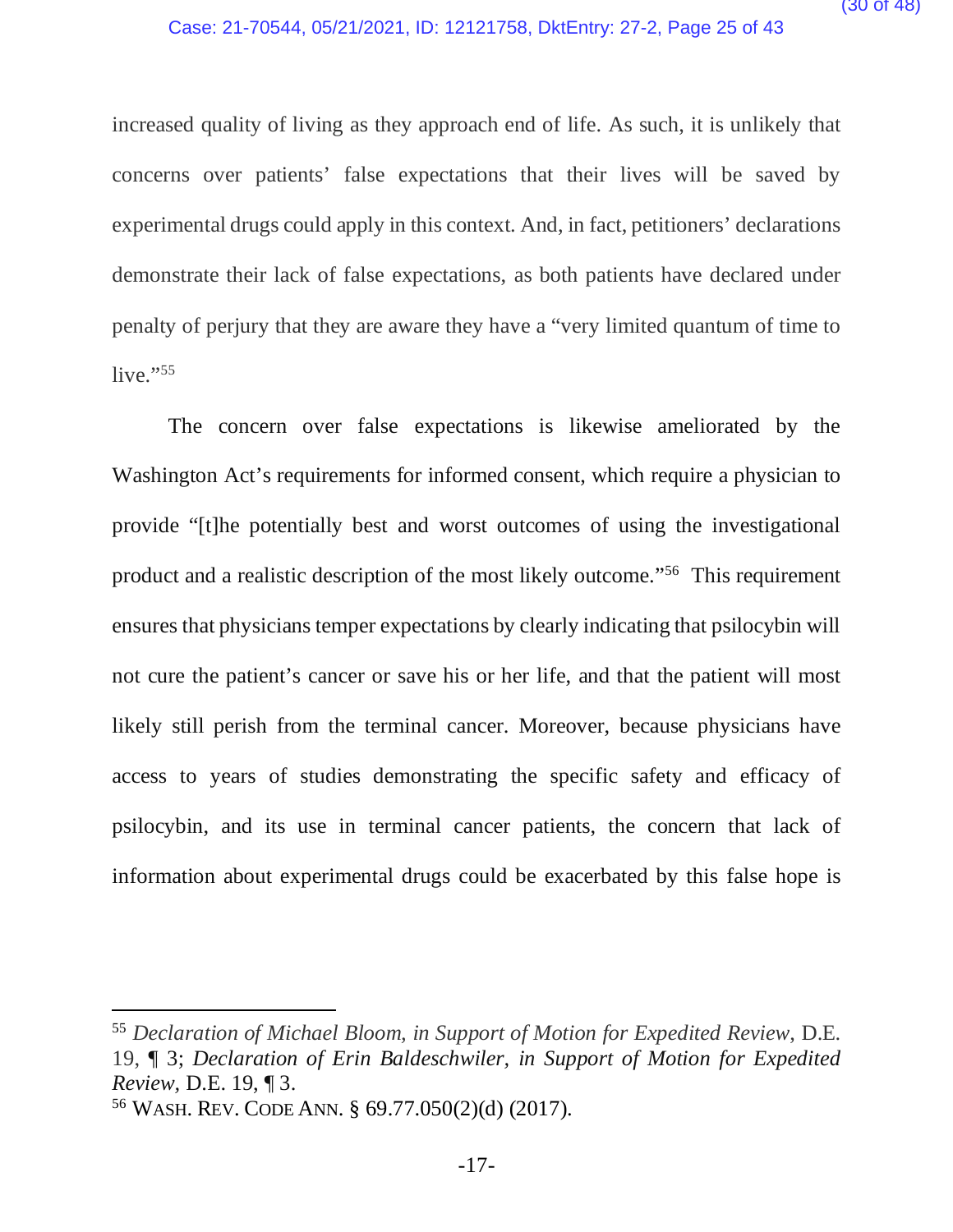unfounded here. Instead, physicians can use that information to appropriately inform patients and temper their expectations.

False hope simply is not a valid concern with regard to the administration of psilocybin to terminally ill patients, where the treatment does not create an expectation that the patient's underlying condition will be cured and patients are adequately informed of that fact.

#### **C. Terminal Patients Can Give Informed Consent to Palliative Use of Psilocybin Under the Washington Act.**

Some critics of RTT laws have contended that it is impossible to give informed consent to experimental drug treatments. However, given the extensive information available about psilocybin, and the specific standards for consent provided by the Washington Act, this is not a significant concern in the present case.

#### **1. Criticisms in the Literature.**

Some opponents of RTT legislation have raised red flags regarding the impact of these laws on informed consent. According to these critics, because there is not sufficient information about the safety of drugs accessed through RTT laws, and because many terminal patients have no other feasible treatment options, it is effectively impossible for patients selecting treatments available through RTT to give truly informed consent to the risks and consequences of such treatments.<sup>57</sup>

<sup>57</sup> Brown et al., *supra* note 28, at 1492.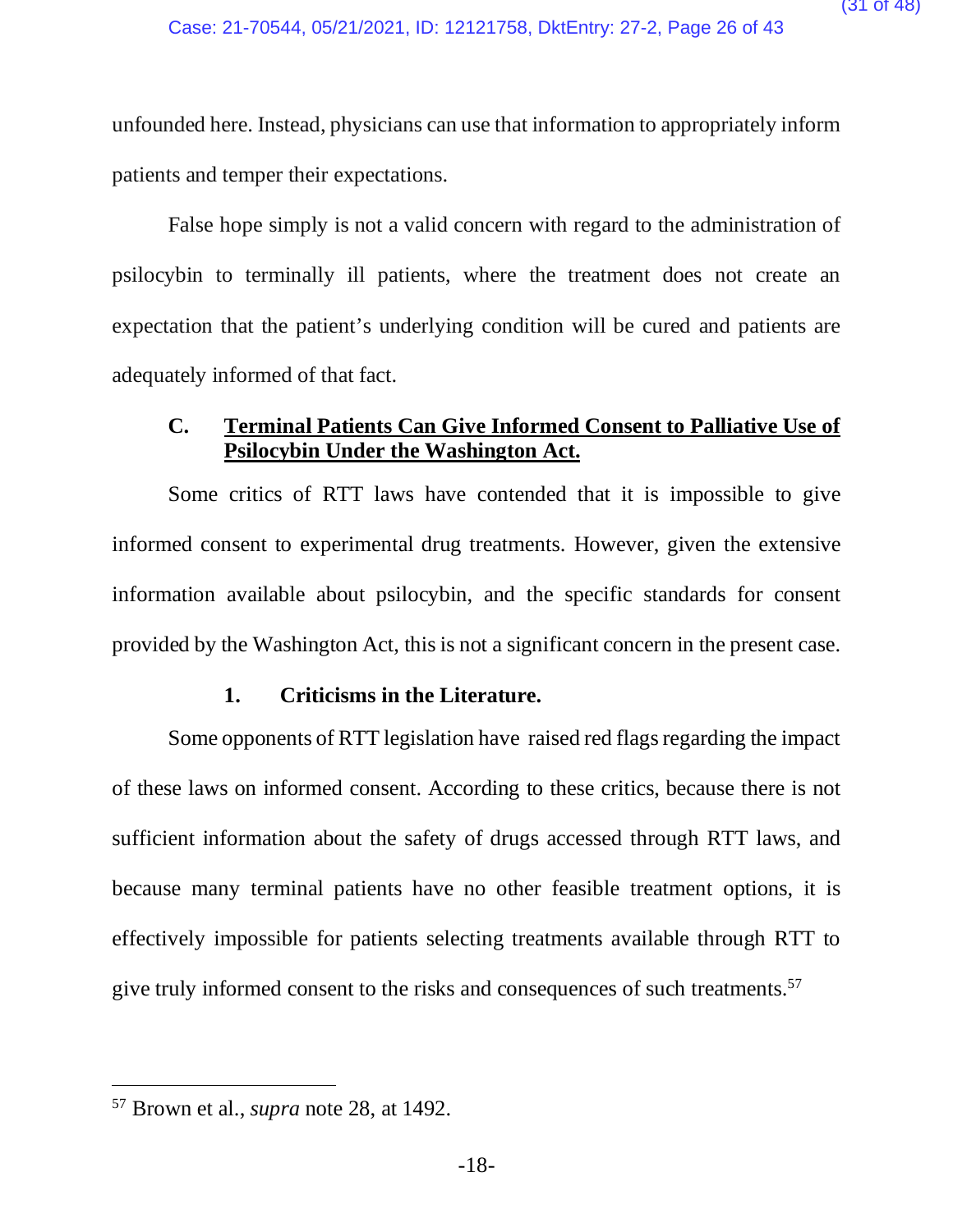According to Brown, et. al., the lack of informed consent is a major negative consequence of RTT legislation. These authors assert that a patient's understanding of a drug, its potential consequences, and the purpose of an experimental trial are critical to obtaining informed consent.58 That being said, they state that consent forms "are often confusing, written in a way that is difficult to understand, and contain highly technical terms at great length, which can result in patients missing or misunderstanding the gist of the experiment."59 According to Brown, Ortiz, and Dube, given the high expectations terminal patients place upon experimental treatment, and lack of other viable options to cure their illness, the "false hope" provided by an experimental drug could cause a terminal patient to cast aside his or her concerns about negative effects, consequences, or lack of information.<sup>60</sup>

Rubin and Matthews are likewise doubtful of terminal patients' ability to provide informed consent to experimental treatments under these circumstances. According to Rubin and Matthews, RTT laws "assume that patients and physicians can adequately identify experimental drugs that will help them and assess the risk benefit threshold themselves."61 This assumption, they argue, fails to address the fact that clinical testing data is often proprietary and not available to physicians,

<sup>58</sup> *Id.*

<sup>59</sup> *Id.* 

<sup>60</sup> *Id.* 

<sup>61</sup> Rubin et al., *supra* note 52, at 8.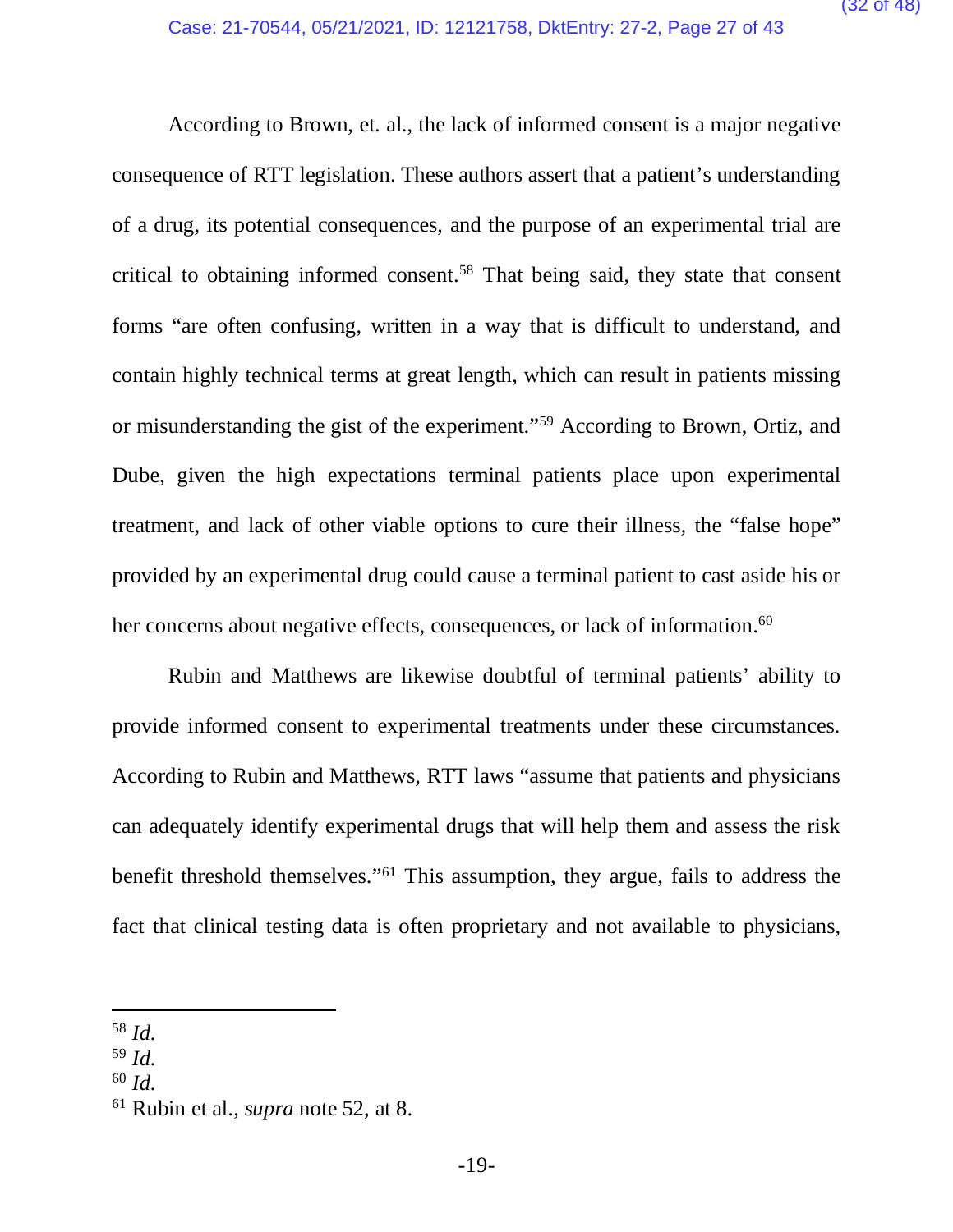meaning that patients and physicians "might not have the necessary information to make a fully informed decision<sup>[1]</sup><sup>62</sup> Because of this information gap, physicians "may be unable to offer an accurate assessment before the drug passes Phase 2 or 3 clinical trials, leaving the patient potentially uninformed while consenting to receive the intervention[.]"63 Rubin and Matthews also argue that, without the FDA's intervention, there is no guarantee that consent forms used under RTT laws will be accurate or comprehensive.64

Like Rubin and Matthews, Brenda Lin is also concerned that lack of FDA oversight impact may negatively impact the quality of informed consent. Lin argues that "Right to Try laws bypass IRB review of treatment protocol and do not establish informed consent standards."65 According to Lin, while RTT legislation "does explicitly require that the eligible patients provide written informed consent to the investigational drug treatment," these laws' silence "as to the criteria the informed consent must meet" prevents "patient autonomy" and "truly informed decisions."66 Lin also points out that, even if RTT laws did include adequate criteria, "[g]enuine informed consent is particularly difficult to attain in the experimental treatment

<sup>62</sup> *Id.* at 9.

<sup>63</sup> *Id.* at 10.

 $64$  *Id.* 

<sup>65</sup> Brenda Lin, *Federal Right to Try Act: Heightened Informed Consent and Price Regulation Measures Will Improve Quality, Autonomy, and Exploitation Issues*, 16 HASTINGS BUS. L.J. 207, 214 (2020).

<sup>66</sup> *Id.* at 215-16.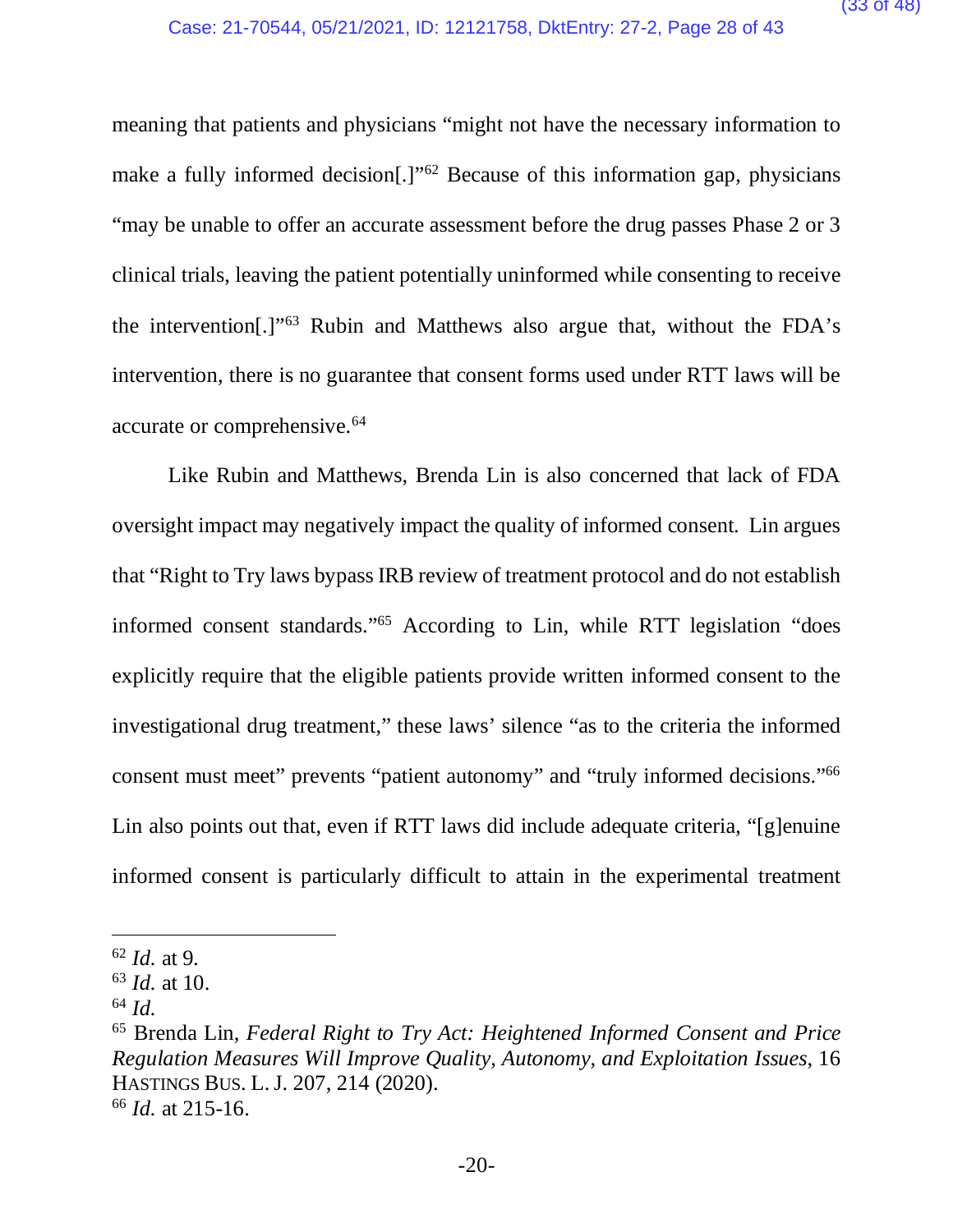context because even the physician may not know how safe or effective the treatment  $is.$ "<sup>67</sup>

Overall, Lin's argument reflects concerns about two principles promoted by informed consent: quality of care and individual autonomy. According to Lin, "informed consent is meant to safeguard against poor quality health care, amongst other dangers."68 Lin suggests that "[t]he act of informing patients encourages physicians to carefully consider their decisions while practicing medicine."69 Without adequate informed consent, Lin warns, "patients may lose autonomy by making decisions without fully understanding the proposed treatment or its full benefits and risks."70

#### **2. Patients Can Provide Informed Consent to the Palliative Use of Psilocybin.**

As noted in Section I.C, those who criticize RTT legislation for its inability to enable informed consent from patients have several related concerns. First, critics are concerned that patients and their physicians do not have sufficient information about the safety and efficacy of experimental drugs to provide truly informed consent to the treatment they are receiving, as well as its risks and consequences. Second, they are concerned that the informed consent required by RTT legislation

<sup>67</sup> *Id.* at 216.

<sup>68</sup> *Id.* at 219.

<sup>69</sup> *Id.* 

<sup>70</sup> *Id.* at 220.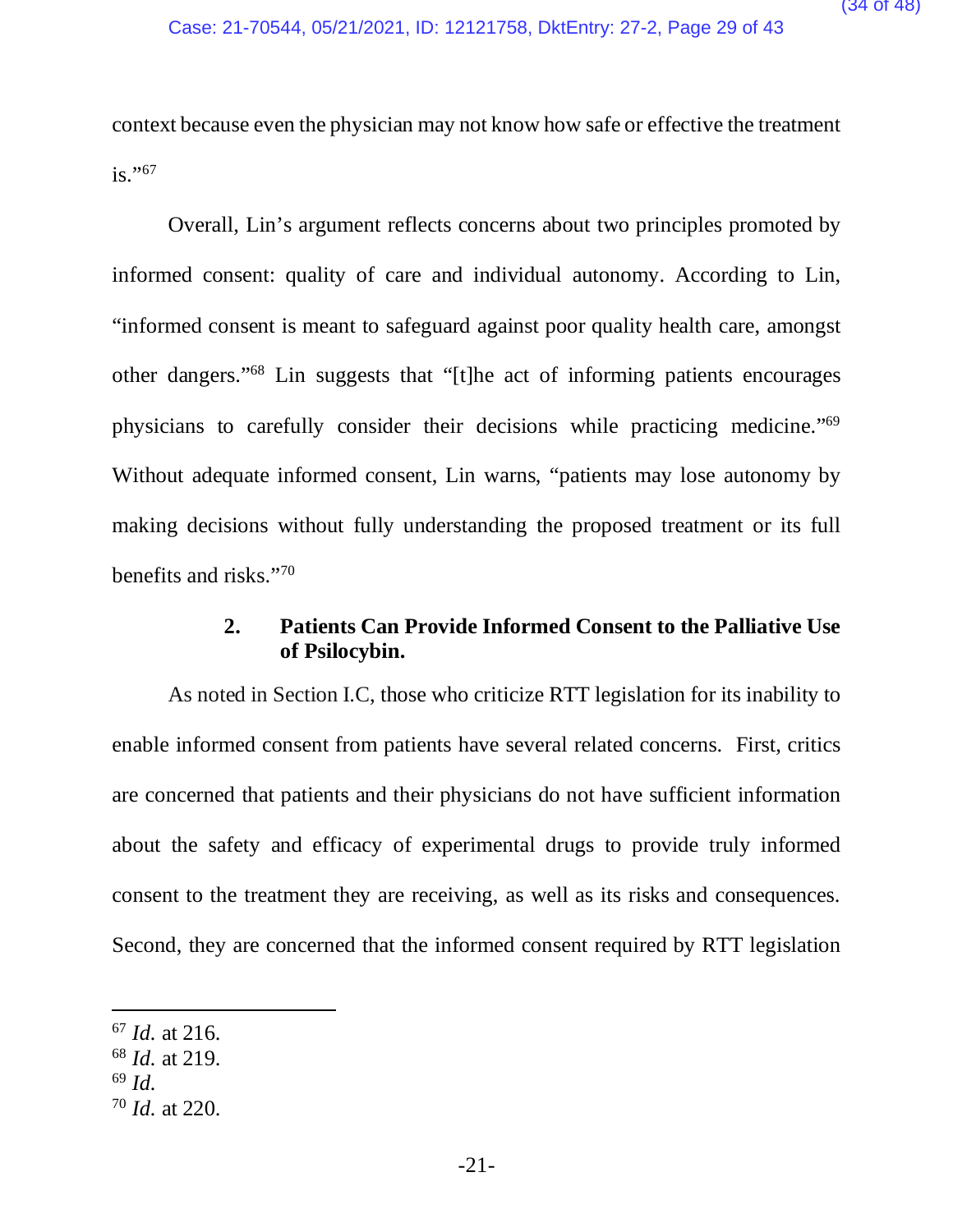lacks clear criteria and/or standards. And third, critics are concerned that the lack of informed consent could affect the quality of the patient's treatment or undermine the patient's exercise of individual autonomy. In the context of palliative use of psilocybin under the Washington Act, however, these concerns are unfounded.

First, patients and physicians have access to sufficient information about the safety and efficacy of psilocybin to provide informed consent to this treatment. As discussed above in Section II.A, there are decades of information about the safety and efficacy of psilocybin in treating anxiety and depression.<sup>71</sup> There also are multiple clinical trials that have focused, in particular, on the efficacy of psilocybin in treating emotional conditions cancer patients face at end of life. These studies have found no significant adverse effects, the consequences and potential side effects of psilocybin are minor and well-documented, and there is ample material on which a physician can advise a patient when weighing the potential pros and cons of using psilocybin palliatively.72 As such, lack of informed consent is of limited relevance to the present case.

Likewise, Washington state law and the Washington Act ensure truly informed consent is given before an experimental drug is administered. Under the Washington doctrine of informed consent, "a health care provider has a fiduciary

<sup>71</sup> *See, e.g., supra* Section IV.A.2.

<sup>72</sup> *Id.*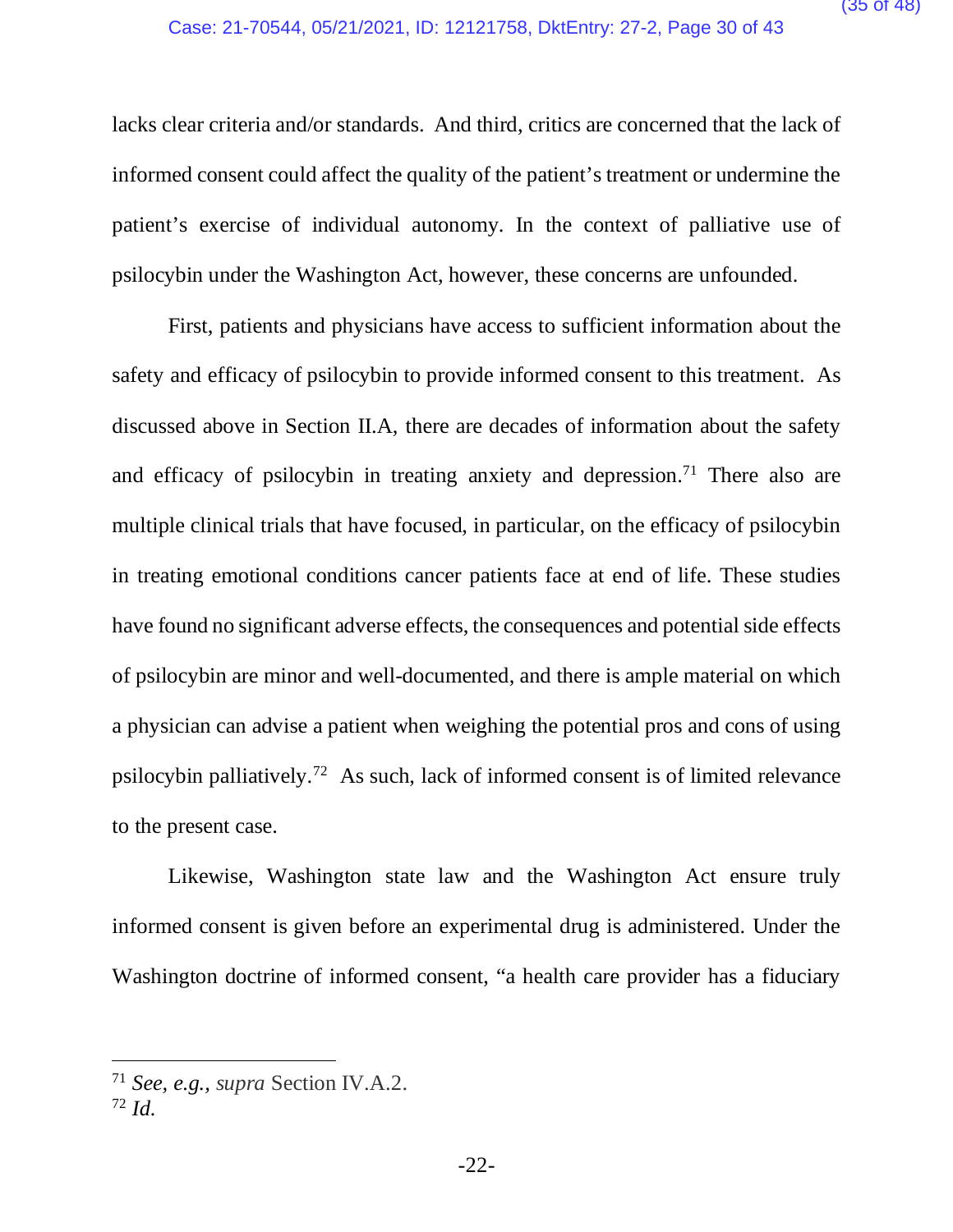duty to disclose relevant facts about the patient's condition and the proposed course of treatment so that the patient may exercise the right to make an informed health care decision."73 And the Washington Act clearly enumerates the criteria for an effective informed consent, including disclosure of numerous information relating to the patient's condition, approved treatments, possible courses of action, outcomes, and side effects.74 The Washington Act's informed consent requirements meet the standard enumerated by the Washington Supreme Court, and they adequately address concerns voiced by critics about clarity of informed consent standards. As such, concerns about the quality of informed consent received from terminal cancer patients seeking psilocybin treatment in Washington state are sufficiently addressed by the Washington Act.

Because physicians have sufficient information to evaluate psilocybin as a palliative treatment for anxiety and depression in terminal cancer patients, and the Washington Act provides clear criteria for obtaining truly informed consent from patients, concerns about the impact of informed consent on quality of care and individual autonomy are unwarranted. Given the amount of information available to physicians about psilocybin, and standards for effective administration of psilocybin

<sup>73</sup> *Stewart-Graves v. Vaughn*, 170 P.3d 1151, 1155 (Wash. 2007).

<sup>74</sup> WASH. REV. CODE ANN. § 69.77.050(2) (2017).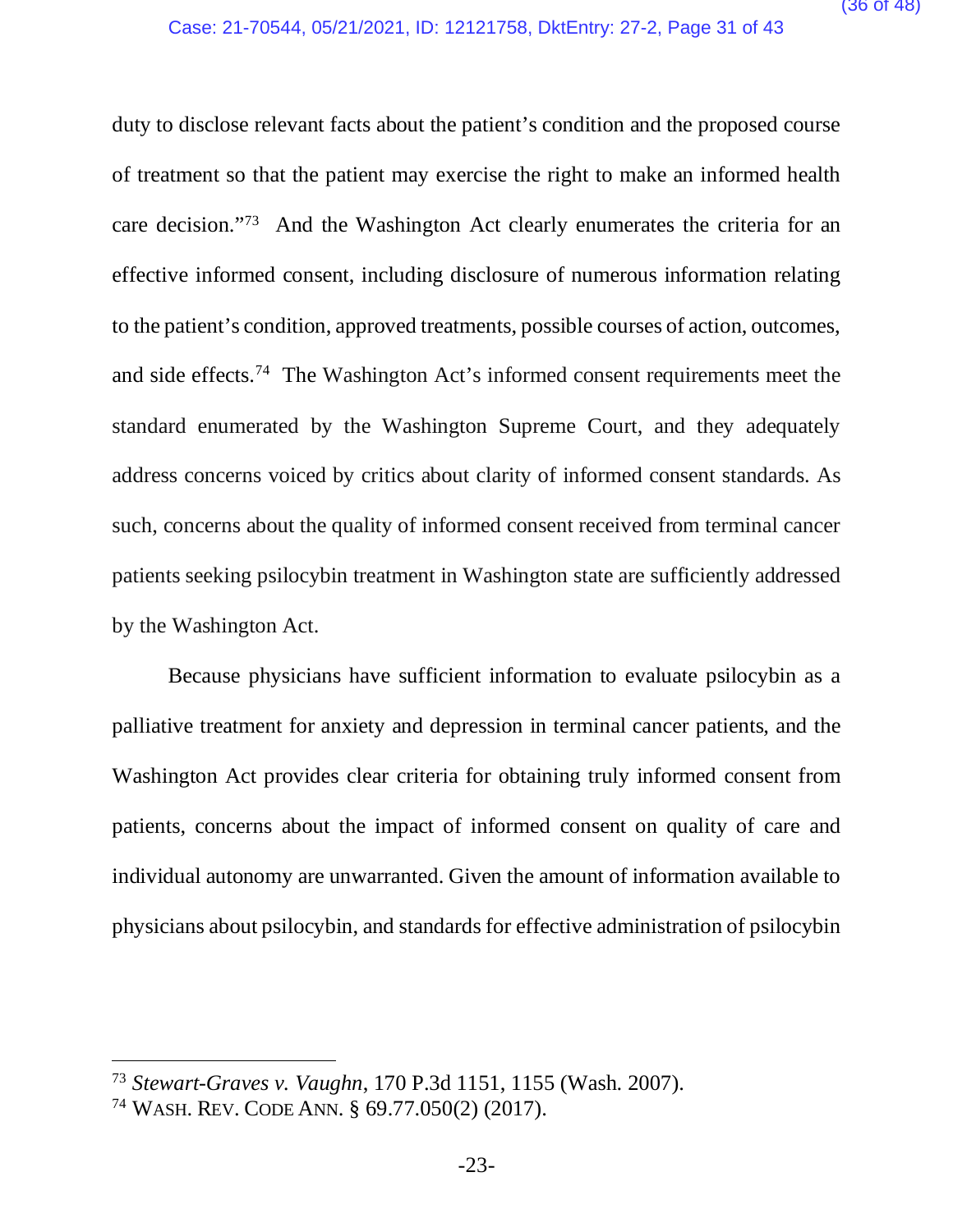treatments, quality of care will not be compromised when psilocybin is administered under the supervision of a trained clinician.

While concerns regarding informed consent may be relevant to certain treatments and certain aspects of RTT legislation, palliative use of psilocybin under the Washington Act does not involve lack of adequate informed consent.

#### **D. Manufacturer And Physician Liability Is Not A Concern With Psilocybin, Particularly In The Present Case.**

Given the long history of psilocybin use, there is no significant risk of physician malpractice of manufacturing defects, particularly with regard to the administration of psilocybin to terminally ill patients for palliative care. Accordingly, concerns that patients will be deprived of the opportunity to sue doctors and manufacturers are not warranted in the case of psilocybin.

#### **1. Criticisms in the Literature.**

Some commentators have raised concerns that RTT laws allow manufacturers of experimental drugs, and the physicians who prescribe them, to avoid liability to patients for death or injuries caused by such drugs. They note that "Right to Try has a provision that says if something terrible happens, nobody — the doctor, pharmacist or the drug company — can get sued by that patient or their heirs."75 Under Section

<sup>75</sup> *See* Jennifer Byrne, *Right to Try: A 'Well-Intentioned' but 'Misguided' Law*, HEMONC TODAY (Mar. 10, 2020), https://www.healio.com/news/hematologyoncology/20200303/right-to-try-a-wellintentioned-but-misguided-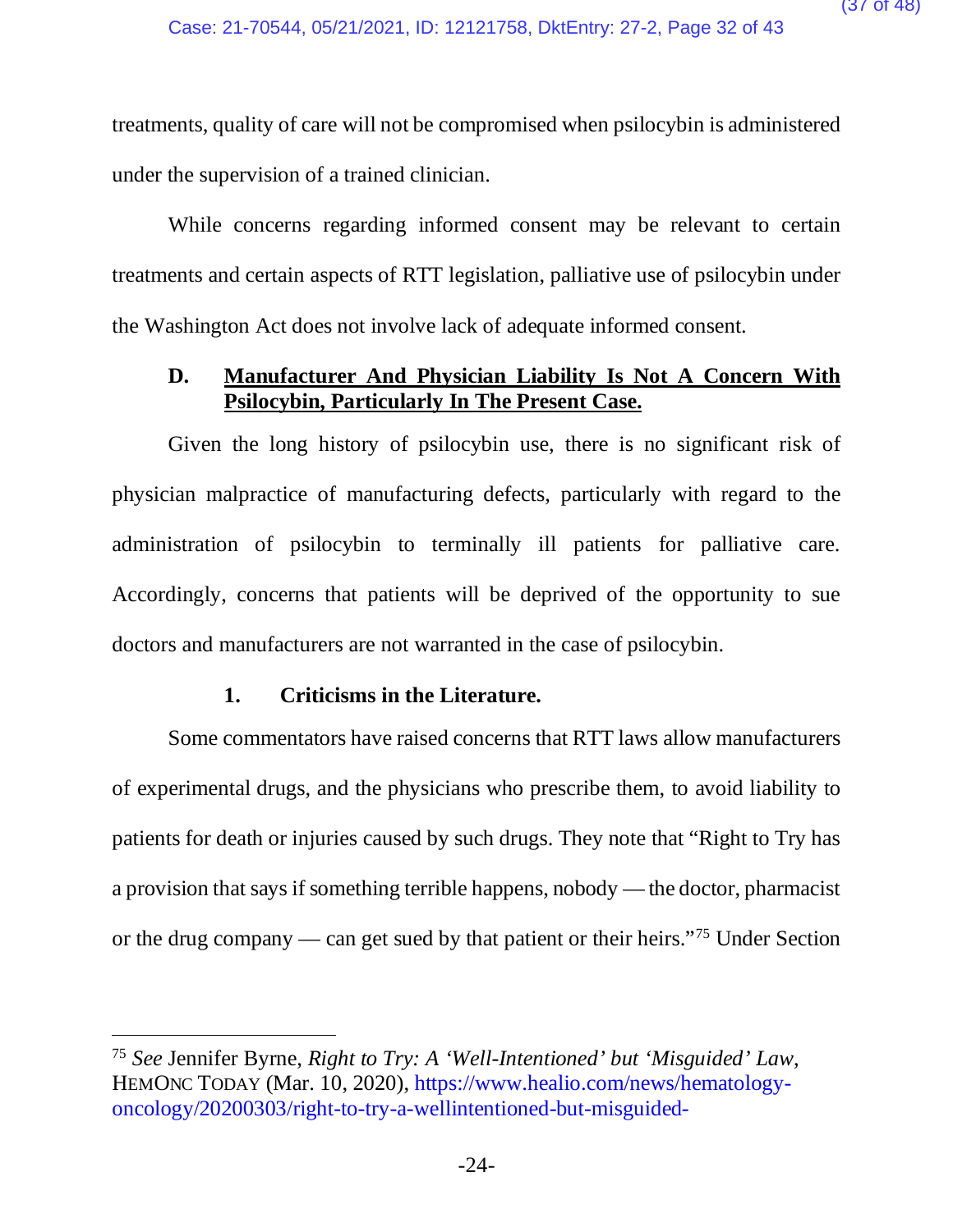561B of the Federal RTT Act, an "eligible patient" may use an "eligible investigational drug" ("EID") exempt from certain parts of the FDCA and FDA regulations, and "no liability in a cause of action shall lie" against a manufacturer, sponsor, prescriber, or dispenser providing EIDs to an eligible patient that complies with Section 561B.<sup>76</sup> As a result, some commentators have concluded that the risks to patients, particularly patients from marginalized groups, outweigh the benefits of providing EIDs to terminal patients in end-of-life situations.77

### **2. Palliative Use Of Psilocybin In End Of Life Situations Does Not Raise Issues Of Manufacturer And Physician Liability.**

While these concerns may be relevant for certain types of EIDs, particularly new drugs that offer hope for a cure from a terminal illness, they are not relevant in the case of psilocybin when used only for palliative care in confirmed end-of-life situations. Unlike new, experimental drugs, psilocybin has been used for centuries.<sup>78</sup> Studies of psilocybin "show it frequently falls at the end of the scales with the least

law#:~:text=Right%20to%20Try%20also%20includes,investigational%20drugs%2 0to%20their%20patients. 76 21 U.S.C. § 360bbb-0a (2018); 21 U.S.C. § 360bbb-0a, PL 115-176, 132 Stat.

<sup>1372 (</sup>May 30, 2018).

<sup>77</sup> Byrne, *supra* note 75.

<sup>78</sup> *See* Matthew W. Johnson & Roland R. Griffiths, *Potential Therapeutic Effects of Psilocybin,* 14 J. AM. SOC'Y EXPERIMENTAL NEUROTHERAPEUTICS 734, 734-740 (2017) (noting that psilocybin has been "used for centuries as sacraments within indigenous cultures").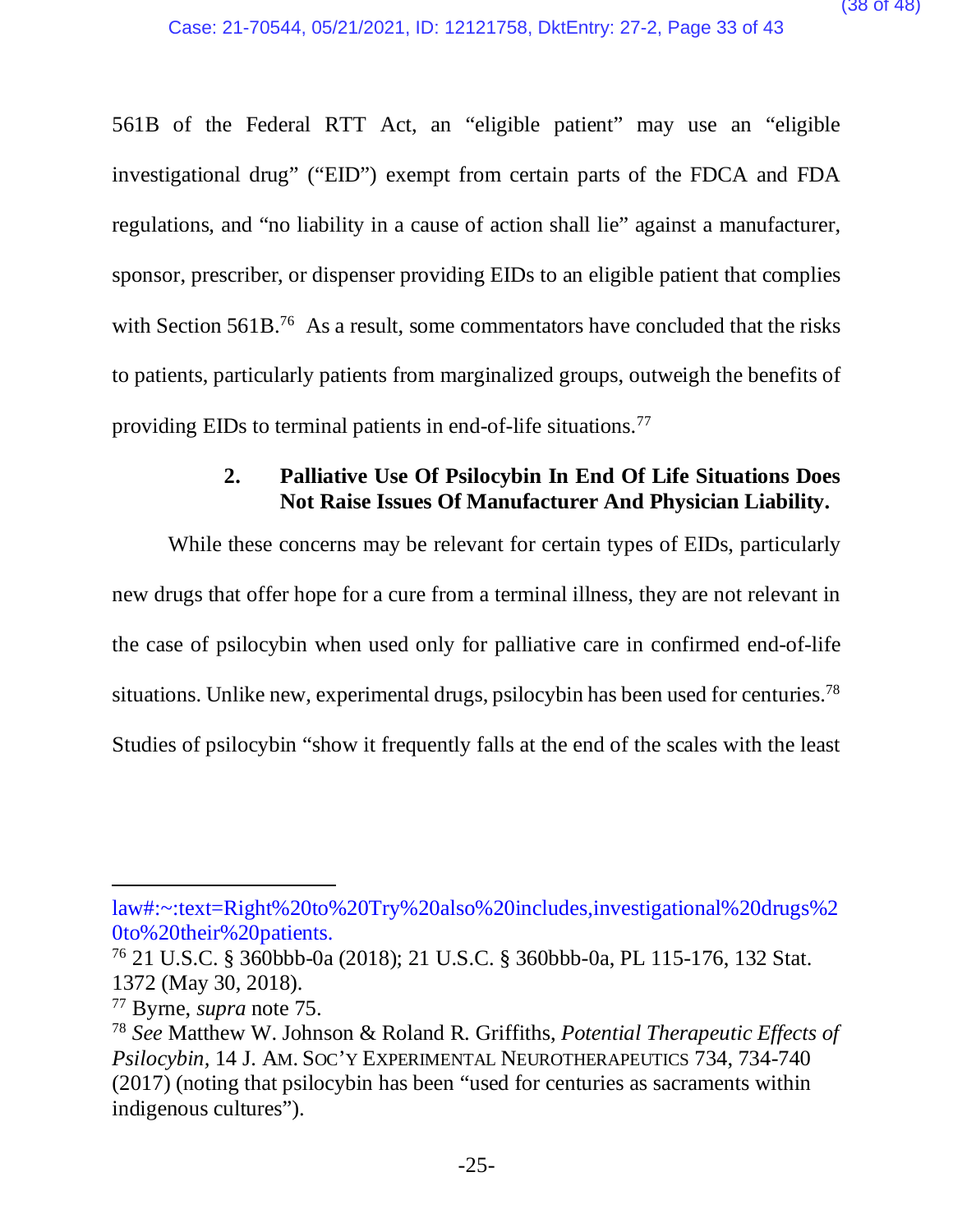harm to users and society".<sup>79</sup> "Psilocybin also is lowest in the potential for lethal overdose as there is no known overdose level."80 Studies of psilocybin show that it is well tolerated by patients, with little, if any, potential for "serious or unexpected adverse events".81 Adverse events generally are limited to transient anxiety during drug onset, transient confusion or thought disorder, mild and transient nausea, and transient headache.82 Recent clinical examinations of psilocybin have indicated that it is not hazardous to physical health. $83$  "Psilocybin mushrooms have low toxicity, and death from an overdose is very rare. One survey in 2016 found that out of more than 12,000 users who took psilocybin, only 0.2% reported emergency medical treatment.<sup>84</sup> That rate is 5 times lower than MDMA (Ecstasy), LSD, and cocaine."<sup>85</sup>

<sup>79</sup> *Reclassification Recommendations for Drug in 'Magic Mushrooms'*, JOHN HOPKINS MED. (Sept. 26, 2018),

https://www.hopkinsmedicine.org/news/newsroom/news-releases/reclassificationrecommendations-for-drug-in-magic-mushrooms.

<sup>80</sup> *Id.* 

<sup>81</sup> Carhart-Harris et al*.*, *supra* note 39.

<sup>82</sup> *Id.*; *see also* James Rucker et al., *Psilocybin Administration To Healthy Participants: Safety And Feasibility In A Placebo-Controlled Study*, COMPASS PATHWAYS (2019)

https://compasspathways.com/wpcontent/uploads/2020/04/COM100945 ACNP R ucker ePoster withoutQR-1.pdf (finding that psilocybin "was well tolerated in healthy participants").

<sup>83</sup> Charles S. Grob et al., *supra* note 7.

<sup>84</sup> Olivia Solon, *Study Finds Mushrooms Are the Safest Recreational Drug*, GUARDIAN (May 24, 2017, 6:18 PM),

https://www.theguardian.com/society/2017/may/23/study-hallucinogenicmushrooms-safest-recreational-drug-lsd.

<sup>85</sup> *Can You Die from Taking Too Many Psychedelic Shrooms?*, DESERT HOPE TREATMENT CTR. (May 22, 2020),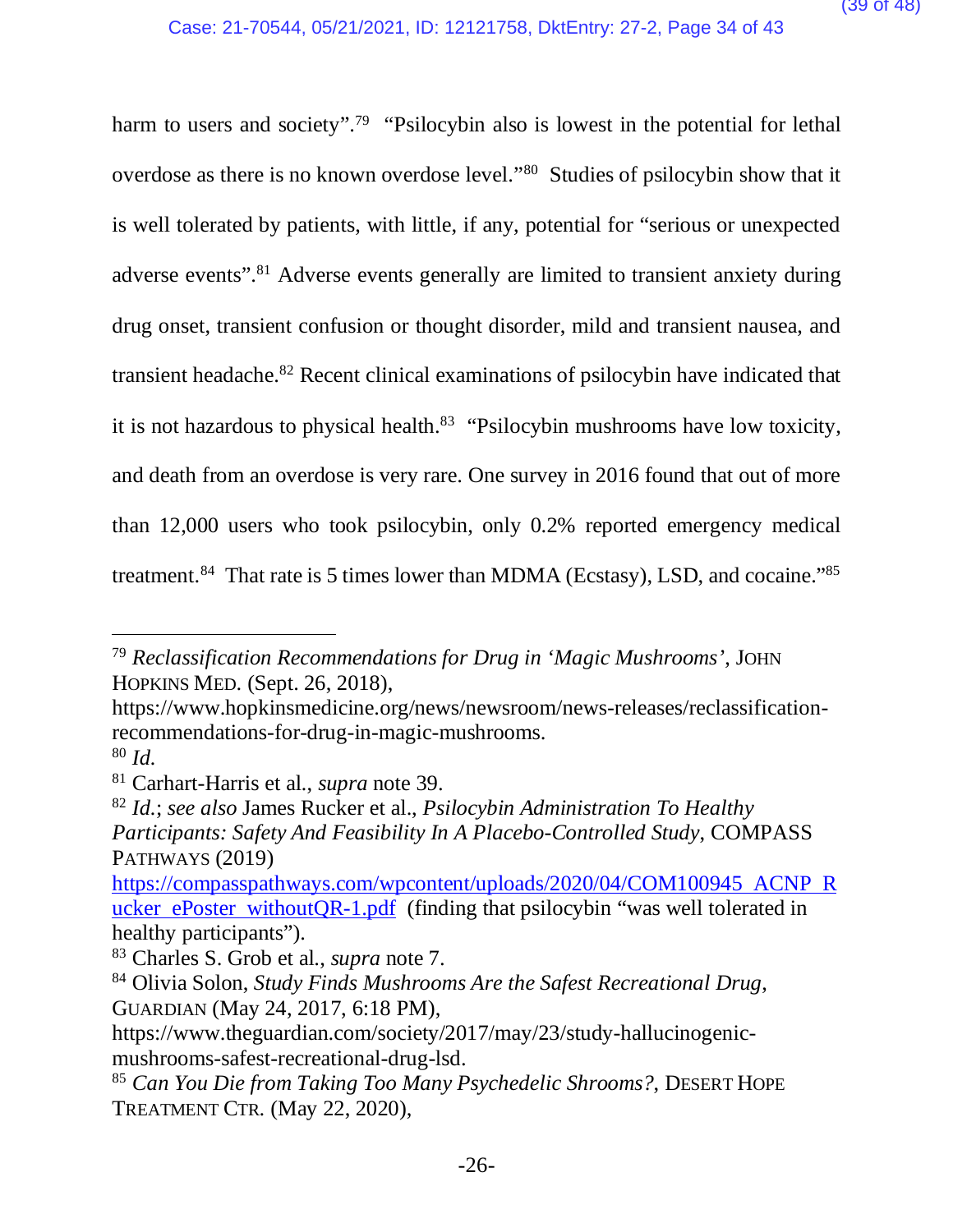Given that the risk of an adverse event from psilocybin is so small, the possibility that a patient who took psilocybin (or his or her heirs) may be deprived of the right to sue a manufacturer or physician due to harm from psilocybin is remote, at most. The risk of unredressed harm is further reduced given that, in the present case, psilocybin will only be used for palliative care in patients who have confirmed terminal illnesses and have provided informed consent to treatment.

#### **E. Psilocybin Patients are Not Likely to Be Vulnerable to Financial Exploitation by Practitioners and Insurance Companies.**

Unlike other RTT drugs, the cost of psilocybin is modest. There is little, if any, concern that psilocybin patients will be taken advantage of financially.

#### **1. Criticisms In The Literature.**

Some commentators who oppose RTT laws have voiced concerns that patients prescribed experimental drugs in end-of-life scenarios may be taken advantage of financially. They argue that "Right to Try laws do not require manufacturers or insurance companies to pay for the investigational drug or device; the financial

https://deserthopetreatment.com/hallucinogens/psychedelic-mushroomaddiction/overdose/ (citing Olivia Solon, *Study Finds Mushrooms Are the Safest Recreational Drug*, GUARDIAN (May 24, 2017, 6:18 PM), https://www.theguardian.com/society/2017/may/23/study-hallucinogenicmushrooms-safest-recreational-drug-lsd; *Psilocybin Mushrooms Fact Sheet*, DRUG POL'Y ALL. (Jan. 2017), https://drugpolicy.org/sites/default/files/Psilocybin\_Mushrooms\_Fact\_Sheet.pdf).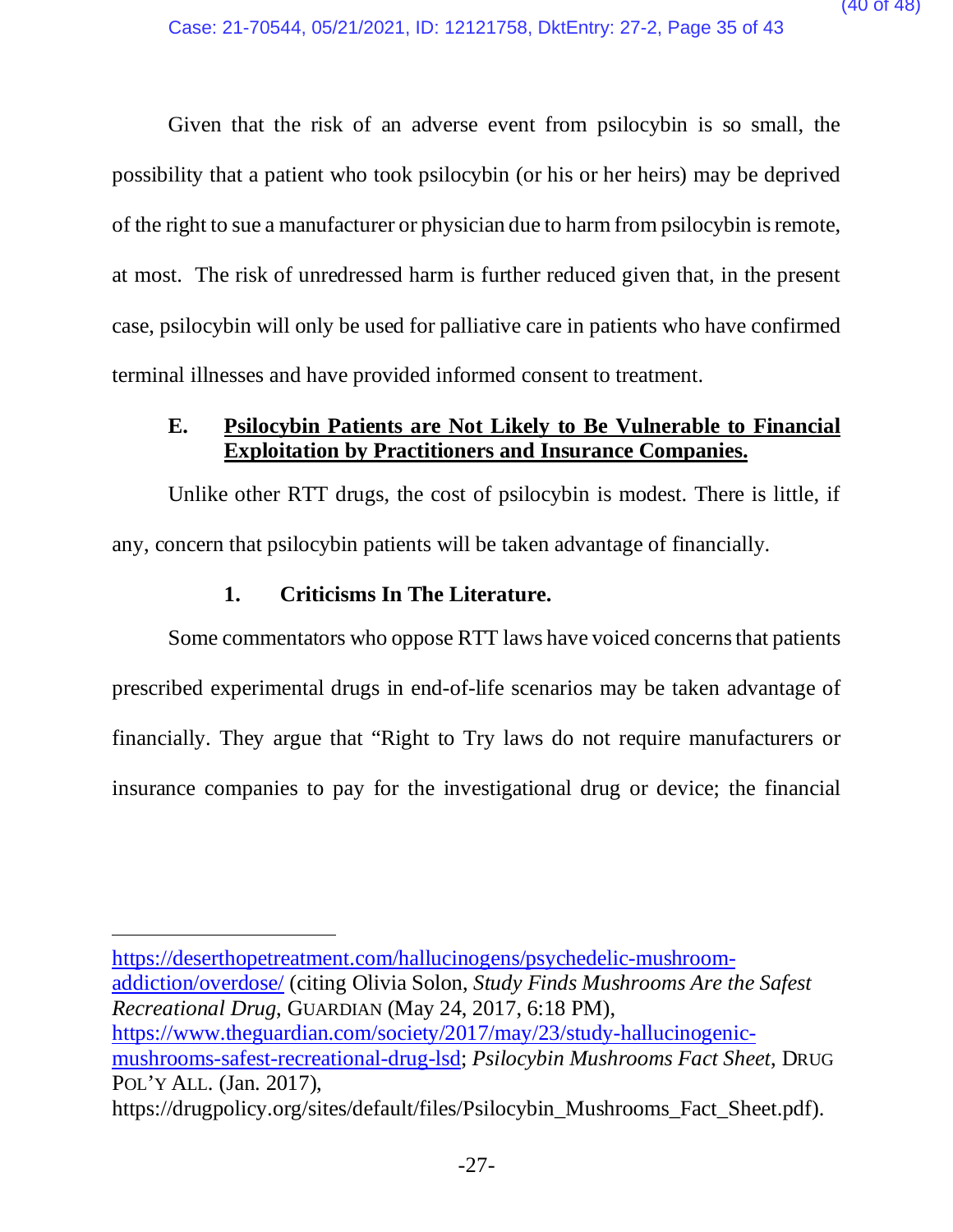burden is placed on patients and their families. This stipulation unintentionally leads to a small, financially privileged group that has access to the drug."86

### **2. There Is Little, If Any, Concern That Psilocybin Patients Will Be Taken Advantage Of Financially.**

 In the case of psilocybin, there is little risk that patients will be taken advantage of financially. The cost of psilocybin is modest (less than \$200 per treatment), particularly when compared to other RTT drugs.<sup>87,88</sup> Further, psilocybin is typically administered in a single (or sometimes a double) dose, with no need for ongoing treatment.89 In a Johns Hopkins study, patients were administered two doses of psilocybin, together with supportive psychotherapy. Most patients experienced rapid improvement, and half of the study participants achieved remission within four weeks.<sup>90</sup> Accordingly, unlike expensive experimental drugs that may need to be

<sup>87</sup> Manufacturers' pricing information indicates that a typical dose of psilocybin of approximately 20 to 30 milligrams would cost \$171. *See Psilocybin*, ORGANIX INC., https://organixinc.com/tryptamines/psilocybin (last visited May 19, 2021). <sup>88</sup> In contrast to psilocybin, other drugs that have been administered under RTT laws are dramatically more expensive. For example, peptide receptor radionuclide

therapy (PRRT), a chemotherapy regimen, may cost as much as \$55,000-75,000 per patient, with some patients requiring multiple regimens.

https://link.springer.com/article/10.1007/s11154-020-09608-y. 89 Ross *et al.*, *supra* note 40, at 1175.

<sup>86</sup> Rubin et al., *supra* note 52, at 8 (citing J. Jacob, *Questions of Safety and Fairness Raised as Right-To-Try Movement Gains Steam*, 314 J. AM. MED. ASSOC. 758 (2015)).

<sup>90</sup> *Psychedelic Treatment with Psilocybin Relieves Major Depression, Study Shows*, JOHN HOPKINS MED. (Nov. 4, 2020),

https://www.hopkinsmedicine.org/news/newsroom/news-releases/psychedelictreatment-with-psilocybin-relieves-major-depression-study-shows.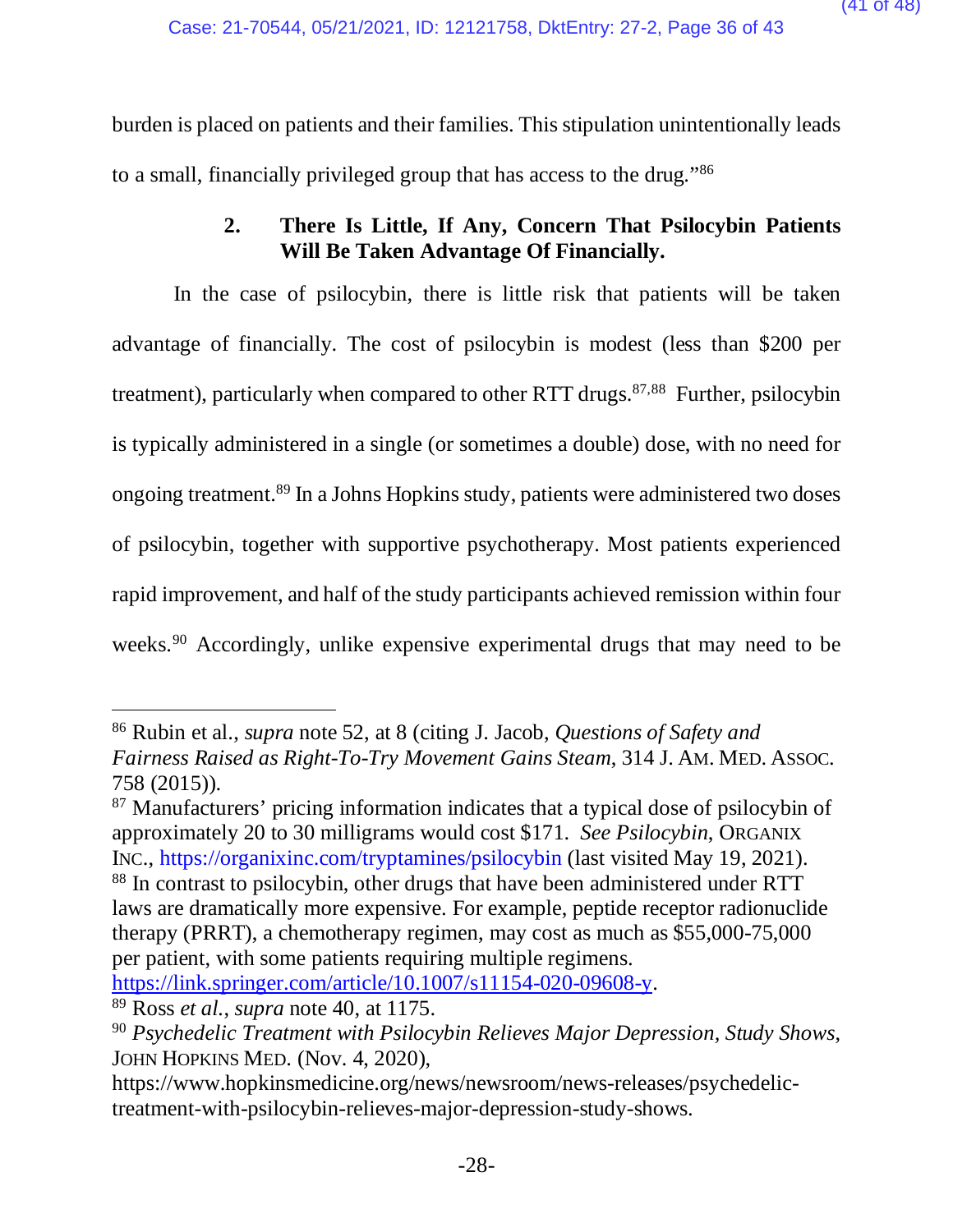administered over a prolonged period of time, psilocybin can be administered at a modest cost in a short period of time, and positive results can be achieved without the need for ongoing pharmaceutical treatment. Under these circumstances, there is little risk of financial harm to patients.

#### **V. PSILOCYBIN IS AN APPROPRIATE APPLICATION OF WASHINGTON'S RTT ACT**

#### **A. Washington's RTT Act Does Not Exclude Schedule I Substances.**

Under the Washington Act, "[a]n eligible patient and his or her treating physician may request that a manufacturer make an investigational product available for the treatment of the patient."<sup>91</sup> An "investigational product" refers to a "drug, biological product, or device that has successfully completed phase one and is currently in a subsequent phase of a clinical trial approved by the United States food and drug administration assessing the safety of the drug, biological product, or device under section 505 of the federal food, drug, and cosmetic act, 21 U.S.C. Sec. 355."

Psilocybin clearly meets this criteria, as it has completed Phase 1 testing and is currently in subsequent FDA testing.<sup>92</sup> Indeed, FDA's Proposed Rule on the federally enacted RTT legislation vests the manufacturer with authority to determine

<sup>91</sup> WASH. REV. CODE ANN. § 69.77.030(1) (2017).

<sup>92</sup> *See* Michael W. Jann, *Psilocybin Revisited: The Science Behind the Drug and Its Surprising Therapeutic Potential*, 38 Psychiatric Times (Mar. 9, 2021).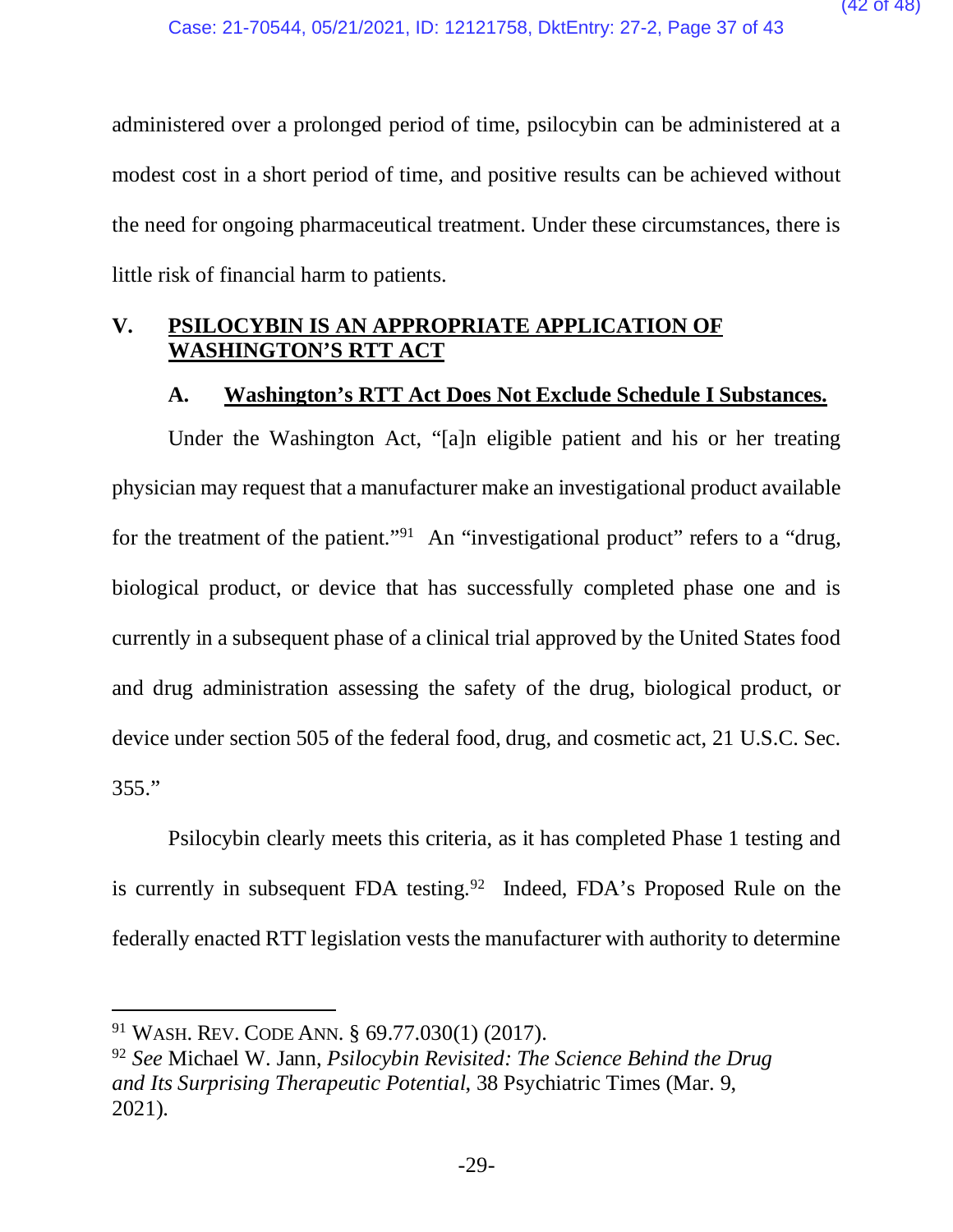whether a drug constitutes an eligible investigational drug.<sup>93</sup> And, the definition of an "investigational product" encompasses all such drugs, biological products, or devices that have made it past Phase 1 clinical trials. Denying terminal cancer patients access to psilocybin merely because it is classified as a Schedule I substance would be an arbitrary exclusion that is unsupported by the text of the legislation. Unlike certain other states, such as Missouri, that have explicitly excluded Schedule I substances from their RTT Acts, the Washington Act contains no such exemption.94

Because the Washington Act does not exclude Schedule I substances, and psilocybin otherwise meets the criteria for an investigational product, palliative access to psilocybin is an appropriate application of the Washington Act.

#### **B. Psilocybin Fills an Important Palliative Care Gap.**

 Terminal cancer patients should be granted access to psilocybin through the Washington Act because psilocybin addresses a long-standing palliative care gap, and it promotes individual autonomy and advances the life-saving and lifeenhancing missions of RTT legislation.

The purpose of RTT legislation is to recognize the human dignity and individual autonomy of terminal patients by allowing them to access investigational

<sup>&</sup>lt;sup>93</sup> Food and Drug Administration, Annual Summary Reporting Requirements Under the Right to Try Act, 85 Fed. Reg. 44803 (July 24, 2020) (to be codified at 21 C.F.R. pt. 300).

<sup>94</sup> *See, e.g.*, MO. STAT. 191.480(2) (West 2020).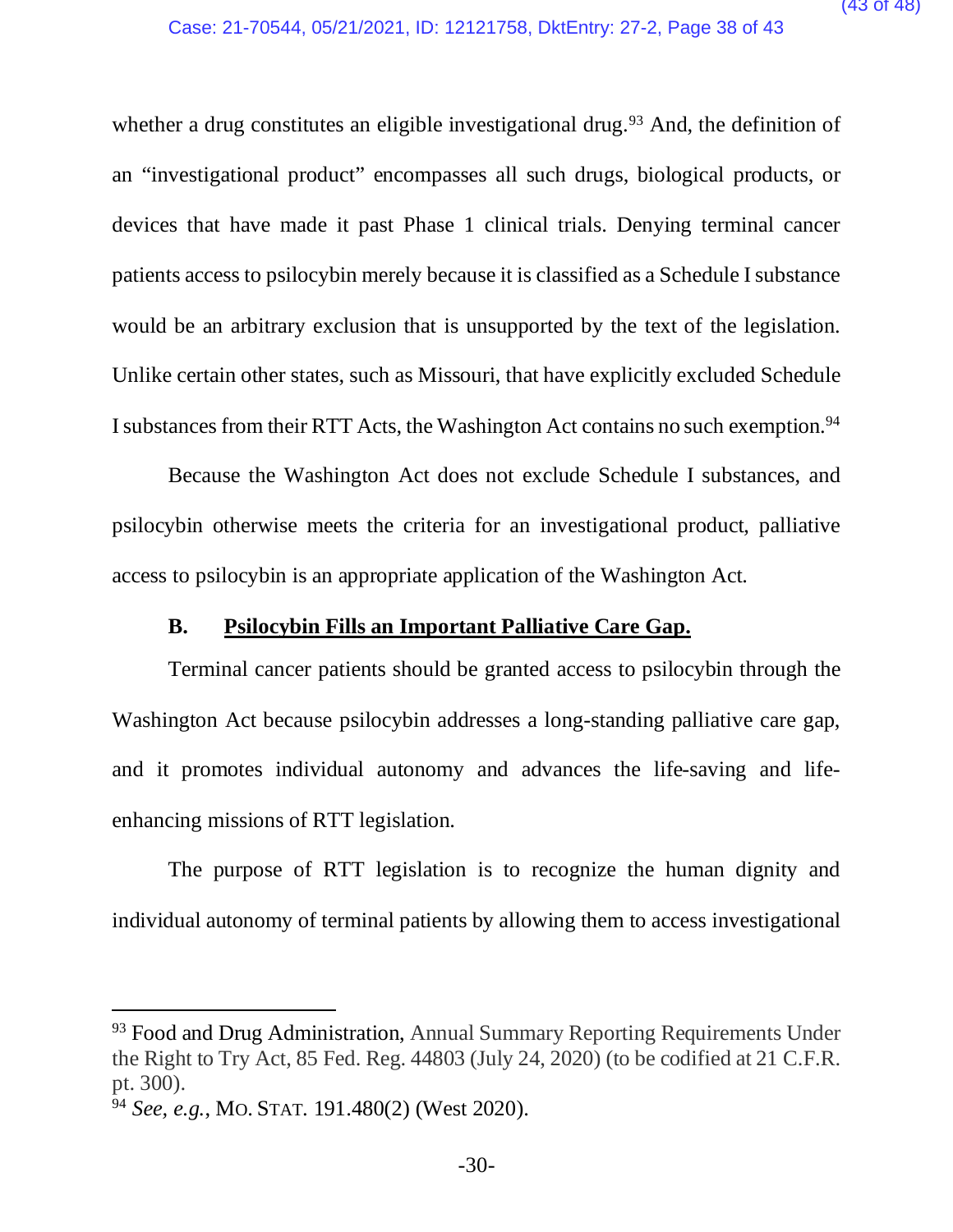drugs and treatments that have the potential to be life-saving or life-enhancing.<sup>95</sup> Although psilocybin is used palliatively and is not itself intended to cure cancer, by addressing a persistent gap in palliative care, palliative use of psilocybin advances the goals of human dignity and individual autonomy. Moreover, the improved quality of life that can result from palliative use of psilocybin promotes RTT's lifesaving and life-enhancing goals, particularly in states that authorize Aid in Dying ("AID"), by giving patients a more meaningful and legitimate choice between continuing to battle their terminal illness and choosing physician-assisted suicide.

While numerous drugs and treatments have been developed to address the physical ailments that accompany terminal cancer, there are little to no effective treatments for the extreme psychological toll that terminal cancer takes. "Enduring" and "clinically significant anxiety and/or depressive symptoms" are common in cancer patients.96 Existing pharmacotherapeutic and psychosocial therapies are of limited efficacy in terminal cancer patients, and terminal cancer patients often experience high depression relapse rates and significant side effects after use of these therapies.<sup>97</sup> But, in terminal cancer patients, psilocybin has "produced rapid and sustained anxiolytic and anti-depressant effects . . . decreased cancer-related

<sup>95</sup> *See* Goldwater Institute, *Facts About Right to Try,* RIGHT TO TRY, https://righttotry.org/facts-about-right-to-try/ (last visited May 20, 2021). <sup>96</sup> Ross et al.*, supra* note 40, at 1176. <sup>97</sup> *Id.*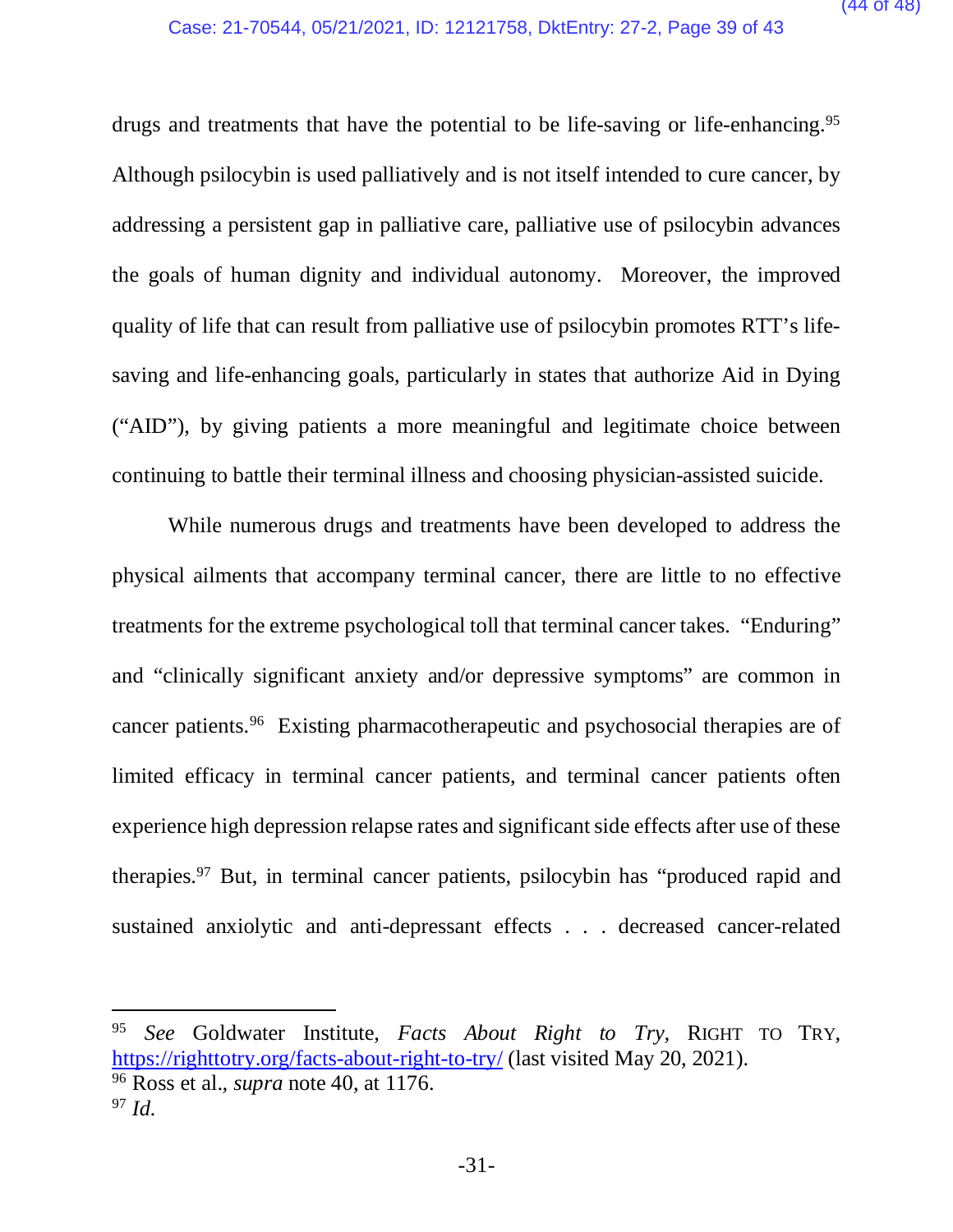existential distress, increased spiritual wellbeing and quality of life, and was associated with improved attitudes towards death."98 And, unlike other available treatments, the positive effects of psilocybin on state of consciousness can be felt for "months to years[.]"<sup>99</sup>

Given the lack of effective treatments for enduring, clinically significant anxiety and depression in cancer patients, psilocybin is an appropriate application of the Washington Act that fills this mental health-focused palliative care "gap." By improving terminal patients' quality of life and attitudes toward death, palliative use of psilocybin allows cancer patients to accurately assess their desires and outcomes for end of life treatment and care and make truly autonomous decisions on how to live the remainder of their lives. The importance of providing terminal patients the opportunity to treat their mental health symptoms and improve their quality of life is especially important in states such as Washington, where legislation authorizing AID has been passed.<sup>100</sup> Without effective options for addressing cancer patients' severe mental health symptoms, patients could be forced into a choice between enduring severe depression and anxiety in their final days or selecting AID. Preventing access to this important palliative treatment will not promote safety; instead, many patients may opt for aid in dying by necessity, and not by true choice.

<sup>98</sup> *Id.* at 1177.

<sup>99</sup> *Id.* at 1166.

<sup>100</sup> WASH. REV. CODE ANN. § 70.245 *et seq.* (2009).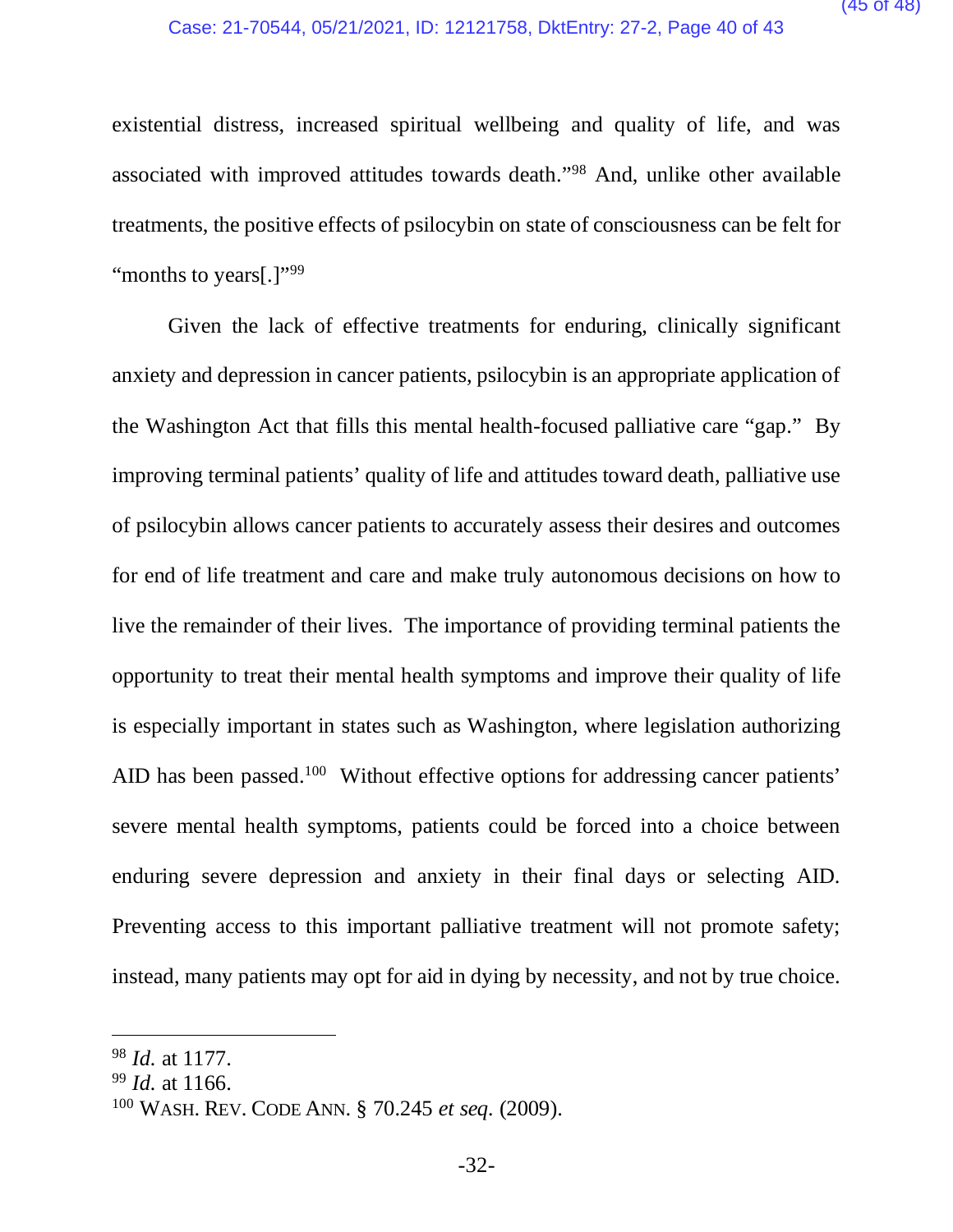Given the great degree of autonomy terminal cancer patients have been given in Washington, it is important for these patients to have access to all safe and effective options in order to ensure decisions are made that promote a patient's free will and dignity. Because palliative use of psilocybin is safe, effective, and promotes this individual autonomy and dignity, it is an appropriate application of the Washington Act.

#### **VI. CONCLUSION**

For all of the foregoing reasons, the Court should grant the relief requested in Petitioners' Brief, including granting the Petition for Review, vacating the DEA's Final Determination, and instructing DEA to promptly accommodate RTT and provide directions to licensed practitioners on how to obtain approval from DEA necessary to obtain schedule I drugs for therapeutic use consistent with RTT laws.

DATED: May 21, 2021 Respectfully submitted,

SHEPPARD, MULLIN, RICHTER & HAMPTON LLP BRADLEY C. GRAVELINE (*Admission Pending)* ELIZABETH M. ROWE (*Admission Pending)* DAVID M. POELL NICHOLAS W. VAN AELSTYN

By: */s/ Bradley C. Graveline* Bradley C. Graveline

> Attorneys for *Amicus Curiae* KATHY L. CERMINARA, SYLVIA LAW, THADDEUS POPE & ROB SCHWARTZ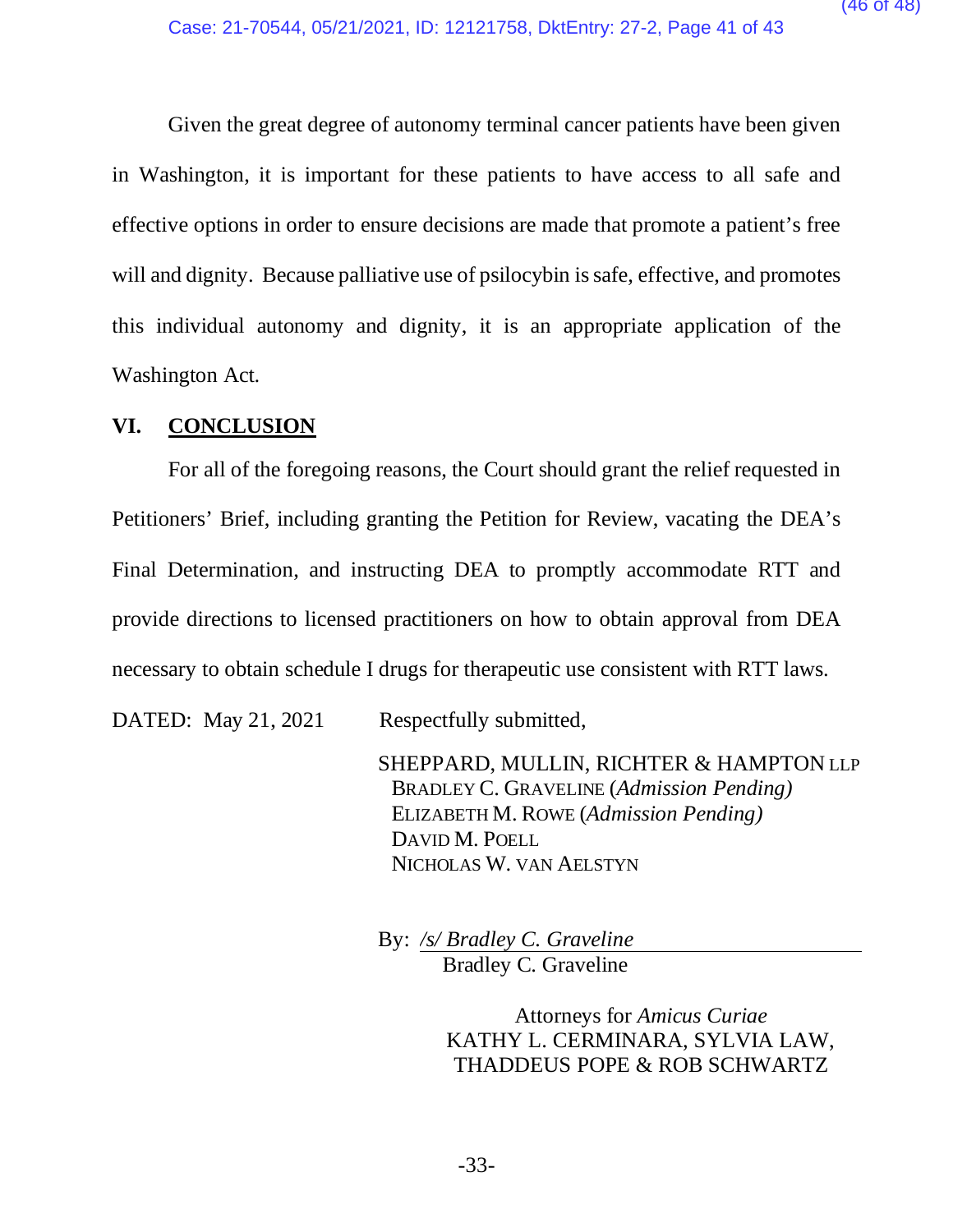#### **CERTIFICATE OF COMPLIANCE**

Pursuant to Fed. R. App. P. 32(g)(1), I certify that:

This brief complies with the type-volume limitation of Fed. R. App. P.  $32(a)(7)(B)$  and  $29(a)(5)$  because this brief contains 7,070 words, excluding the parts of the brief exempted by Fed. R. App. P.  $32(a)(7)(B)(iii)$ . This brief complies with the typeface requirements of Fed. R. App.  $32(a)(5)$  and the type style requirements of Fed. R. App. P. 32(a)(6) because this brief has been prepared in a proportionately spaced typeface using Microsoft Word Times New Roman 14-point font.

*/s/ Bradley C. Graveline*